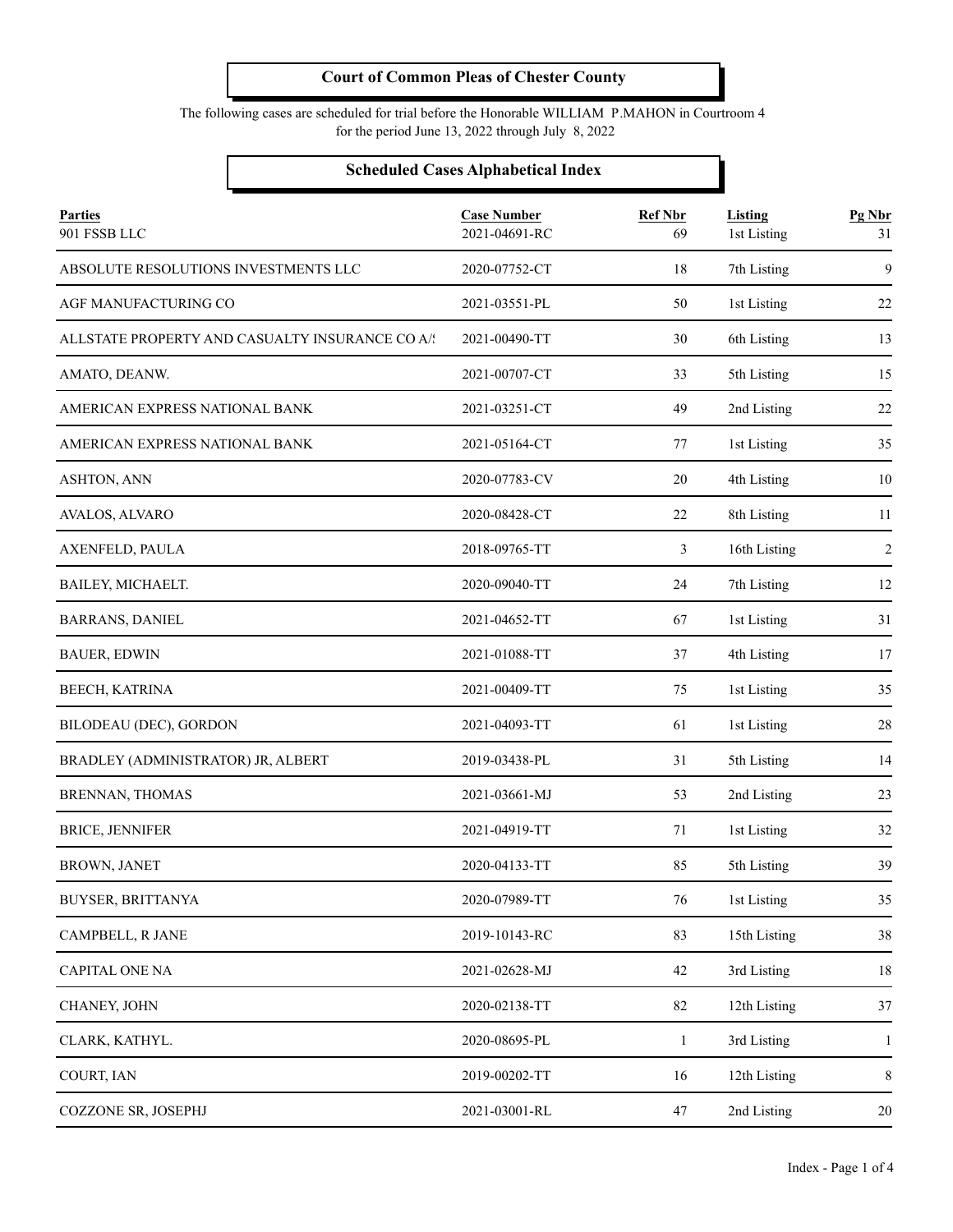#### The following cases are scheduled for trial before the Honorable WILLIAM P.MAHON in Courtroom 4 for the period June 13, 2022 through July 8, 2022

| <b>Parties</b><br>DE LAGE LANDEN FINANCIAL SERVICES, INC. | <b>Case Number</b><br>2019-11123-JD | <b>Ref Nbr</b><br>56 | <b>Listing</b><br>4th Listing | Pg Nbr<br>25 |
|-----------------------------------------------------------|-------------------------------------|----------------------|-------------------------------|--------------|
| DISTEFANO, LIANE                                          | 2021-04752-TT                       | 70                   | 1st Listing                   | 32           |
| DOUGLAS, DARLENE                                          | 2019-12805-TT                       | 12                   | 12th Listing                  | 6            |
| DUBECK, DANIEL                                            | 2020-00809-RC                       | 11                   | 8th Listing                   | 6            |
| DUNN, GORDON                                              | 2021-02915-TT                       | 43                   | 2nd Listing                   | 18           |
| DURAN-VELEZ, RUDBER                                       | 2020-07765-TT                       | 19                   | 8th Listing                   | 10           |
| ERIE INSURANCE EXCHANGE (A/S/O)                           | 2020-03452-MJ                       | 38                   | 5th Listing                   | 17           |
| FIRST GUARANTY MORTGAGE CORPORATION                       | 2018-09948-RC                       | 2                    | 14th Listing                  | 1            |
| FULTON, SAPPHO                                            | 2021-04576-CT                       | 66                   | 1st Listing                   | 30           |
| FUNG, ROGER                                               | 2021-05231-TT                       | 79                   | 1st Listing                   | 36           |
| <b>GREEN, JAMES</b>                                       | 2020-07705-TT                       | 45                   | 2nd Listing                   | 19           |
| GREYSTONE HOMEOWNERS ASSOCIATION                          | 2021-00810-CV                       | 34                   | 5th Listing                   | 16           |
| <b>GUADALUPE RIOS, MARIA</b>                              | 2020-09231-TT                       | 27                   | 6th Listing                   | 12           |
| HAGGARTY, FRANCES                                         | 2020-09425-TT                       | 29                   | 2nd Listing                   | 13           |
| HAURY, EDWIN                                              | 2021-00945-TT                       | 35                   | 3rd Listing                   | 16           |
| HEMMERLY, PATTISON                                        | 2019-10367-TT                       | 55                   | 3rd Listing                   | 24           |
| IZZI, JOSEPH                                              | 2021-04569-PL                       | 65                   | 1st Listing                   | 30           |
| JENNINGS (P / NG) (ADMINISTRATOR), JILL                   | 2019-07960-TT                       | 86                   | 4th Listing                   | 39           |
| JENNINGS, KHALILJACKSON                                   | 2021-04425-PL                       | 64                   | 1st Listing                   | 29           |
| JONES, MATTHEW                                            | 2020-03058-TT                       | 87                   | 3rd Listing                   | 40           |
| KING, MICHAELS.                                           | 2020-08722-TT                       | 59                   | 2nd Listing                   | 27           |
| LABRICCIOSA, REGINA                                       | 2020-08301-TT                       | 21                   | 5th Listing                   | 11           |
| LARZELERE, KAREN                                          | 2021-03621-PL                       | 52                   | 2nd Listing                   | 23           |
| LEONE, JEWELEANNE                                         | 2020-06721-TT                       | 89                   | 3rd Listing                   | 41           |
| LEONETTI, JOSEPH                                          | 2020-08708-TT                       | 23                   | 7th Listing                   | 11           |
| LEWANDOWSKI, GERALD                                       | 2020-01206-RC                       | 5                    | 14th Listing                  | 3            |
| LOMAX (IND) (EXE), SUSAN                                  | 2020-06090-PL                       | 44                   | 2nd Listing                   | 19           |
| MABN IV, LLC                                              | 2021-04102-CT                       | 62                   | 1st Listing                   | 28           |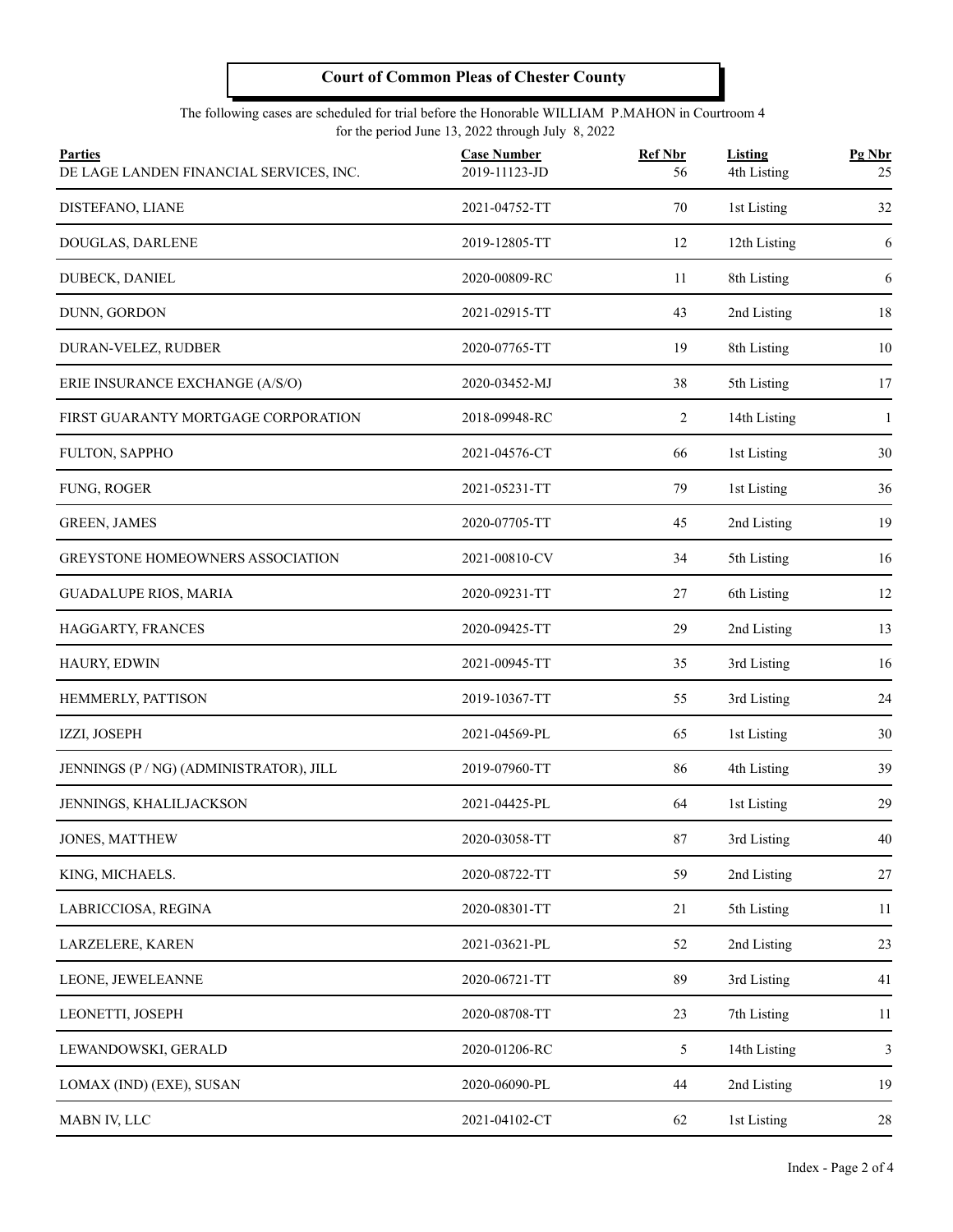#### The following cases are scheduled for trial before the Honorable WILLIAM P.MAHON in Courtroom 4 for the period June 13, 2022 through July 8, 2022

| <b>Parties</b><br>MAIN STREET PHASE II, L.P.   | <b>Case Number</b><br>2021-00959-CT | <b>Ref Nbr</b><br>36 | <b>Listing</b><br>5th Listing | Pg Nbr<br>16 |
|------------------------------------------------|-------------------------------------|----------------------|-------------------------------|--------------|
| MCFETRIDGE, GEORGE                             | 2020-07665-CV                       | 17                   | 8th Listing                   | 9            |
| MCLAUGHLIN, JENNIFFER                          | 2020-00361-TT                       | 81                   | 11th Listing                  | 37           |
| MOGOLLON, SETH                                 | 2020-01835-TT                       | 6                    | 10th Listing                  | 3            |
| MORAN, VIRGINIA                                | 2020-01766-TT                       | 9                    | 12th Listing                  | 5            |
| MORGAN BASEMENT WATERPROOFING AND MOLD REMI    | 2020-05478-CT                       | 14                   | 10th Listing                  | 7            |
| NOTHNAGLE, JOHN                                | 2020-01196-TT                       | 84                   | 6th Listing                   | 38           |
| OLIPHANT FINANCIAL LLC (ASSIGNEE)              | 2020-09287-CT                       | 26                   | 6th Listing                   | 12           |
| OLIPHANT FINANCIAL LLC (ASSIGNEE)              | 2021-03843-CT                       | 60                   | 1st Listing                   | 28           |
| PALMIERI HOLDINGS INC                          | 2021-05052-CT                       | 72                   | 1st Listing                   | 32           |
| PENNSYLVANIA HOME CARE AND HUMAN SERVICES WOL  | 2021-05190-CT                       | 78                   | 1st Listing                   | 36           |
| PRICE, JAMES                                   | 2020-05460-RC                       | 13                   | 10th Listing                  | 7            |
| RANSING (DEC) (ESTATE OF), BARBARAANN          | 2016-05374-PL                       | 48                   | 3rd Listing                   | 21           |
| REARDON, DENNIS                                | 2021-01978-TT                       | 39                   | 3rd Listing                   | 17           |
| RENU WELLNESS CENTERS, LLC                     | 2021-03737-TT                       | 54                   | 2nd Listing                   | 24           |
| REYES (MINOR), AXEL                            | 2020-09313-TT                       | 28                   | 6th Listing                   | 13           |
| RUSSO, HOWARDC                                 | 2020-02665-MJ                       | 32                   | 3rd Listing                   | 15           |
| SELECTIVE INSURANCE COMPANY OF AMERICA (A/S/O) | 2021-02130-TT                       | 41                   | 2nd Listing                   | 18           |
| SHEEHAN, DONNA                                 | 2020-03186-PL                       | 57                   | 2nd Listing                   | 26           |
| STRATEGIC VIEW, L.P.                           | 2021-06600-RC                       | 63                   | 1st Listing                   | 29           |
| THE HILLS OF LONDON GROVE HOMEOWNERS' ASSOCIAT | 2021-03571-CT                       | 51                   | 2nd Listing                   | $22\,$       |
| THOMAS, SKYLAR                                 | 2020-03599-TT                       | 10                   | 9th Listing                   | 5            |
| TIMMINS, CARMEN                                | 2019-10635-MJ                       | $\tau$               | 15th Listing                  | 4            |
| TROUT, ROBERTL.                                | 2020-04556-PL                       | 58                   | 2nd Listing                   | 27           |
| USAA FEDERAL SAVINGS BANK                      | 2020-00430-RC                       | 4                    | 10th Listing                  | 2            |
| VERIZON PENNSYLVANIA LLC                       | 2021-03262-TT                       | $88\,$               | 2nd Listing                   | 40           |
| VORON, LISA                                    | 2018-06069-PL                       | 74                   | 2nd Listing                   | 34           |
| WALISH, GERALYN                                | 2020-02688-CT                       | $8\,$                | 13th Listing                  | 5            |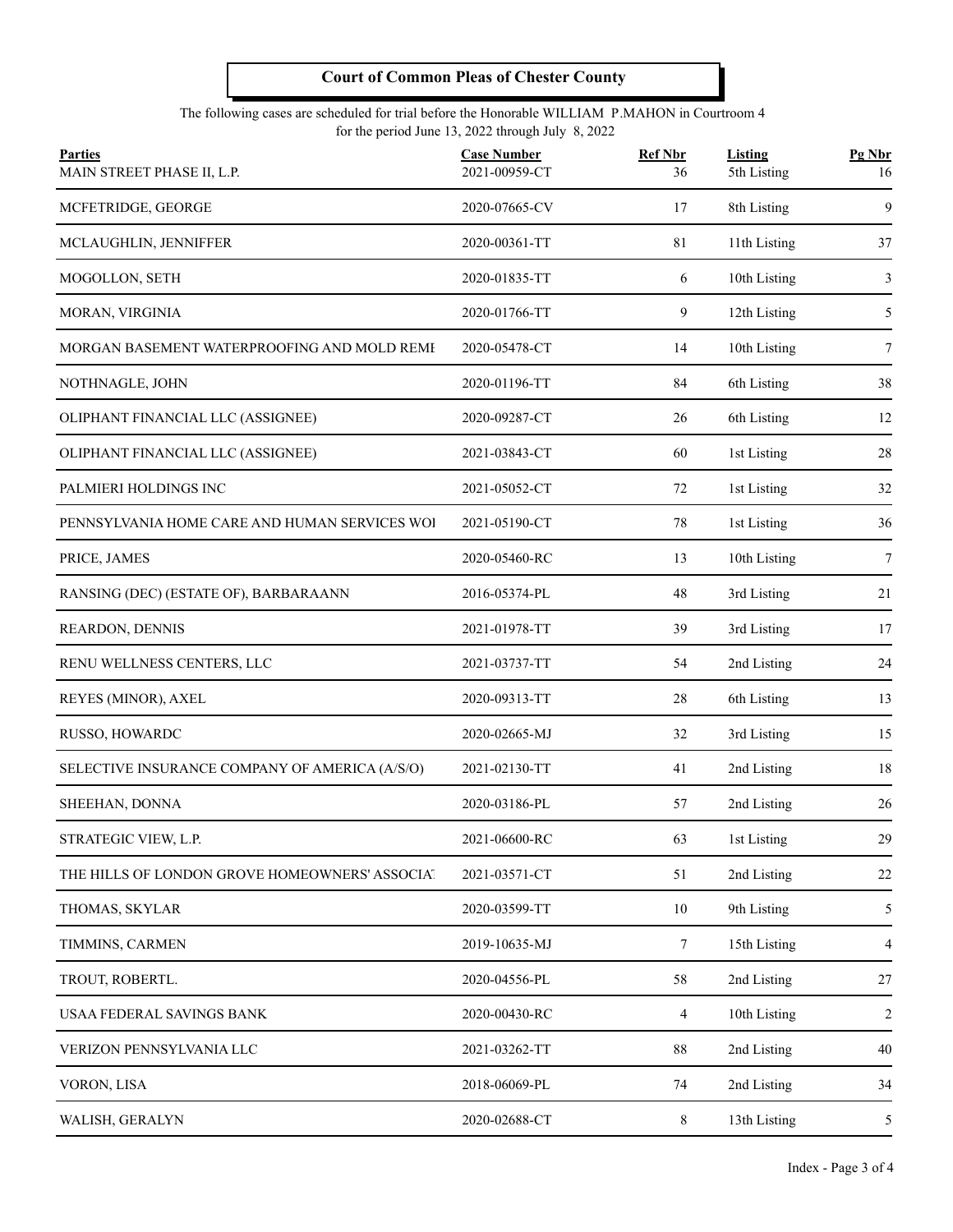#### The following cases are scheduled for trial before the Honorable WILLIAM P.MAHON in Courtroom 4 for the period June 13, 2022 through July 8, 2022

| <b>Parties</b><br>WALSH $(P/NG)$ , ANNA | <b>Case Number</b><br>2021-05244-TT | <b>Ref Nbr</b><br>80 | Listing<br>1st Listing | Pg Nbr<br>37 |
|-----------------------------------------|-------------------------------------|----------------------|------------------------|--------------|
| WASHINGTON SOUARE COMMUNITY ASSOCIATION | 2020-06699-CT                       | 15                   | 9th Listing            | 7            |
| WATERMAN, BRANDON                       | 2021-02051-CV                       | 40                   | 3rd Listing            | 18           |
| WISE, DEJUANA                           | 2020-09204-TT                       | 25                   | 7th Listing            | 12           |
| WOLF, YAUSRA                            | 2021-05092-TT                       | 73                   | 1st Listing            | 33           |
| YOUNG, GEORGEA.                         | 2021-04654-TT                       | 68                   | 1st Listing            | 31           |
| YOUNKERS, JAMES                         | 2020-08976-TT                       | 46                   | 3rd Listing            | 19           |

**Total Cases Scheduled: 89**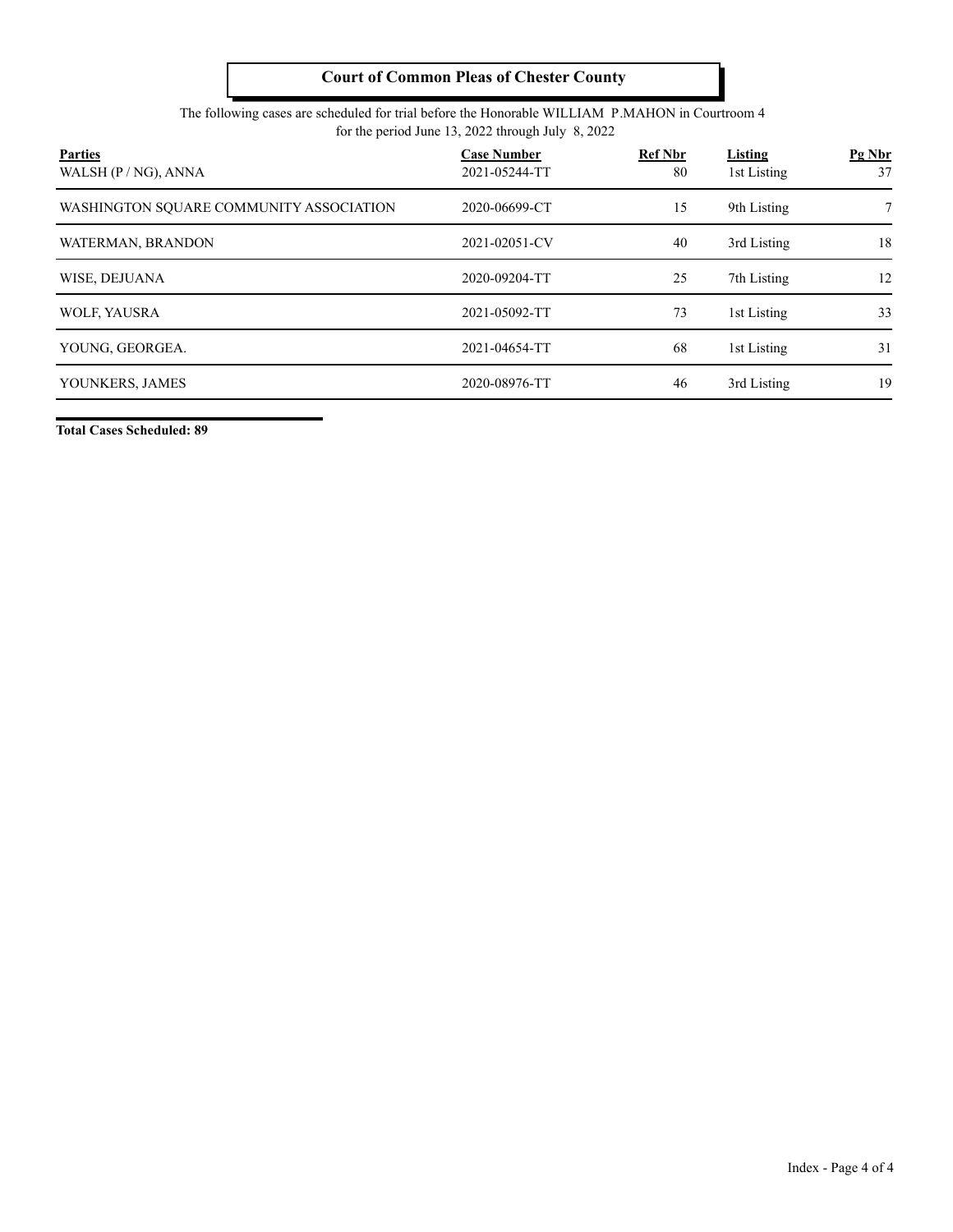The following cases are scheduled for trial before the Honorable WILLIAM P.MAHON in Courtroom 4

|                                     | for the period June 13, 2022 through July 8, 2022                       |                         |
|-------------------------------------|-------------------------------------------------------------------------|-------------------------|
| <b>Attorneys</b>                    | <b>Parties</b>                                                          | <b>Trial Ready Date</b> |
|                                     | <b>MEDICAL PROFESSIONAL</b><br><b>LIABILITY ACTION</b><br>KATHYL. CLARK | 02/01/2022              |
| <b>JAMES E HOCKENBERRY</b>          |                                                                         |                         |
| <b>LEON AUSSPRUNG</b>               |                                                                         |                         |
| $(267)$ 809-8250                    |                                                                         |                         |
|                                     | <b>ROBERT CLARK</b>                                                     |                         |
| <b>JAMES E HOCKENBERRY</b>          |                                                                         |                         |
| <b>LEON AUSSPRUNG</b>               |                                                                         |                         |
| $(267) 809 - 8250$                  |                                                                         | <b>JURY</b>             |
|                                     |                                                                         | 2020-08695-PL           |
| $\mathbf{1}$                        | <b>VS.</b>                                                              | 3rd Listing             |
|                                     | TIMOTHYT. FOX                                                           |                         |
| DANIEL HENRY TRAN                   |                                                                         |                         |
| $(215) 575 - 2592$                  |                                                                         |                         |
| KATHLEEN KRAMER                     |                                                                         |                         |
| $(215) 575 - 2618$                  | SURGICAL SPECIALISTS, P.C.                                              |                         |
| <b>DANIEL HENRY TRAN</b>            |                                                                         |                         |
| $(215) 575 - 2592$                  |                                                                         |                         |
| KATHLEEN KRAMER                     |                                                                         |                         |
| $(215) 575 - 2618$                  |                                                                         |                         |
|                                     | <b>MORTGAGE FORECLOSURE:</b><br><b>RESIDENTIAL</b>                      |                         |
|                                     | FIRST GUARANTY MORTGAGE CORPORATION                                     |                         |
| STEPHEN M HLADIK                    |                                                                         |                         |
| <b>BRADLEY JOSEPH OSBORNE</b>       |                                                                         |                         |
| $(215) 855 - 9521$                  |                                                                         |                         |
| KAITLIN D SHIRE<br>$(215)$ 215-7700 |                                                                         |                         |
|                                     |                                                                         | <b>NON-JURY</b>         |
|                                     |                                                                         | 2018-09948-RC           |

J.

 **2 VS. 14th Listing**

ALLISONR MATONTI (HEIR) UNKNOWN HEIRS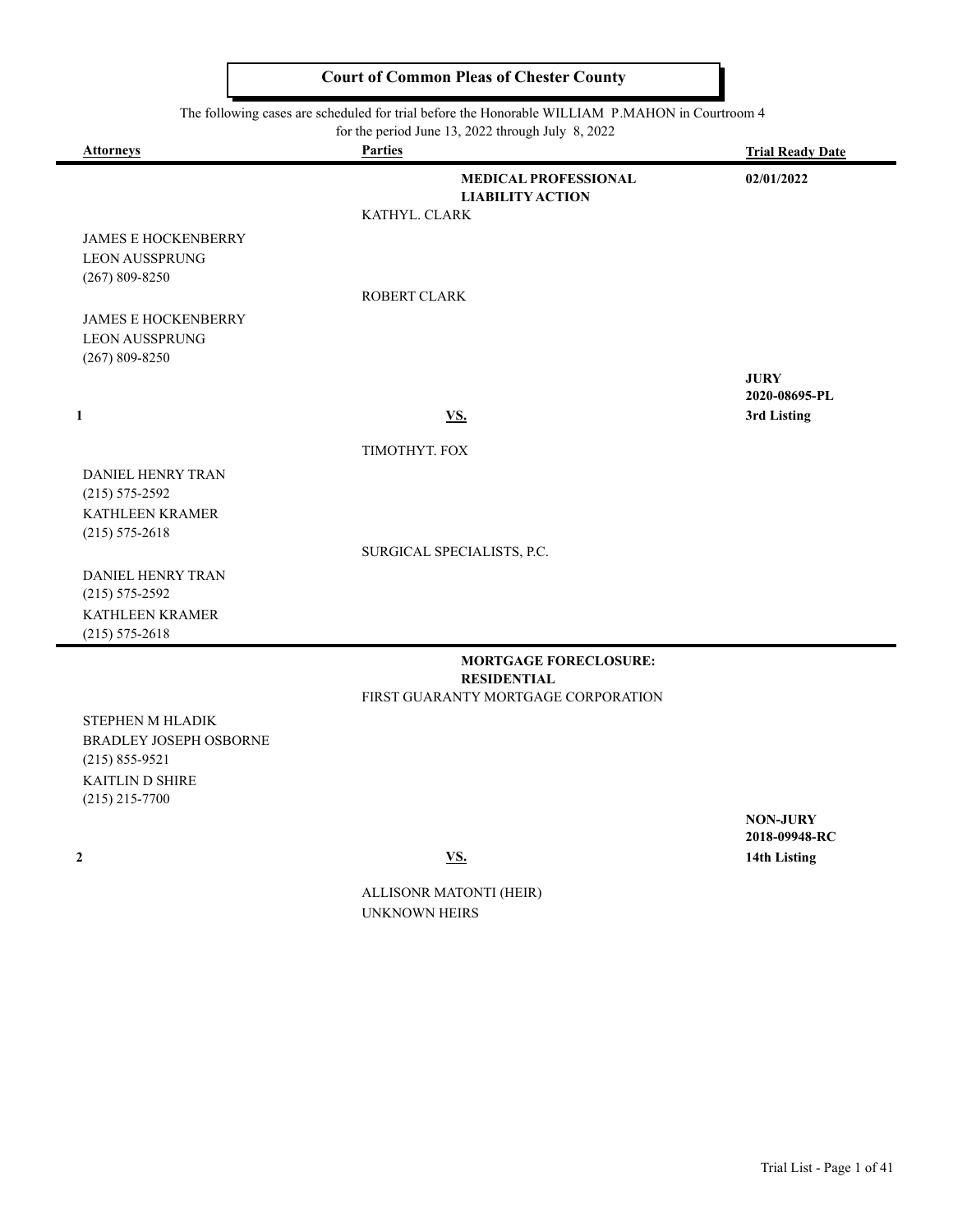#### The following cases are scheduled for trial before the Honorable WILLIAM P.MAHON in Courtroom 4

| for the period June 13, 2022 through July $8, 2022$ |
|-----------------------------------------------------|
|-----------------------------------------------------|

| <b>Attorneys</b>                             | <b>Parties</b>                   | <b>Trial Ready Date</b> |
|----------------------------------------------|----------------------------------|-------------------------|
|                                              | <b>MOTOR VEHICLE</b>             | 01/02/2021              |
|                                              | <b>PAULA AXENFELD</b>            |                         |
| <b>ALAINA A GREGORIO</b>                     |                                  |                         |
| $(215) 568 - 3500$<br>LEE DAVID ROSENFELD    |                                  |                         |
| $(215) 568 - 3500$                           |                                  |                         |
|                                              | ROBERT AXENFELD                  |                         |
| ALAINA A GREGORIO<br>$(215) 568 - 3500$      |                                  |                         |
| LEE DAVID ROSENFELD                          |                                  |                         |
| $(215) 568 - 3500$                           |                                  | <b>JURY</b>             |
|                                              |                                  | 2018-09765-TT           |
| $\mathbf{3}$                                 | <b>VS.</b>                       | 16th Listing            |
|                                              | MICHAELPAUL RUSK                 |                         |
| <b>JEFFREY TENTHOFF</b>                      |                                  |                         |
| $(215)$ 735-3994                             |                                  |                         |
|                                              | <b>ELAYNE RUSK</b>               |                         |
| <b>JEFFREY TENTHOFF</b><br>$(215)$ 735-3994  |                                  |                         |
|                                              | <b>MORTGAGE FORECLOSURE:</b>     | 01/14/2021              |
|                                              | <b>RESIDENTIAL</b>               |                         |
|                                              | <b>USAA FEDERAL SAVINGS BANK</b> |                         |
| <b>KEVIN G MCDONALD</b>                      |                                  |                         |
| $(215) 825 - 6311$                           |                                  |                         |
| MICHAEL TIMOTHY MCKEEVER<br>$(215)$ 825-6303 |                                  |                         |
| <b>UJALA AFTAB</b>                           |                                  |                         |
| $(201)$ 549-2360                             |                                  | <b>NON-JURY</b>         |
|                                              |                                  | 2020-00430-RC           |
| $\overline{\mathbf{4}}$                      | VS.                              | 10th Listing            |

JAMESE. FOSTER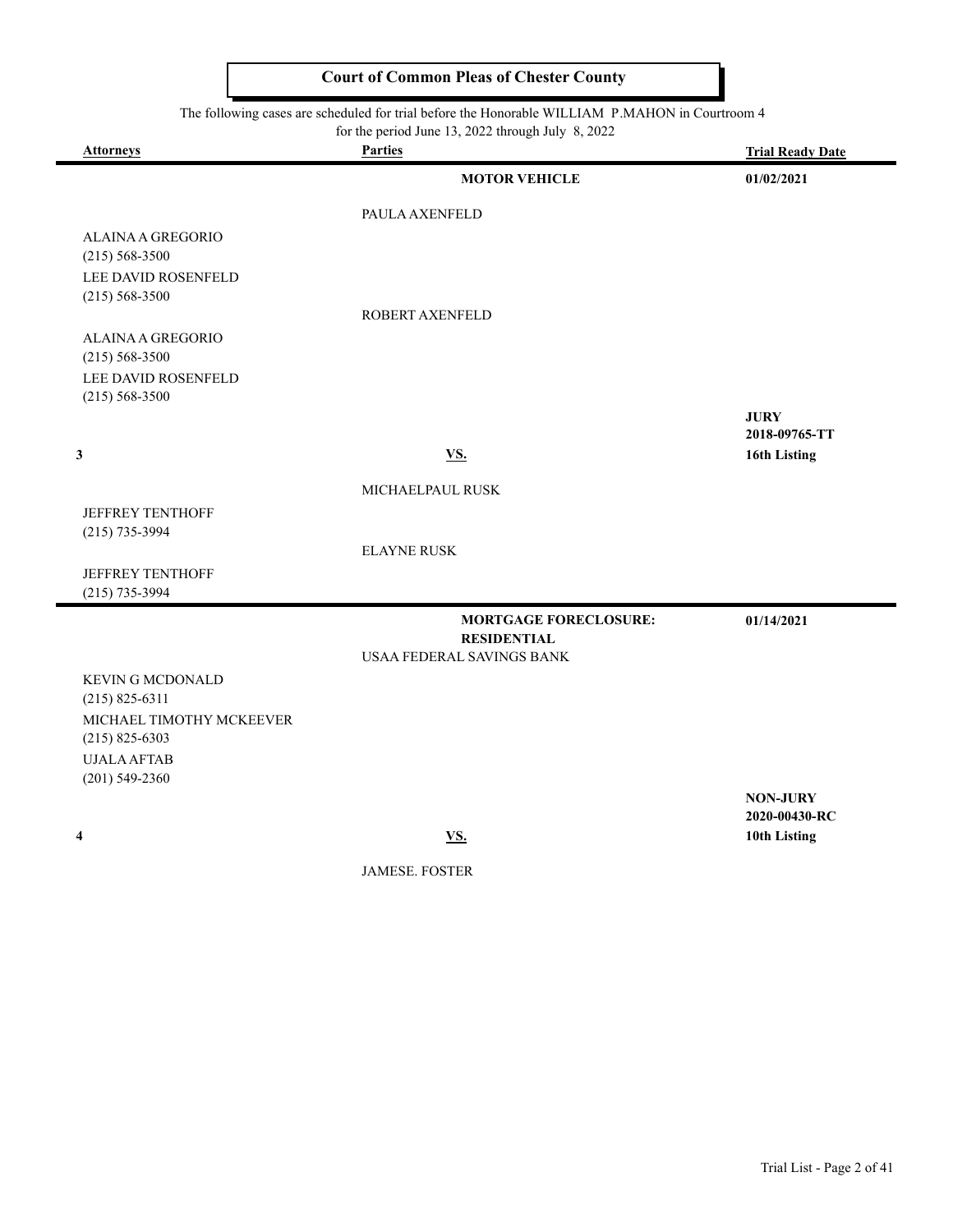The following cases are scheduled for trial before the Honorable WILLIAM P.MAHON in Courtroom 4

|                                      | for the period June 13, 2022 through July 8, 2022 |                         |
|--------------------------------------|---------------------------------------------------|-------------------------|
| <b>Attorneys</b>                     | <b>Parties</b>                                    | <b>Trial Ready Date</b> |
|                                      | <b>QUIET TITLE</b>                                | 01/29/2021              |
|                                      | <b>GERALD LEWANDOWSKI</b>                         |                         |
| <b>GARY PAUL LEWIS</b>               |                                                   |                         |
| (484) 932-8900                       |                                                   |                         |
|                                      | <b>SUSAN LEWANDOWSKI</b>                          |                         |
| <b>GARY PAUL LEWIS</b>               |                                                   |                         |
| (484) 932-8900                       |                                                   | 2020-01206-RC           |
| $\overline{\mathbf{5}}$              | <b>VS.</b>                                        | 14th Listing            |
|                                      |                                                   |                         |
|                                      | MELISSA WAHAL                                     |                         |
| TOM MOHR<br>$(610)$ 431-0111         |                                                   |                         |
|                                      | NICHOLAS WAHAL                                    |                         |
| <b>TOM MOHR</b>                      |                                                   |                         |
| $(610)$ 431-0111                     |                                                   |                         |
|                                      | <b>JUDITH WILSON</b>                              |                         |
| TOM MOHR                             |                                                   |                         |
| $(610)$ 431-0111                     | KENNETH WILSON                                    |                         |
| TOM MOHR                             |                                                   |                         |
| $(610)$ 431-0111                     |                                                   |                         |
|                                      | <b>MOTOR VEHICLE</b>                              | 02/16/2021              |
|                                      | <b>SETH MOGOLLON</b>                              |                         |
| TIMOTHY GERARD DALY                  |                                                   |                         |
| (484) 393-5292                       |                                                   |                         |
| MICHAEL A CLEMENTE                   |                                                   |                         |
| (484) 393-5292                       |                                                   |                         |
| <b>CONOR MYERS</b><br>(484) 393-5292 |                                                   |                         |
|                                      |                                                   | <b>NON-JURY</b>         |
|                                      |                                                   | 2020-01835-TT           |
| 6                                    | <u>VS.</u>                                        | 10th Listing            |
|                                      | JOHNV. NGUYEN                                     |                         |
| <b>COLLEEN B MASLOWSKI</b>           |                                                   |                         |
|                                      |                                                   |                         |

(267) 675-3013 JOSEPH G. MCHALE (267) 675-3021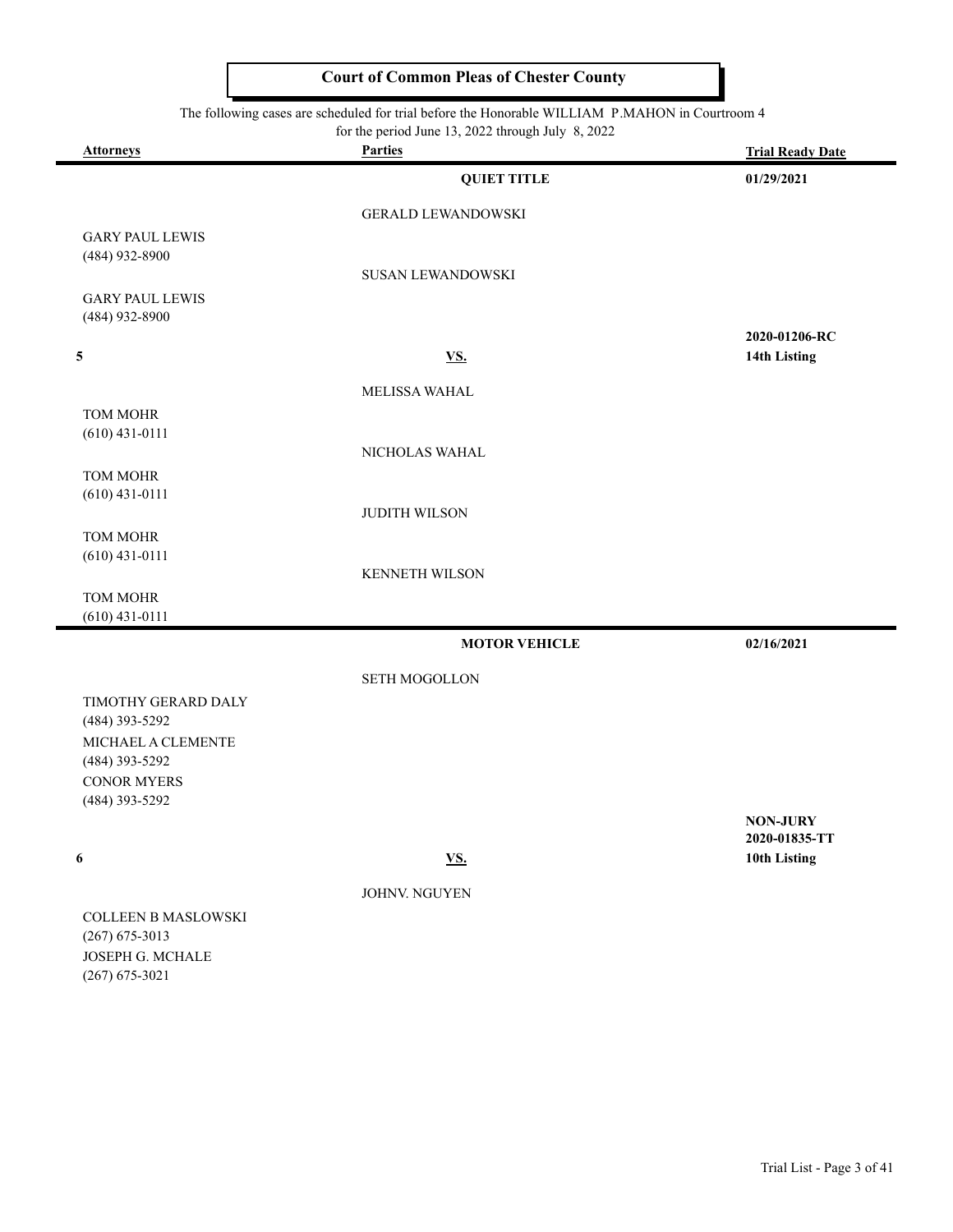The following cases are scheduled for trial before the Honorable WILLIAM P.MAHON in Courtroom 4

-

|                                               | for the period June 13, 2022 through July 8, 2022 |                              |
|-----------------------------------------------|---------------------------------------------------|------------------------------|
| <b>Attorneys</b>                              | <b>Parties</b>                                    | <b>Trial Ready Date</b>      |
|                                               | <b>OTHER MISCELLANOUS</b>                         | 03/08/2021                   |
|                                               | <b>CARMEN TIMMINS</b>                             |                              |
| <b>GREGORY B HELLER</b><br>$(215) 568 - 1510$ |                                                   |                              |
|                                               | <b>JAMES TIMMINS</b>                              |                              |
| <b>GREGORY B HELLER</b><br>$(215) 568 - 1510$ |                                                   |                              |
|                                               |                                                   | <b>JURY</b><br>2019-10635-MJ |
| $\overline{7}$                                | VS.                                               | 15th Listing                 |
|                                               | <b>LGB PROPERTIES LLC</b>                         |                              |
| MICHAEL F SOCHA<br>$(717)$ 207-8150           |                                                   |                              |
| <b>GREGORY S. HIRTZEL</b>                     |                                                   |                              |
| $(717) 553 - 2600$                            | <b>JAMES MILLER</b>                               |                              |
| ROBERT DESMOND MACMAHON<br>$(215)$ 972-7935   |                                                   |                              |
| <b>MAUREEN HORGAN</b>                         |                                                   |                              |
| $(215)$ 972-7900                              | STATE STREET PIZZA & GRILL INC                    |                              |
| ROBERT DESMOND MACMAHON<br>$(215)$ 972-7935   |                                                   |                              |
| MAUREEN HORGAN                                |                                                   |                              |
| $(215)$ 972-7900                              |                                                   |                              |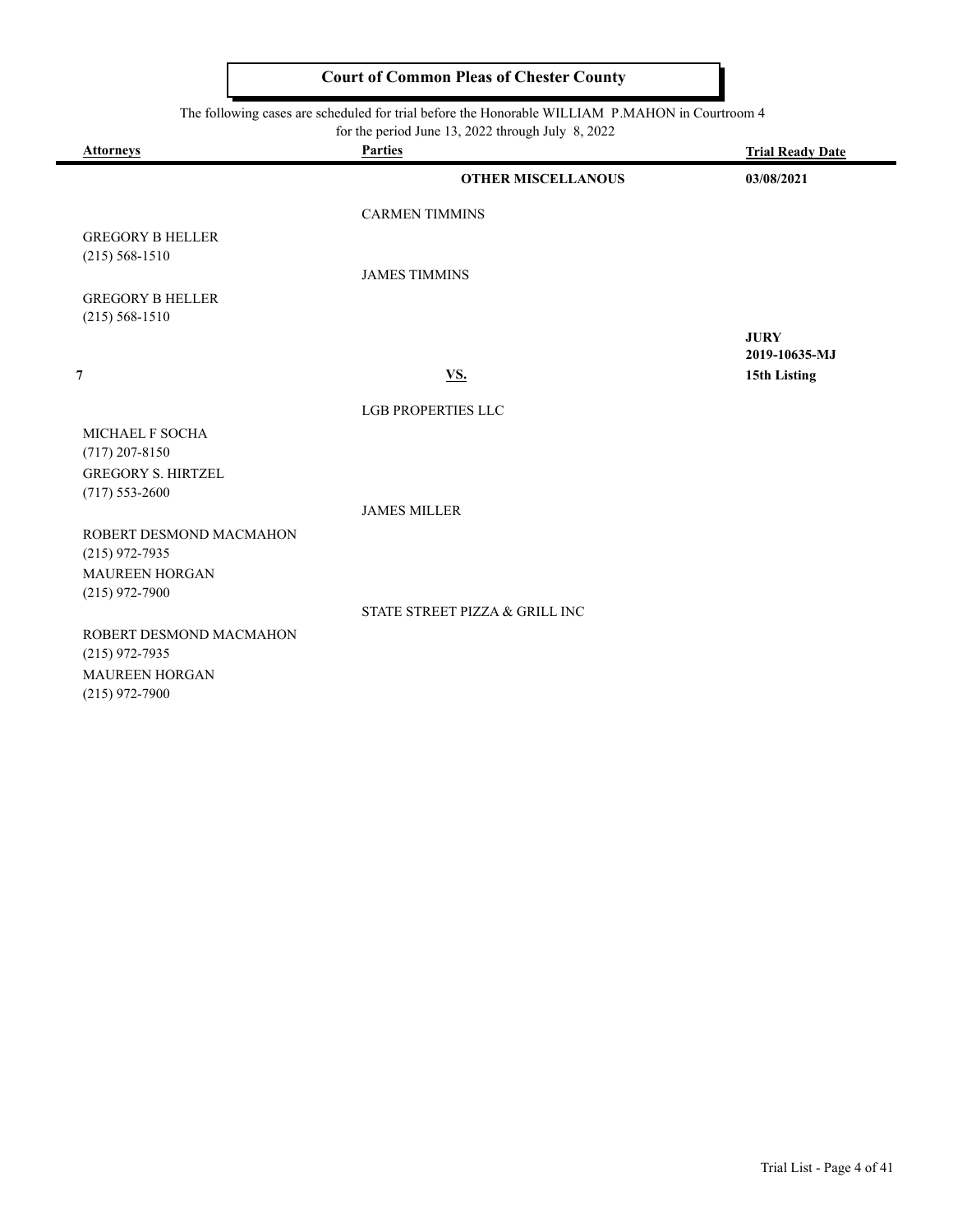#### The following cases are scheduled for trial before the Honorable WILLIAM P.MAHON in Courtroom 4

| <b>Attorneys</b>                             | abob are beneauted for<br>for the period June 13, 2022 through July 8, 2022<br><b>Parties</b> |                                       |
|----------------------------------------------|-----------------------------------------------------------------------------------------------|---------------------------------------|
|                                              | <b>OTHER CONTRACT</b>                                                                         | <b>Trial Ready Date</b><br>03/13/2021 |
|                                              |                                                                                               |                                       |
| JOHN J DORSEY JR                             | <b>GERALYN WALISH</b>                                                                         |                                       |
| $(610)$ 238-0880                             |                                                                                               |                                       |
| <b>BRIAN JEFFERS</b>                         |                                                                                               |                                       |
| $(215)$ 260-6000                             | RON COLE                                                                                      |                                       |
| <b>JOHN J DORSEY JR</b><br>$(610)$ 238-0880  |                                                                                               |                                       |
| <b>BRIAN JEFFERS</b><br>$(215)$ 260-6000     |                                                                                               |                                       |
|                                              |                                                                                               | 2020-02688-CT                         |
| 8                                            | <u>VS.</u>                                                                                    | 13th Listing                          |
|                                              | RIGGS CONTRACTING INC                                                                         |                                       |
| BRADLEY JOSEPH OSBORNE<br>$(215) 855 - 9521$ |                                                                                               |                                       |
| SARAH K MCCAFFERY<br>$(215) 855 - 9521$      |                                                                                               |                                       |
|                                              | PHIL RIGGS                                                                                    |                                       |
| SARAH K MCCAFFERY<br>$(215) 855 - 9521$      |                                                                                               |                                       |
|                                              | <b>INTENTIONAL</b>                                                                            | 06/07/2021                            |
|                                              | VIRGINIA MORAN                                                                                |                                       |
| MARC ALAN WEINBERG                           |                                                                                               |                                       |
| $(215) 576 - 0100$                           |                                                                                               |                                       |
| MARC ALAN WEINBERG                           | MARIA ARANGO                                                                                  |                                       |
| $(215) 576 - 0100$                           |                                                                                               |                                       |
|                                              |                                                                                               | <b>NON-JURY</b>                       |
| 9                                            | <b>VS.</b>                                                                                    | 2020-01766-TT<br>12th Listing         |
|                                              | MELISSA YOUNG                                                                                 |                                       |
| THOMAS E PALMER<br>$(215) 659 - 2200$        |                                                                                               |                                       |
|                                              | <b>MOTOR VEHICLE</b>                                                                          |                                       |
|                                              | <b>SKYLAR THOMAS</b>                                                                          |                                       |
| PETER J. MCNAMARA                            |                                                                                               |                                       |
| $(215)$ 238-9492                             |                                                                                               |                                       |
|                                              |                                                                                               | <b>NON-JURY</b><br>2020-03599-TT      |
| 10                                           | <b>VS.</b>                                                                                    | 9th Listing                           |
|                                              |                                                                                               |                                       |

PRESTON SMITH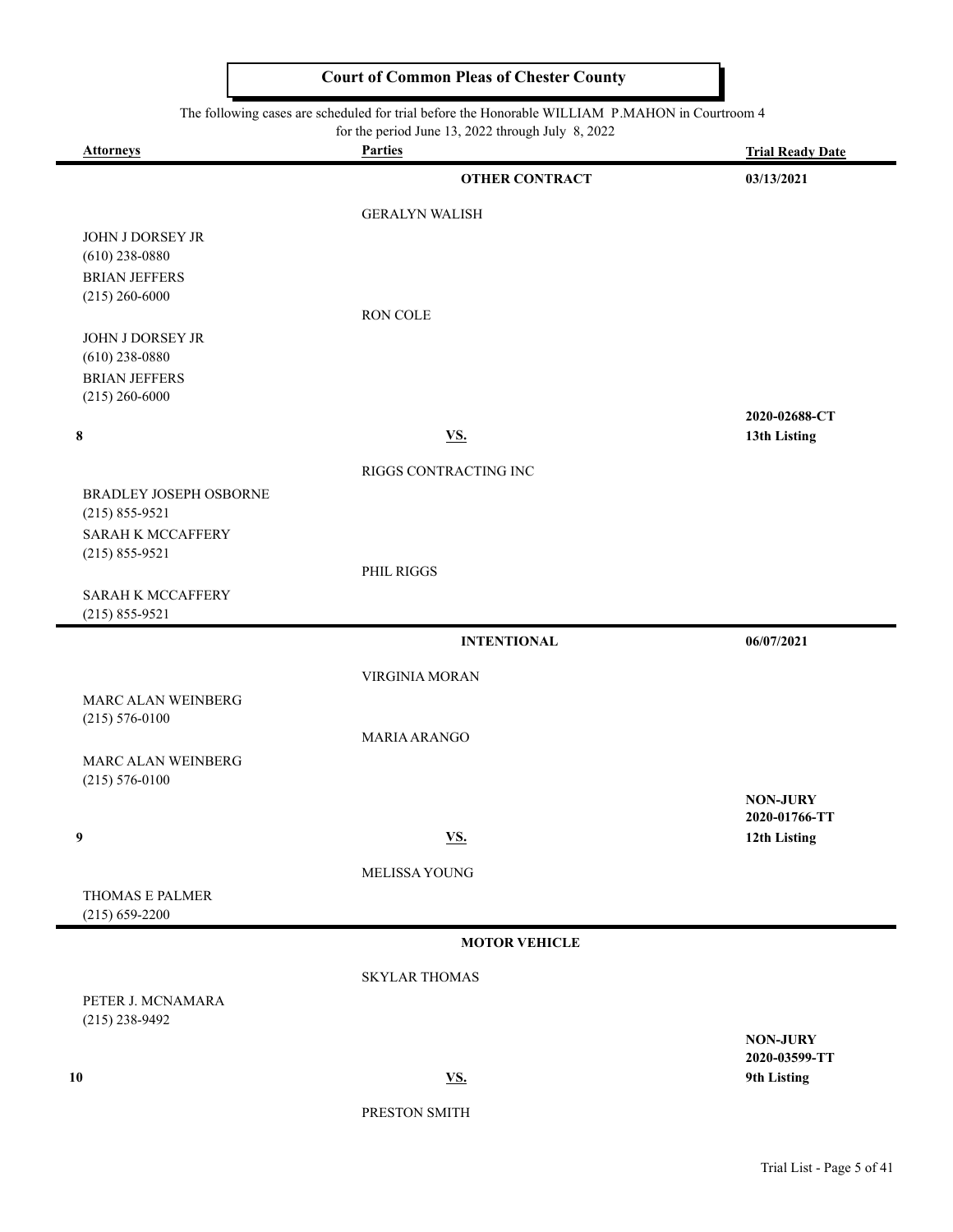The following cases are scheduled for trial before the Honorable WILLIAM P.MAHON in Courtro

|                                                   | for the period June 13, 2022 through July 8, 2022 |                               |
|---------------------------------------------------|---------------------------------------------------|-------------------------------|
| <b>Attorneys</b>                                  | <b>Parties</b>                                    | <b>Trial Ready Date</b>       |
|                                                   | <b>EJECTMENT</b>                                  | 08/01/2021                    |
|                                                   | <b>DANIEL DUBECK</b>                              |                               |
| TIMOTHY JOSEPH TROTT<br>$(610)$ 431-3300          |                                                   |                               |
| MICHAEL JAMES REED<br>$(610)$ 431-3300            |                                                   |                               |
|                                                   | <b>STEPHANIE DUBECK</b>                           |                               |
| TIMOTHY JOSEPH TROTT<br>$(610)$ 431-3300          |                                                   |                               |
| MICHAEL JAMES REED<br>$(610)$ 431-3300            |                                                   |                               |
|                                                   |                                                   | 2020-00809-RC                 |
| 11                                                | <b>VS.</b>                                        | 8th Listing                   |
|                                                   | <b>FRANCISJ DUBECK</b>                            |                               |
| <b>GEORGE C ZUMBANO</b>                           |                                                   |                               |
| $(610)$ 701-3277                                  |                                                   |                               |
| KATHERINE E LADOW<br>$(610)$ 430-8000             |                                                   |                               |
|                                                   | JEFFREY DUBECK                                    |                               |
| <b>GEORGE C ZUMBANO</b>                           |                                                   |                               |
| $(610)$ 701-3277<br>KATHERINE E LADOW             |                                                   |                               |
| $(610)$ 430-8000                                  |                                                   |                               |
|                                                   | <b>JOANT DUBECK</b>                               |                               |
| <b>GEORGE C ZUMBANO</b>                           |                                                   |                               |
| $(610)$ 701-3277                                  |                                                   |                               |
| KATHERINE E LADOW<br>$(610)$ 430-8000             |                                                   |                               |
|                                                   | <b>MOTOR VEHICLE</b>                              | 08/03/2021                    |
|                                                   | DARLENE DOUGLAS                                   |                               |
| <b>GERALD B. BALDINO JR</b><br>$(610) 891 - 9212$ |                                                   |                               |
|                                                   |                                                   | <b>JURY</b>                   |
| 12                                                |                                                   | 2019-12805-TT<br>12th Listing |
|                                                   | <u>VS.</u>                                        |                               |
|                                                   | ERIC DRESDEN                                      |                               |
|                                                   |                                                   |                               |

KIERNAN SCANLON (215) 446-8152 JOHN R. SEREDA (215) 446-8667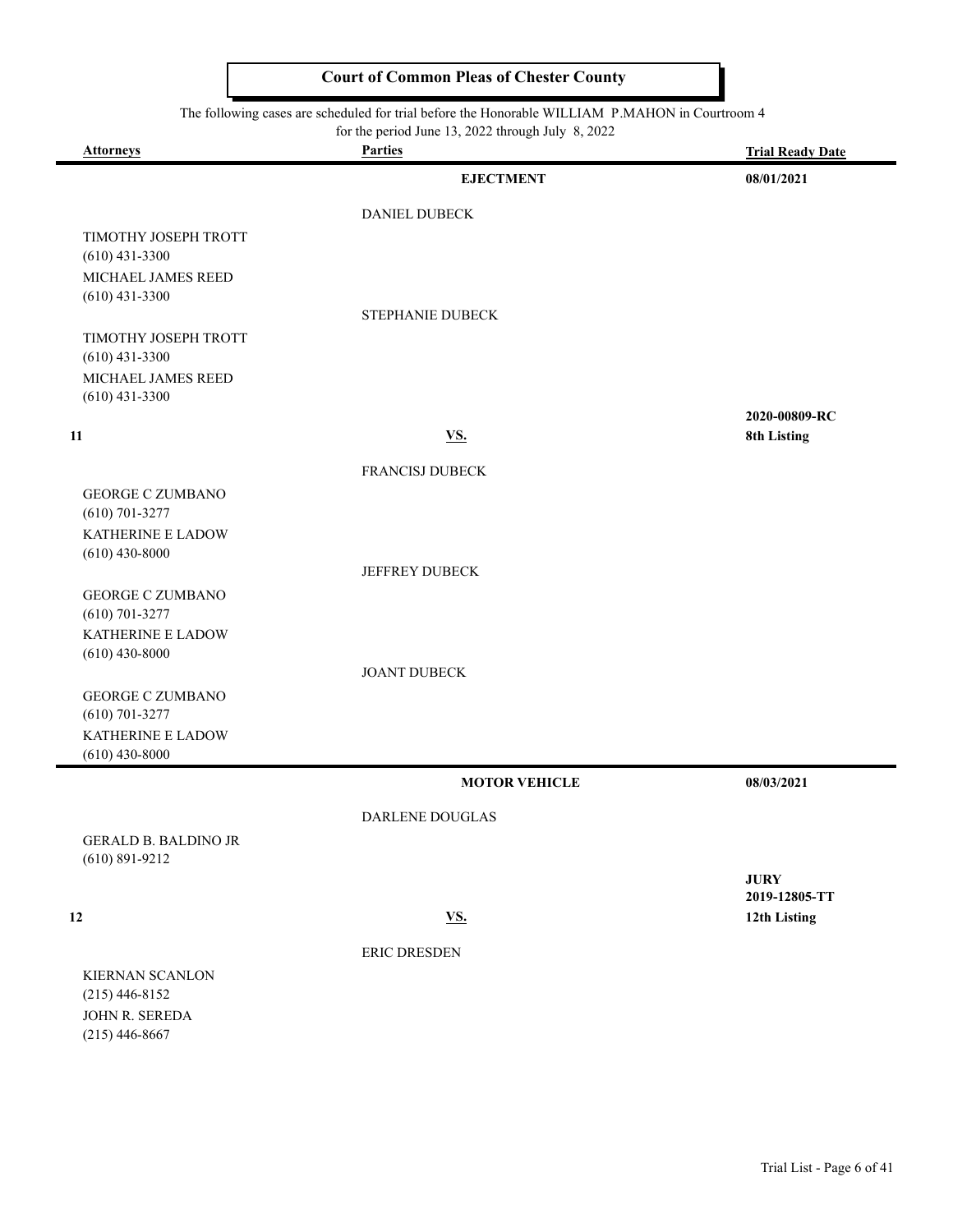The following cases are scheduled for trial before the Honorable WILLIAM P.MAHON in Courtroom 4

 $\blacksquare$ 

 $\blacksquare$ 

|                            | for the period June 13, 2022 through July 8, 2022  |                         |
|----------------------------|----------------------------------------------------|-------------------------|
| <b>Attorneys</b>           | <b>Parties</b>                                     | <b>Trial Ready Date</b> |
|                            | <b>QUIET TITLE</b>                                 | 08/17/2021              |
|                            | <b>JAMES PRICE</b>                                 |                         |
| <b>KEVIN B. QUINN</b>      |                                                    |                         |
| $(215) 587 - 0126$         |                                                    |                         |
|                            | <b>JOHNNY GILLINGER</b>                            |                         |
| KEVIN B. QUINN             |                                                    |                         |
| $(215) 587 - 0126$         |                                                    |                         |
|                            |                                                    | <b>NON-JURY</b>         |
|                            |                                                    | 2020-05460-RC           |
| 13                         | <b>VS.</b>                                         | 10th Listing            |
|                            | LUMIS INVESTMENTS, LLC                             |                         |
| STEPHEN M HLADIK           |                                                    |                         |
|                            | DEBORAH COZZONE (EXECUTRIX)                        |                         |
| MICHAEL P. ROWAN           |                                                    |                         |
| $(610)$ 431-2228           |                                                    |                         |
|                            | HOWARD FISHER (ESTATE OF)                          |                         |
|                            | SANDRA FISHER (EXECUTRIX)                          |                         |
| MICHAEL P. ROWAN           |                                                    |                         |
| $(610)$ 431-2228           |                                                    |                         |
|                            | <b>OTHER CONTRACT</b>                              | 08/17/2021              |
|                            | MORGAN BASEMENT WATERPROOFING AND MOLD REMEDIATION |                         |
| <b>LESLIE FLEISHER</b>     |                                                    |                         |
| $(215)$ 300-6074           |                                                    |                         |
|                            |                                                    | 2020-05478-CT           |
| 14                         | <b>VS.</b>                                         | 10th Listing            |
|                            | ANNE COLDREN                                       |                         |
| TERENCE P RUF JR           |                                                    |                         |
| (484) 786-9203             |                                                    |                         |
|                            | <b>OTHER CONTRACT</b>                              |                         |
|                            | WASHINGTON SQUARE COMMUNITY ASSOCIATION            |                         |
| ROBERT JOSEPH HOFFMAN      |                                                    |                         |
| $(610)$ 565-4660           |                                                    |                         |
| JAMES PATRICK MCEVILLY III |                                                    |                         |
| $(610)$ 565-4660           |                                                    |                         |
|                            |                                                    | <b>NON-JURY</b>         |
|                            |                                                    | 2020-06699-CT           |
| 15                         | <u>VS.</u>                                         | 9th Listing             |
|                            | NVR INC                                            |                         |
| JONATHAN P. BOUGHRUM       |                                                    |                         |
| $(267) 780 - 2012$         |                                                    |                         |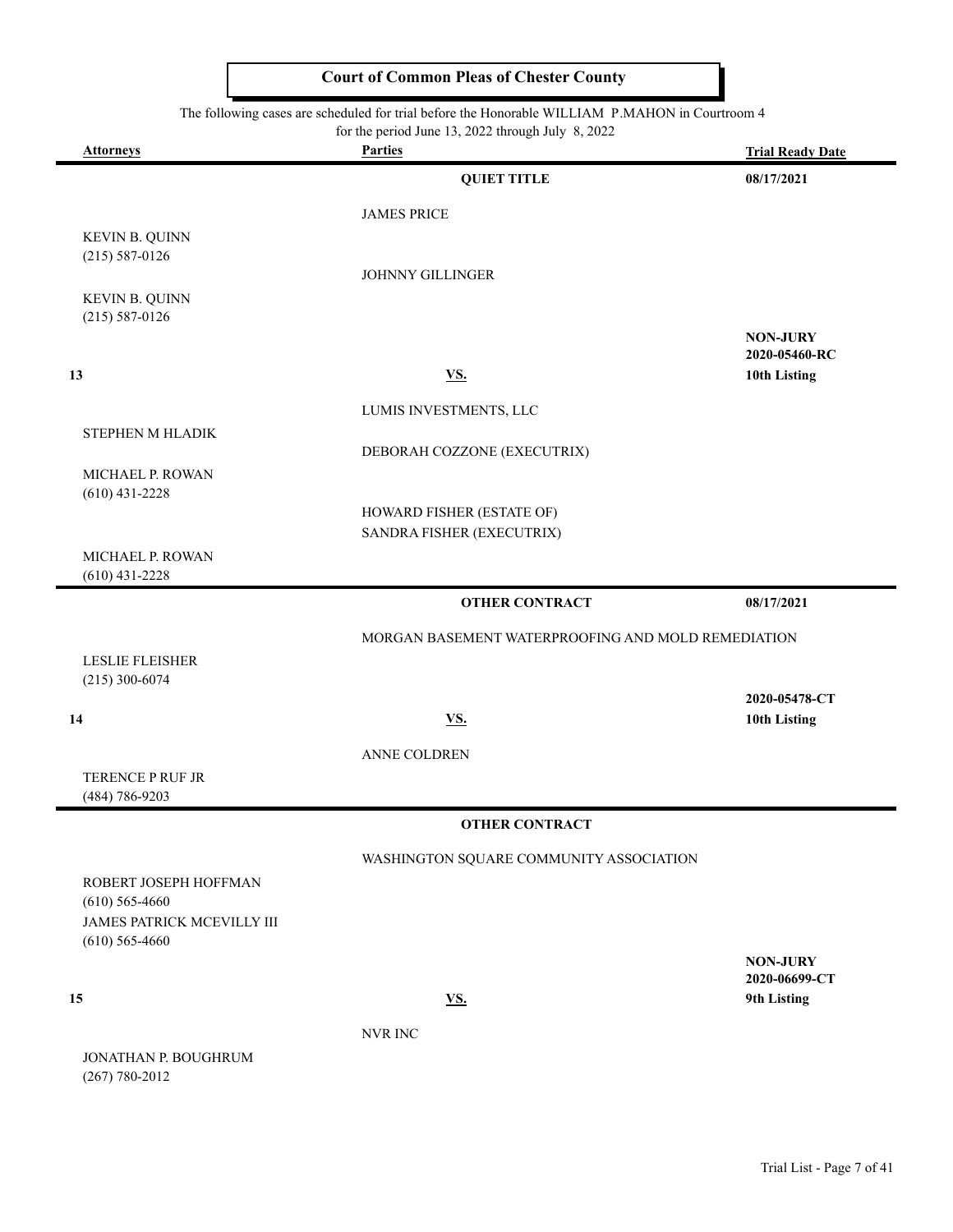The following cases are scheduled for trial before the Honorable WILLIAM P.MAHON in Courtroom 4

 $\blacksquare$ 

|                                    | for the period June 13, 2022 through July 8, 2022 |                         |
|------------------------------------|---------------------------------------------------|-------------------------|
| <b>Attorneys</b>                   | <b>Parties</b>                                    | <b>Trial Ready Date</b> |
|                                    | <b>PREMISES LIABILITY</b>                         | 10/01/2021              |
|                                    | <b>IAN COURT</b>                                  |                         |
| <b>JOEL W GOLDBERG</b>             |                                                   |                         |
| $(610)$ 436-0628                   |                                                   |                         |
|                                    |                                                   | <b>JURY</b>             |
|                                    |                                                   | 2019-00202-TT           |
| 16                                 | <u>VS.</u>                                        | 12th Listing            |
|                                    | EAGLEVIEW TOWN CENTER RETAIL II GP INC            |                         |
| <b>MATTHEW E MCGUIRE</b>           |                                                   |                         |
| $(267)$ 319-1752                   |                                                   |                         |
|                                    | EAGLEVIEW TOWN CENTER RETAIL II LP                |                         |
| <b>MATTHEW E MCGUIRE</b>           |                                                   |                         |
| $(267)$ 319-1752                   |                                                   |                         |
|                                    | <b>HANKIN GROUP</b>                               |                         |
| <b>MATTHEW E MCGUIRE</b>           |                                                   |                         |
| $(267)$ 319-1752                   |                                                   |                         |
|                                    | HANKIN GROUP LP THE                               |                         |
| <b>MATTHEW E MCGUIRE</b>           |                                                   |                         |
| $(267)$ 319-1752                   |                                                   |                         |
|                                    | HANKIN GROUP INC THE                              |                         |
| MATTHEW E MCGUIRE                  |                                                   |                         |
| $(267)$ 319-1752                   | HANKIN PROPERTIES INC                             |                         |
| <b>MATTHEW E MCGUIRE</b>           |                                                   |                         |
| $(267)$ 319-1752                   |                                                   |                         |
|                                    | HANKIN ENTERPRISES INC                            |                         |
| <b>MATTHEW E MCGUIRE</b>           |                                                   |                         |
| $(267)$ 319-1752                   |                                                   |                         |
|                                    | HANKIN ENTERPRISES LTD                            |                         |
| MATTHEW E MCGUIRE                  |                                                   |                         |
| $(267)$ 319-1752                   |                                                   |                         |
|                                    | HANKIN COMMERCIAL CONSTRUCTION COMPANY INC        |                         |
| <b>MATTHEW E MCGUIRE</b>           |                                                   |                         |
| $(267)$ 319-1752                   |                                                   |                         |
|                                    | HANKIN DEVELOPMENT ASSOCIATES INC                 |                         |
| <b>MATTHEW E MCGUIRE</b>           |                                                   |                         |
| $(267)$ 319-1752                   | CHESTER VALLEY ENGINEERS INC                      |                         |
|                                    |                                                   |                         |
| ELLEN B WILBER<br>$(610)$ 351-0650 |                                                   |                         |
|                                    | ENVIRONETICS DESIGN INC                           |                         |
| <b>GREGORY J. KELLEY</b>           |                                                   |                         |
| $(610)$ 354-8273                   |                                                   |                         |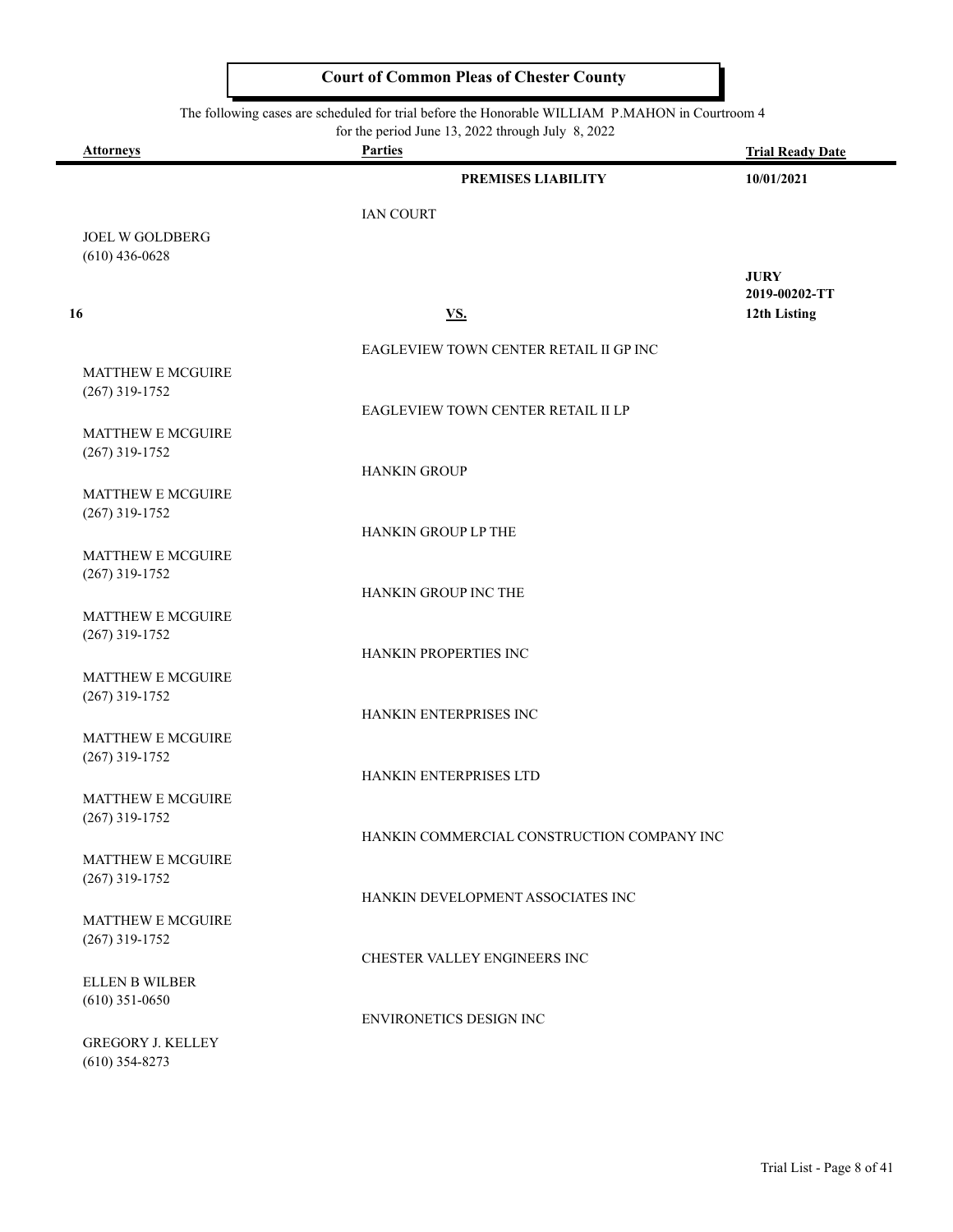|                                                      |                        | The following cases are scheduled for trial before the Honorable WILLIAM P.MAHON in Courtroom 4<br>for the period June 13, 2022 through July 8, 2022 |                         |
|------------------------------------------------------|------------------------|------------------------------------------------------------------------------------------------------------------------------------------------------|-------------------------|
| <b>Attorneys</b>                                     | <b>Parties</b>         |                                                                                                                                                      | <b>Trial Ready Date</b> |
| (Case No 2019-00202-TT continued from previous page) |                        | PREMISES LIABILITY                                                                                                                                   | 10/01/2021              |
|                                                      |                        | L LIBERATO STEEL FABRICATING CO                                                                                                                      |                         |
| <b>JUSTINA L BYERS</b>                               |                        |                                                                                                                                                      |                         |
| <b>GRANT STEARNS PALMER</b>                          |                        |                                                                                                                                                      |                         |
| $(215) 569 - 5578$                                   |                        |                                                                                                                                                      |                         |
| <b>KEVIN M EDDY</b>                                  |                        |                                                                                                                                                      |                         |
| $(412)$ 932-2800                                     |                        |                                                                                                                                                      |                         |
|                                                      |                        | INDIAN VALLEY MECHANICAL LLC (N/K/A)                                                                                                                 |                         |
| WILLIAM H. CATTO                                     |                        |                                                                                                                                                      |                         |
| $(267)$ 608-1740                                     |                        |                                                                                                                                                      |                         |
| <b>ERIN LAMB</b>                                     |                        |                                                                                                                                                      |                         |
| LORI C. MILLER                                       |                        |                                                                                                                                                      |                         |
| $(215)$ 735-3994                                     |                        |                                                                                                                                                      |                         |
|                                                      |                        | <b>OTHER - DJ APPEAL</b>                                                                                                                             | 10/15/2021              |
|                                                      |                        | <b>GEORGE MCFETRIDGE</b>                                                                                                                             |                         |
| <b>JAMES S. TUPITZA</b>                              |                        |                                                                                                                                                      |                         |
| $(610) 696 - 2600$                                   |                        |                                                                                                                                                      |                         |
|                                                      |                        | DOVETA MCFETRIDGE                                                                                                                                    |                         |
| <b>JAMES S. TUPITZA</b>                              |                        |                                                                                                                                                      |                         |
| $(610) 696 - 2600$                                   |                        |                                                                                                                                                      |                         |
|                                                      |                        |                                                                                                                                                      | 2020-07665-CV           |
| 17                                                   |                        | <b>VS.</b>                                                                                                                                           | 8th Listing             |
|                                                      | <b>JOSEPH HOFBAUER</b> |                                                                                                                                                      |                         |
| <b>STEVEN L SUGARMAN</b>                             |                        |                                                                                                                                                      |                         |
| $(610) 889 - 0700$                                   |                        |                                                                                                                                                      |                         |
|                                                      | <b>HELEN HOFBAUER</b>  |                                                                                                                                                      |                         |
| <b>STEVEN L SUGARMAN</b>                             |                        |                                                                                                                                                      |                         |
| $(610) 889 - 0700$                                   |                        |                                                                                                                                                      |                         |
|                                                      |                        |                                                                                                                                                      |                         |
|                                                      |                        | <b>DEBT COLLECTION: CREDIT</b><br><b>CARD</b>                                                                                                        | 10/20/2021              |
|                                                      |                        | ABSOLUTE RESOLUTIONS INVESTMENTS LLC                                                                                                                 |                         |
| <b>IAN Z WINOGRAD</b>                                |                        |                                                                                                                                                      |                         |
| $(973) 753 - 5100$                                   |                        |                                                                                                                                                      |                         |
|                                                      |                        |                                                                                                                                                      | 2020-07752-CT           |
| 18                                                   |                        | <u>VS.</u>                                                                                                                                           | 7th Listing             |
|                                                      |                        |                                                                                                                                                      |                         |

WILLIAMG BISTLINE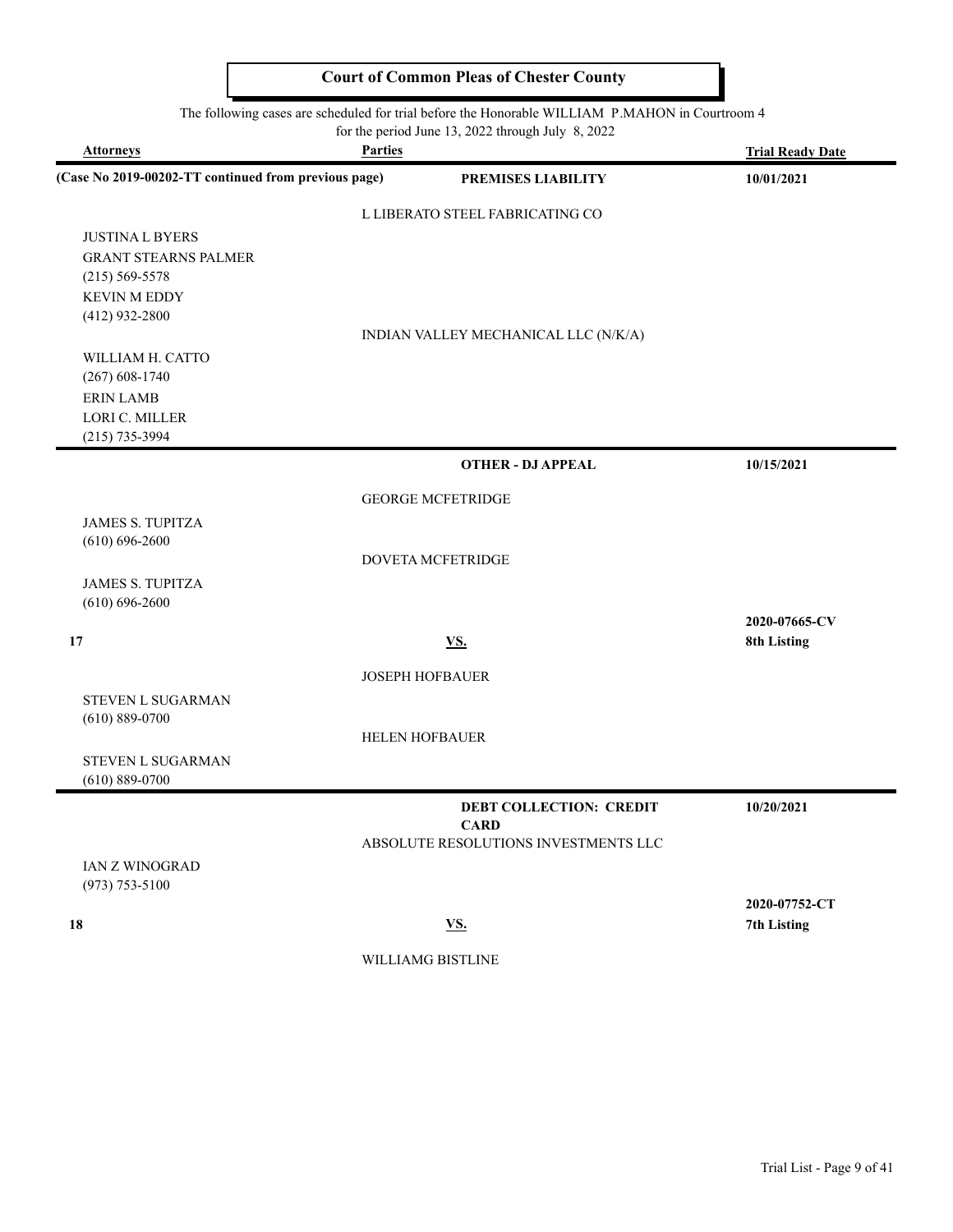#### The following cases are scheduled for trial before the Honorable WILLIAM P.MAHON in Courtroom 4

|  |  |  | for the period June 13, 2022 through July 8, 2022 |  |  |  |  |  |  |
|--|--|--|---------------------------------------------------|--|--|--|--|--|--|
|--|--|--|---------------------------------------------------|--|--|--|--|--|--|

| <b>Attorneys</b>                          | $101$ and period state $15,2022$ anough stars<br><b>Parties</b> | <b>Trial Ready Date</b>             |
|-------------------------------------------|-----------------------------------------------------------------|-------------------------------------|
|                                           | <b>MOTOR VEHICLE</b>                                            | 10/20/2021                          |
|                                           | RUDBER DURAN-VELEZ                                              |                                     |
| DANIEL JOHN HETZNECKER                    |                                                                 |                                     |
| DANIEL JOHN HETZNECKER                    | <b>KARINA BONILLA</b>                                           |                                     |
|                                           | BRYAN DURAN (MINOR)                                             |                                     |
| DANIEL JOHN HETZNECKER                    | ARLENE DURAN (P/NG)                                             |                                     |
| DANIEL JOHN HETZNECKER                    |                                                                 |                                     |
| DANIEL JOHN HETZNECKER                    | ERICK ROCILLO-CASTILLO                                          |                                     |
|                                           |                                                                 | <b>JURY</b>                         |
| 19                                        | <b>VS.</b>                                                      | 2020-07765-TT<br>8th Listing        |
|                                           | <b>ELKY PEREZ</b>                                               |                                     |
|                                           | <b>LANDLORD/TENANT - DJ APPEAL</b>                              |                                     |
|                                           | <b>ANN ASHTON</b>                                               |                                     |
| DAVID GARVER MCNITT<br>$(610)$ 256-7942   |                                                                 |                                     |
|                                           |                                                                 | <b>NON-JURY</b>                     |
| 20                                        | <u>VS.</u>                                                      | 2020-07783-CV<br><b>4th Listing</b> |
|                                           | <b>ASHLEY MAY</b>                                               |                                     |
| <b>JOSEPH P. KERRIGAN</b>                 |                                                                 |                                     |
| $(215)$ 301-6067                          | <b>ANDREW BRENNER</b>                                           |                                     |
| JOSEPH P. KERRIGAN<br>$(215)$ 201 $(0/7)$ |                                                                 |                                     |

(215) 301-6067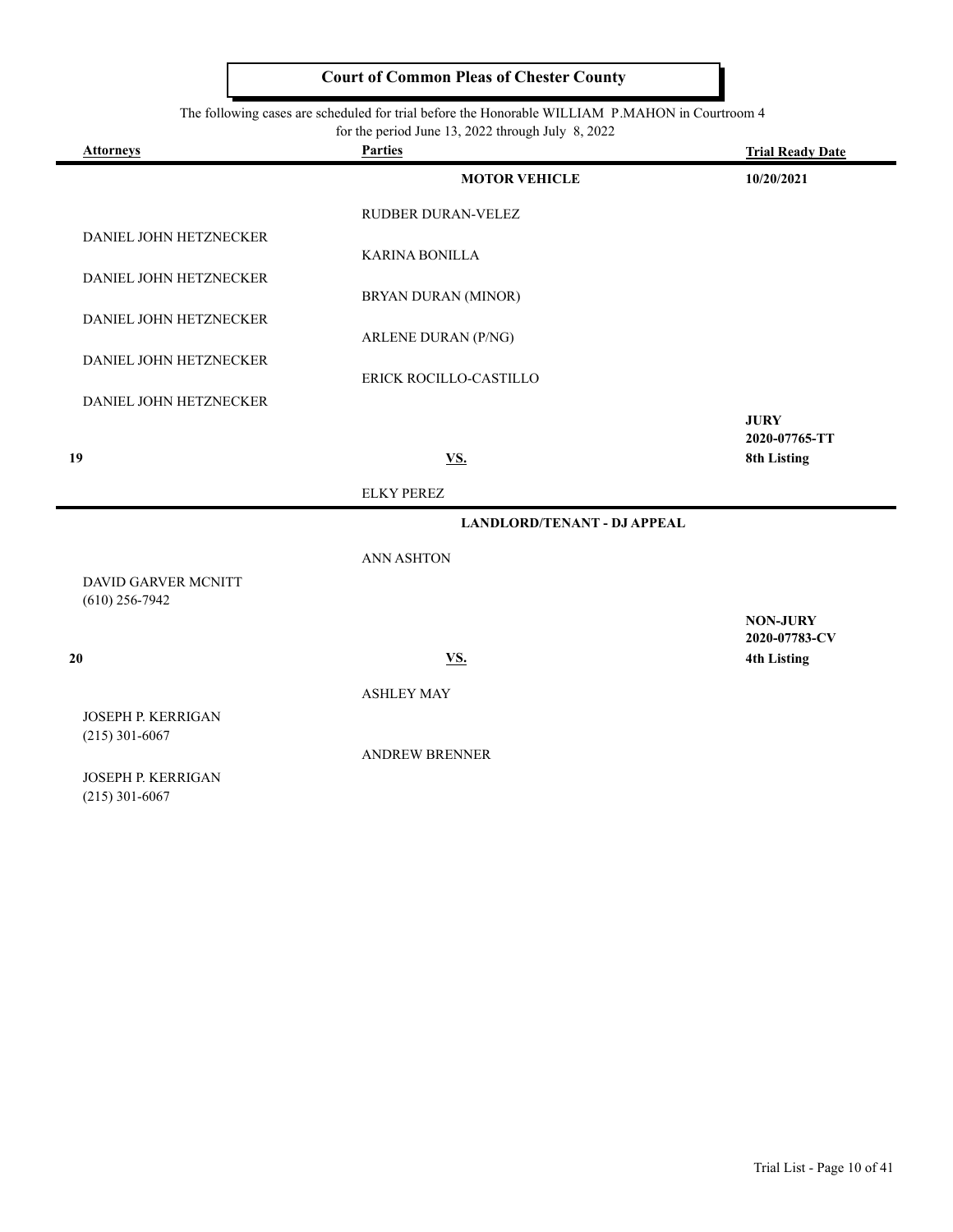The following cases are scheduled for trial before the Honorable WILLIAM P.MAHON in Courtroom 4

for the period June 13, 2022 through July 8, 2022

|                           | for the period June $13, 2022$ through July $8, 2022$ |                              |
|---------------------------|-------------------------------------------------------|------------------------------|
| <b>Attorneys</b>          | <b>Parties</b>                                        | <b>Trial Ready Date</b>      |
|                           | <b>PREMISES LIABILITY</b>                             | 11/08/2021                   |
|                           | REGINA LABRICCIOSA                                    |                              |
| <b>DAVID S BIGELOW</b>    |                                                       |                              |
| $(215) 569 - 8488$        |                                                       |                              |
|                           |                                                       | 2020-08301-TT                |
| 21                        | <b>VS.</b>                                            | 5th Listing                  |
|                           | <b>TECA</b>                                           |                              |
| <b>SARAH E CONNOR</b>     |                                                       |                              |
| $(215)$ 922-1100          |                                                       |                              |
| STEVEN HOWARD EICHLER     |                                                       |                              |
| $(215)$ 922-1100          |                                                       |                              |
| JONATHAN D. HERBST        |                                                       |                              |
| $(215)$ 922-1100          | ROBERTO GUADAGNINI                                    |                              |
| <b>SARAH E CONNOR</b>     |                                                       |                              |
| $(215)$ 922-1100          |                                                       |                              |
| STEVEN HOWARD EICHLER     |                                                       |                              |
| $(215)$ 922-1100          |                                                       |                              |
| JONATHAN D. HERBST        |                                                       |                              |
| $(215)$ 922-1100          |                                                       |                              |
|                           | <b>DEBT COLLECTION: OTHER</b>                         | 11/12/2021                   |
|                           | <b>ALVARO AVALOS</b>                                  |                              |
| JOHN A. NOVELLO           |                                                       |                              |
| $(610)$ 566-3020          |                                                       |                              |
|                           |                                                       | <b>NON-JURY</b>              |
| 22                        |                                                       | 2020-08428-CT<br>8th Listing |
|                           | <b>VS.</b>                                            |                              |
|                           | <b>MARIA MANZANET</b>                                 |                              |
| JEFFREY P. HOYLE          |                                                       |                              |
| (484) 443-2404            |                                                       |                              |
|                           | <b>MOTOR VEHICLE</b>                                  | 11/22/2021                   |
|                           | JOSEPH LEONETTI                                       |                              |
| <b>GERARD P. EGAN</b>     |                                                       |                              |
| $(610)$ 745-3704          |                                                       |                              |
|                           |                                                       | 2020-08708-TT                |
| 23                        | <b>VS.</b>                                            | 7th Listing                  |
|                           | PAULROBERT MCANDREW                                   |                              |
| <b>JAMES DAVID PALMER</b> |                                                       |                              |
| $(215) 659 - 2200$        |                                                       |                              |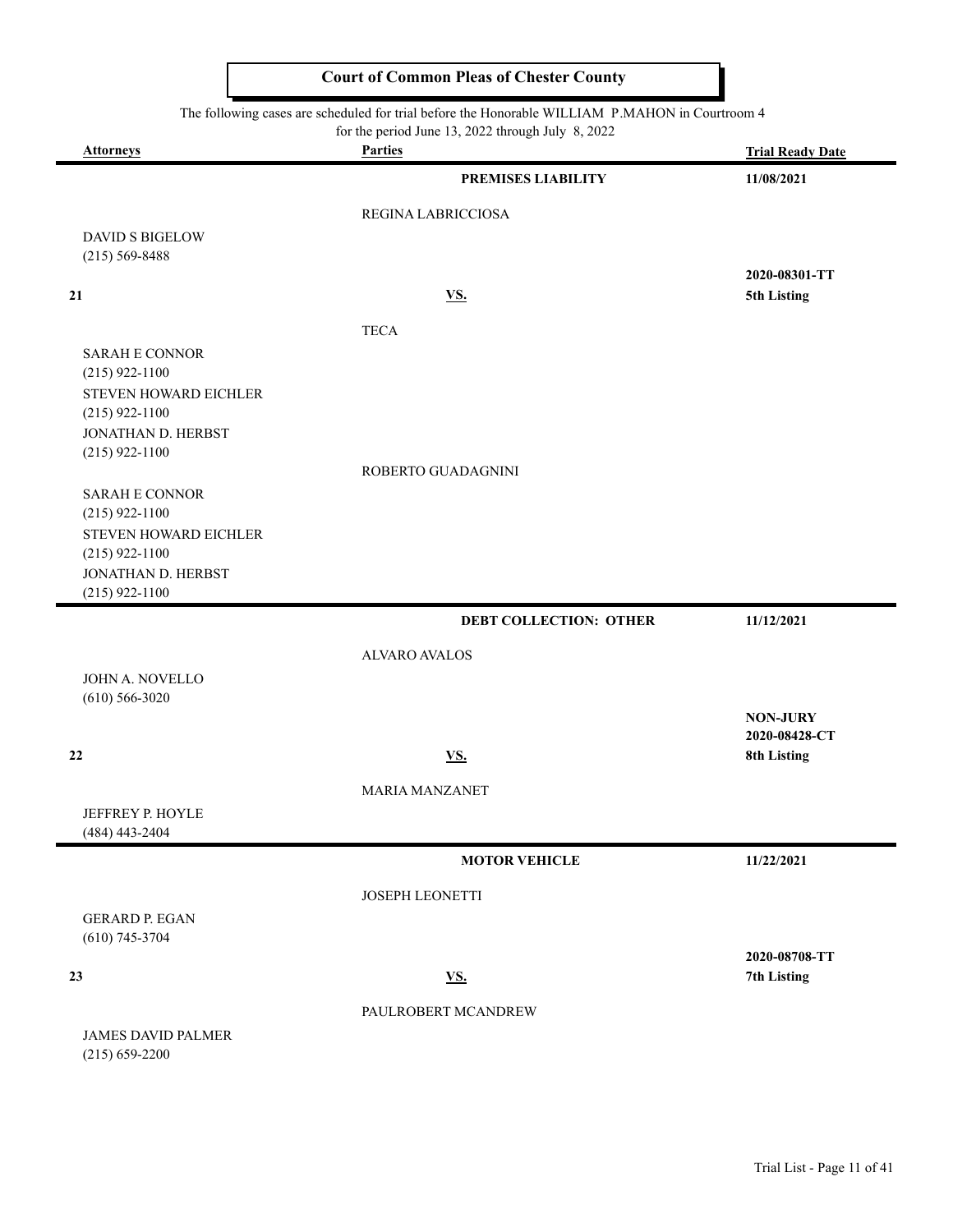#### The following cases are scheduled for trial before the Honorable WILLIAM P.MAHON in Courtroom 4

 $\blacksquare$ 

 $\blacksquare$ 

 $\blacksquare$ 

|                            | The following cases are scheduled for trial before the Honorable WILLIAM P.MAHON in Courtroom 4<br>for the period June 13, 2022 through July 8, 2022 |                                  |
|----------------------------|------------------------------------------------------------------------------------------------------------------------------------------------------|----------------------------------|
| <b>Attorneys</b>           | <b>Parties</b>                                                                                                                                       | <b>Trial Ready Date</b>          |
|                            | <b>MOTOR VEHICLE</b>                                                                                                                                 | 12/09/2021                       |
|                            | MICHAELT. BAILEY                                                                                                                                     |                                  |
| DAVID SIGISMONTI           |                                                                                                                                                      |                                  |
| $(610)$ 566-0360           |                                                                                                                                                      |                                  |
| <b>DAVID SIGISMONTI</b>    | <b>JANIS TAPP</b>                                                                                                                                    |                                  |
| $(610)$ 566-0360           |                                                                                                                                                      |                                  |
|                            |                                                                                                                                                      | <b>JURY</b>                      |
| 24                         | <b>VS.</b>                                                                                                                                           | 2020-09040-TT<br>7th Listing     |
|                            |                                                                                                                                                      |                                  |
| <b>LAURIE B TILGHMAN</b>   | MICHAELC. ALLARD                                                                                                                                     |                                  |
| $(610)$ 398-5490           |                                                                                                                                                      |                                  |
|                            | <b>MOTOR VEHICLE</b>                                                                                                                                 | 12/15/2021                       |
|                            | <b>DEJUANA WISE</b>                                                                                                                                  |                                  |
| PIAYON LASSANAH            |                                                                                                                                                      |                                  |
| $(215)$ 383-0564           |                                                                                                                                                      |                                  |
|                            |                                                                                                                                                      | <b>NON-JURY</b><br>2020-09204-TT |
| 25                         | <b>VS.</b>                                                                                                                                           | 7th Listing                      |
|                            | <b>JANET ROBINSON</b>                                                                                                                                |                                  |
| ANDREW C ECKERT            |                                                                                                                                                      |                                  |
| $(610)$ 755-3301           |                                                                                                                                                      |                                  |
|                            | <b>DEBT COLLECTION: OTHER</b>                                                                                                                        | 12/18/2021                       |
|                            | OLIPHANT FINANCIAL LLC (ASSIGNEE)                                                                                                                    |                                  |
| <b>DEMETRIOS TSAROUHIS</b> |                                                                                                                                                      |                                  |
| $(610) 628 - 2440$         |                                                                                                                                                      | <b>NON-JURY</b>                  |
|                            |                                                                                                                                                      | 2020-09287-CT                    |
| 26                         | <b>VS.</b>                                                                                                                                           | <b>6th Listing</b>               |
|                            | CHRISTOPHER KOSACHUK                                                                                                                                 |                                  |
|                            | <b>MOTOR VEHICLE</b>                                                                                                                                 | 12/20/2021                       |
|                            | <b>MARIA GUADALUPE RIOS</b>                                                                                                                          |                                  |
| <b>JUSTIN M BERNSTEIN</b>  |                                                                                                                                                      |                                  |
| $(610)$ 892-9200           |                                                                                                                                                      |                                  |
|                            |                                                                                                                                                      | <b>JURY</b><br>2020-09231-TT     |
| 27                         | <b>VS.</b>                                                                                                                                           | <b>6th Listing</b>               |
|                            |                                                                                                                                                      |                                  |

KANTA GUPTA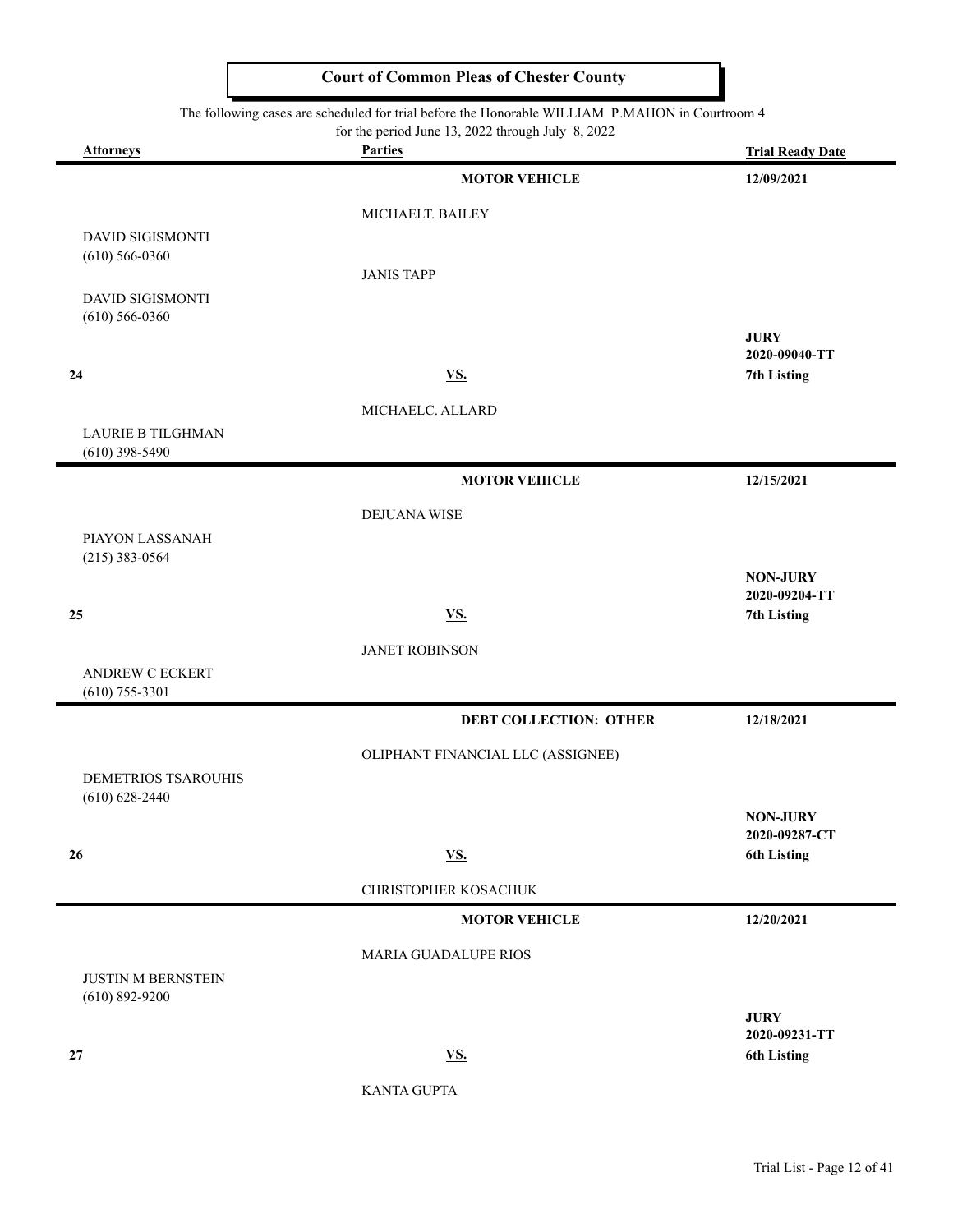#### The following cases are scheduled for trial before the Honorable WILLIAM P.MAHON in Courtroom 4

| <b>Attorneys</b>                            | for the period June 13, 2022 through July 8, 2022<br><b>Parties</b> | <b>Trial Ready Date</b>             |
|---------------------------------------------|---------------------------------------------------------------------|-------------------------------------|
|                                             | <b>MOTOR VEHICLE</b>                                                | 12/21/2021                          |
|                                             |                                                                     |                                     |
|                                             | <b>AXEL REYES (MINOR)</b>                                           |                                     |
| <b>ADAM S GETSON</b><br>$(215) 569 - 0900$  |                                                                     |                                     |
|                                             | ERICA DIANA (P/N/G)                                                 |                                     |
| ADAM S GETSON<br>$(215) 569 - 0900$         |                                                                     |                                     |
|                                             |                                                                     | <b>JURY</b>                         |
|                                             |                                                                     | 2020-09313-TT                       |
| 28                                          | <u>VS.</u>                                                          | <b>6th Listing</b>                  |
|                                             | CARMELLA HAMILTON                                                   |                                     |
| <b>SEAN V. KEMETHER</b><br>$(484)$ 351-0650 |                                                                     |                                     |
|                                             | JOHN DOE                                                            |                                     |
|                                             | PREMISES LIABILITY                                                  | 12/23/2021                          |
|                                             | FRANCES HAGGARTY                                                    |                                     |
| JOSEPH FRANCIS CLAFFY                       |                                                                     |                                     |
| $(610)$ 429-0900                            |                                                                     | <b>JURY</b>                         |
|                                             |                                                                     | 2020-09425-TT                       |
| 29                                          | <b>VS.</b>                                                          | 2nd Listing                         |
|                                             | DOANE FAMILY ENTERPRISES LP                                         |                                     |
| <b>MARK A LOCKETT</b><br>$(215) 569 - 4433$ |                                                                     |                                     |
|                                             | MCDONALDS USA LLC                                                   |                                     |
| <b>MARK A LOCKETT</b>                       |                                                                     |                                     |
| $(215) 569 - 4433$                          |                                                                     |                                     |
|                                             | PRODUCTS LIABILITY                                                  | 01/21/2022                          |
|                                             | ALLSTATE PROPERTY AND CASUALTY INSURANCE CO A/S/O                   |                                     |
| PAUL N. SANDLER                             | ROBERT MCLAUGHLIN                                                   |                                     |
|                                             | REBECCA MCLAUGHLIN                                                  |                                     |
|                                             |                                                                     | <b>NON-JURY</b>                     |
| 30                                          | <u>VS.</u>                                                          | 2021-00490-TT<br><b>6th Listing</b> |
|                                             |                                                                     |                                     |
| MICHAEL P ROWAN                             | <b>BOW PLASTICS LTD</b>                                             |                                     |

MICHAEL P. ROWAN (610) 431-2228

 $\overline{\phantom{0}}$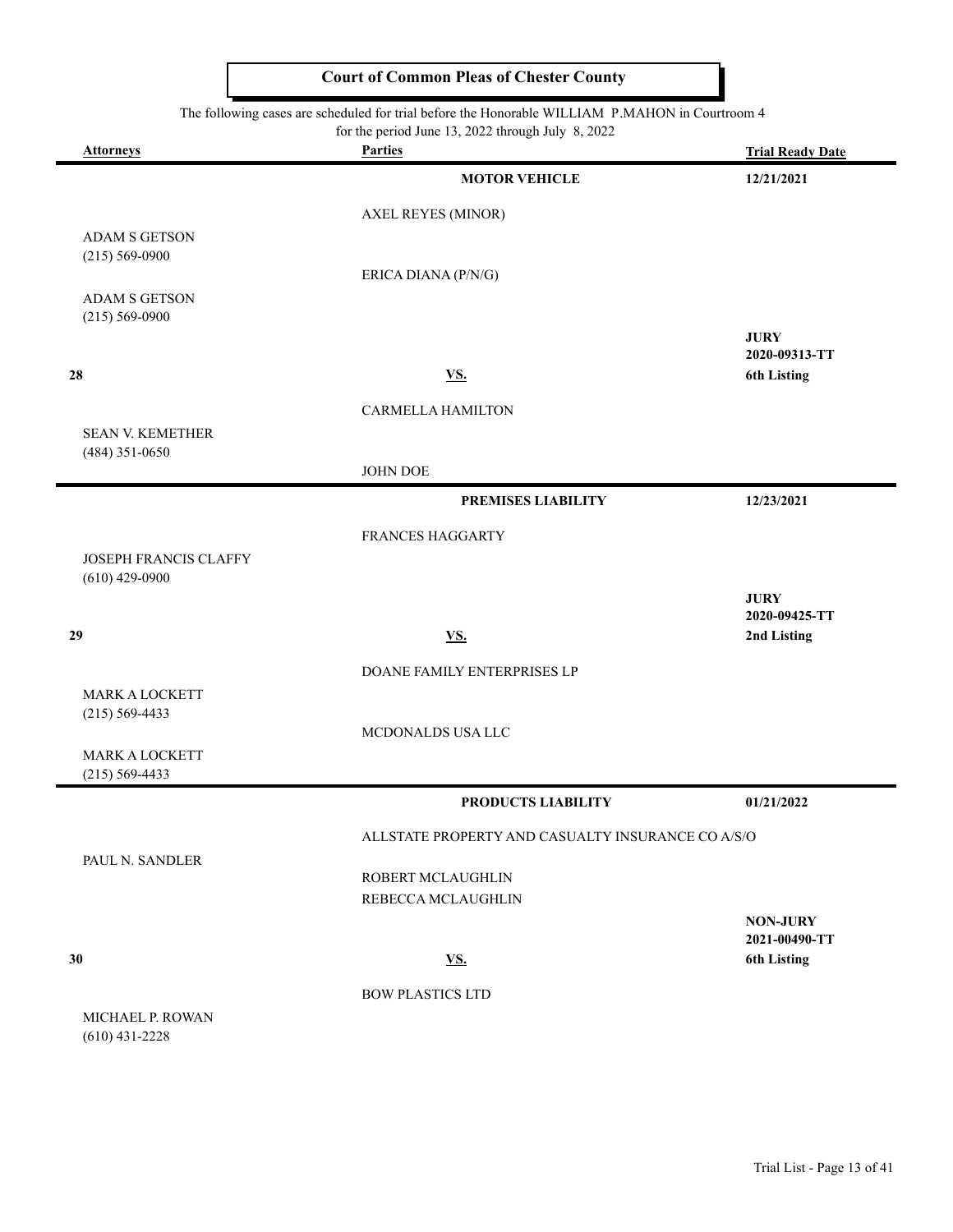$\overline{\phantom{0}}$ 

ı

|                                                            | The following cases are scheduled for trial before the Honorable WILLIAM P.MAHON in Courtroom 4 |                         |
|------------------------------------------------------------|-------------------------------------------------------------------------------------------------|-------------------------|
|                                                            | for the period June 13, 2022 through July 8, 2022                                               |                         |
| <b>Attorneys</b>                                           | <b>Parties</b>                                                                                  | <b>Trial Ready Date</b> |
|                                                            | <b>OTHER PROFESSIONAL</b><br><b>LIABILITY ACTION</b><br>ALBERT BRADLEY (ADMINISTRATOR) JR       | 01/25/2022              |
| <b>BRIAN LEIGH STRAUSS</b><br>$(800)$ 624-8888             | TERESAC BRADLEY (ESTATE OF)                                                                     |                         |
| <b>BRIAN LEIGH STRAUSS</b><br>$(800)$ 624-8888             |                                                                                                 | 2019-03438-PL           |
| 31                                                         | <u>VS.</u>                                                                                      | 5th Listing             |
|                                                            | HARRISON SENIOR LIVING OF CHRISTIANA LLC                                                        |                         |
| WILLIAM J MUNDY<br>$(484)$ 567-5700<br>PETER A. CALLAHAN   |                                                                                                 |                         |
|                                                            | HARRISON SENIOR LIVING OF CHRISTIANA                                                            |                         |
| WILLIAM J MUNDY<br>$(484) 567 - 5700$<br>PETER A. CALLAHAN |                                                                                                 |                         |
|                                                            | HARRISON SENIOR LIVING HOLDINGS LLC                                                             |                         |
| WILLIAM J MUNDY<br>$(484) 567 - 5700$<br>PETER A. CALLAHAN |                                                                                                 |                         |
|                                                            | HARRISON SENIOR LIVING INC                                                                      |                         |
| WILLIAM J MUNDY<br>(484) 567-5700<br>PETER A. CALLAHAN     |                                                                                                 |                         |
| WILLIAM J MUNDY<br>$(484)$ 567-5700<br>PETER A. CALLAHAN   | <b>HARRISON SENIOR LIVING LP</b>                                                                |                         |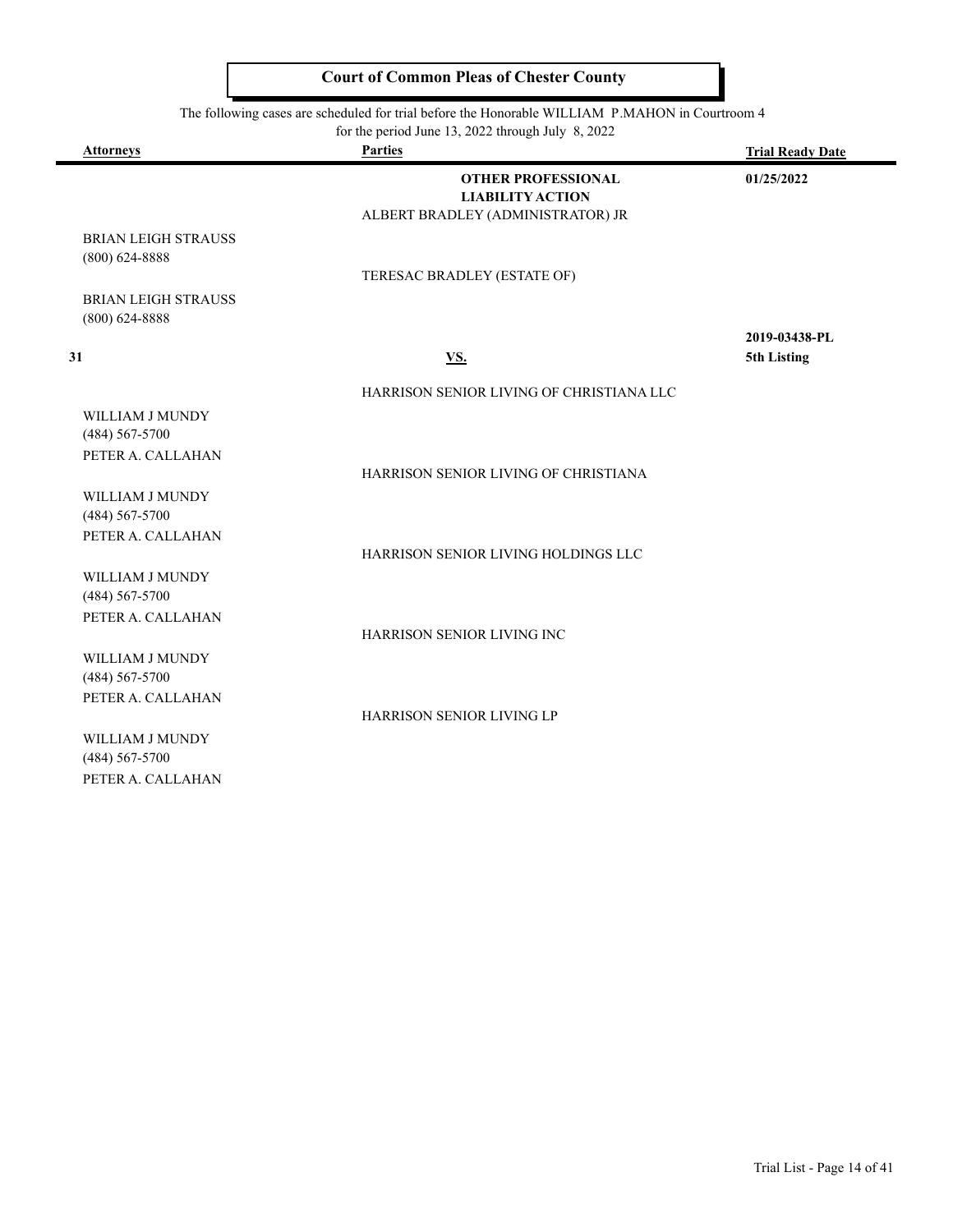|                                              | The following cases are scheduled for trial before the Honorable WILLIAM P.MAHON in Courtroom 4<br>for the period June 13, 2022 through July 8, 2022 |                                  |
|----------------------------------------------|------------------------------------------------------------------------------------------------------------------------------------------------------|----------------------------------|
| <b>Attorneys</b>                             | <b>Parties</b>                                                                                                                                       | <b>Trial Ready Date</b>          |
|                                              | <b>OTHER MISCELLANOUS</b>                                                                                                                            |                                  |
|                                              | <b>HOWARDC RUSSO</b>                                                                                                                                 |                                  |
| MICHAEL LAWRENCE MADDREN<br>$(610)$ 477-2886 |                                                                                                                                                      |                                  |
|                                              |                                                                                                                                                      | <b>NON-JURY</b><br>2020-02665-MJ |
| 32                                           | <b>VS.</b>                                                                                                                                           | 3rd Listing                      |
|                                              | <b>SHERRY BYERS</b>                                                                                                                                  |                                  |
| PATRICK GALLO<br>$(610) 840 - 0246$          |                                                                                                                                                      |                                  |
| <b>BRIAN JAMES FORGUE</b>                    | <b>DAVID BYERS</b>                                                                                                                                   |                                  |
| PATRICK GALLO<br>$(610) 840 - 0246$          |                                                                                                                                                      |                                  |
| <b>BRIAN JAMES FORGUE</b>                    | CENTURY 21 PREFERRED REAL ESTATE                                                                                                                     |                                  |
| VICTORIA P EDWARDS<br>$(717)$ 232-5000       |                                                                                                                                                      |                                  |
| <b>JAMES L. GOLDSMITH</b>                    | <b>GRETCHEN KOCH</b>                                                                                                                                 |                                  |
| VICTORIA P EDWARDS<br>$(717)$ 232-5000       |                                                                                                                                                      |                                  |
| JAMES L. GOLDSMITH                           | SPRINGER REALTY GROUP                                                                                                                                |                                  |
| WILLIAM D. LONGO<br>$(215)$ 922-1100         |                                                                                                                                                      |                                  |
|                                              | <b>ANTHONY LEACH</b>                                                                                                                                 |                                  |
| WILLIAM D. LONGO<br>$(215)$ 922-1100         |                                                                                                                                                      |                                  |
|                                              | <b>DEBT COLLECTION: OTHER</b>                                                                                                                        | 02/03/2022                       |
|                                              | DEANW. AMATO                                                                                                                                         |                                  |
| PETER C HUGHES<br>$(215) 575 - 7000$         |                                                                                                                                                      |                                  |
|                                              |                                                                                                                                                      | <b>NON-JURY</b><br>2021-00707-CT |
| 33                                           | <b>VS.</b>                                                                                                                                           | 5th Listing                      |

JOSHUA A GILDEA (610) 797-9000

 $\equiv$ 

 $\blacksquare$ 

IOTA COMMUNICATIONS, INC.

Trial List - Page 15 of 41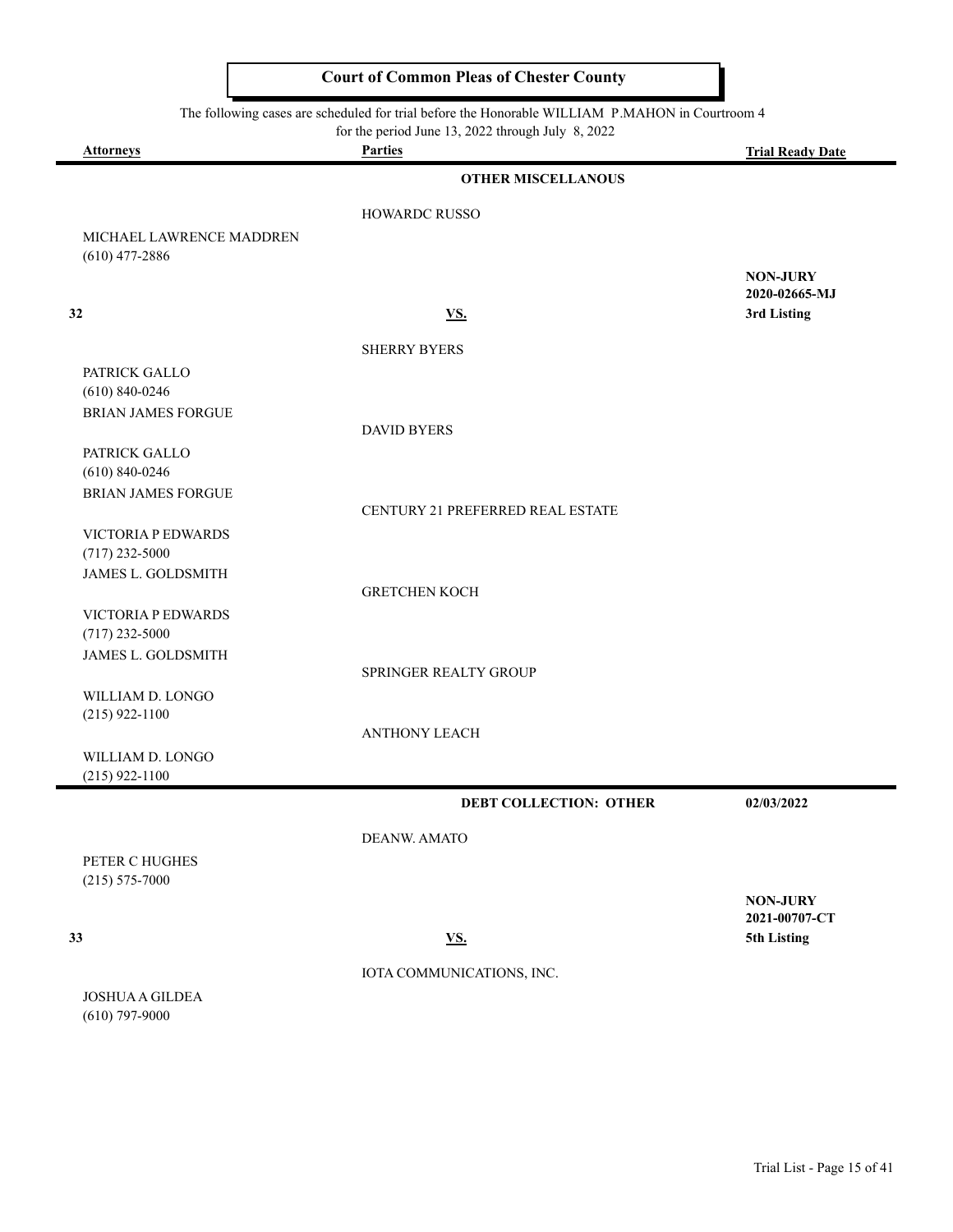|                                            | The following cases are scheduled for trial before the Honorable WILLIAM P.MAHON in Courtroom 4<br>for the period June 13, 2022 through July 8, 2022 |                                  |
|--------------------------------------------|------------------------------------------------------------------------------------------------------------------------------------------------------|----------------------------------|
| <b>Attorneys</b>                           | <b>Parties</b>                                                                                                                                       | <b>Trial Ready Date</b>          |
|                                            | <b>OTHER - DJ APPEAL</b>                                                                                                                             | 02/08/2022                       |
|                                            | <b>GREYSTONE HOMEOWNERS ASSOCIATION</b>                                                                                                              |                                  |
| WILLIAM G ROARK                            |                                                                                                                                                      |                                  |
| JOHN F MCCAUL<br>$(215) 661 - 044$         |                                                                                                                                                      |                                  |
|                                            |                                                                                                                                                      | 2021-00810-CV                    |
| 34                                         | <b>VS.</b>                                                                                                                                           | 5th Listing                      |
|                                            | <b>SHARON RINDNER</b>                                                                                                                                |                                  |
|                                            | PREMISES LIABILITY                                                                                                                                   | 02/14/2022                       |
|                                            | <b>EDWIN HAURY</b>                                                                                                                                   |                                  |
| JEFFREY MICHAEL ROSENBAUM                  |                                                                                                                                                      |                                  |
| $(215) 569 - 0200$<br>JOHN FRANCIS HANAHAN |                                                                                                                                                      |                                  |
| $(215) 569 - 0200$                         |                                                                                                                                                      |                                  |
|                                            |                                                                                                                                                      | <b>NON-JURY</b><br>2021-00945-TT |
| 35                                         | VS.                                                                                                                                                  | 3rd Listing                      |
|                                            | THOMAS GRAYBILL                                                                                                                                      |                                  |
| <b>ANDREW C ECKERT</b>                     |                                                                                                                                                      |                                  |
| $(610)$ 755-3301                           | TRICIA GRAYBILL                                                                                                                                      |                                  |
| <b>ANDREW C ECKERT</b>                     |                                                                                                                                                      |                                  |
| $(610)$ 755-3301                           | <b>JOHN DOE</b>                                                                                                                                      |                                  |
|                                            | <b>OTHER CONTRACT</b>                                                                                                                                | 02/14/2022                       |
|                                            |                                                                                                                                                      |                                  |
| <b>SANDHYA M FELTES</b>                    | MAIN STREET PHASE II, L.P.                                                                                                                           |                                  |
| $(610)$ 941-2561                           |                                                                                                                                                      |                                  |
|                                            | MAIN STREET PHASE III, L.P.                                                                                                                          |                                  |
| SANDHYA M FELTES<br>$(610)$ 941-2561       |                                                                                                                                                      |                                  |
|                                            |                                                                                                                                                      | <b>NON-JURY</b>                  |
| 36                                         | <b>VS.</b>                                                                                                                                           | 2021-00959-CT<br>5th Listing     |
|                                            |                                                                                                                                                      |                                  |
| NOAH HARRIS CHARLSON                       | JEFFREY M. BROWN ASSOCIATES, LLC                                                                                                                     |                                  |
| $(215)$ 447-7400                           |                                                                                                                                                      |                                  |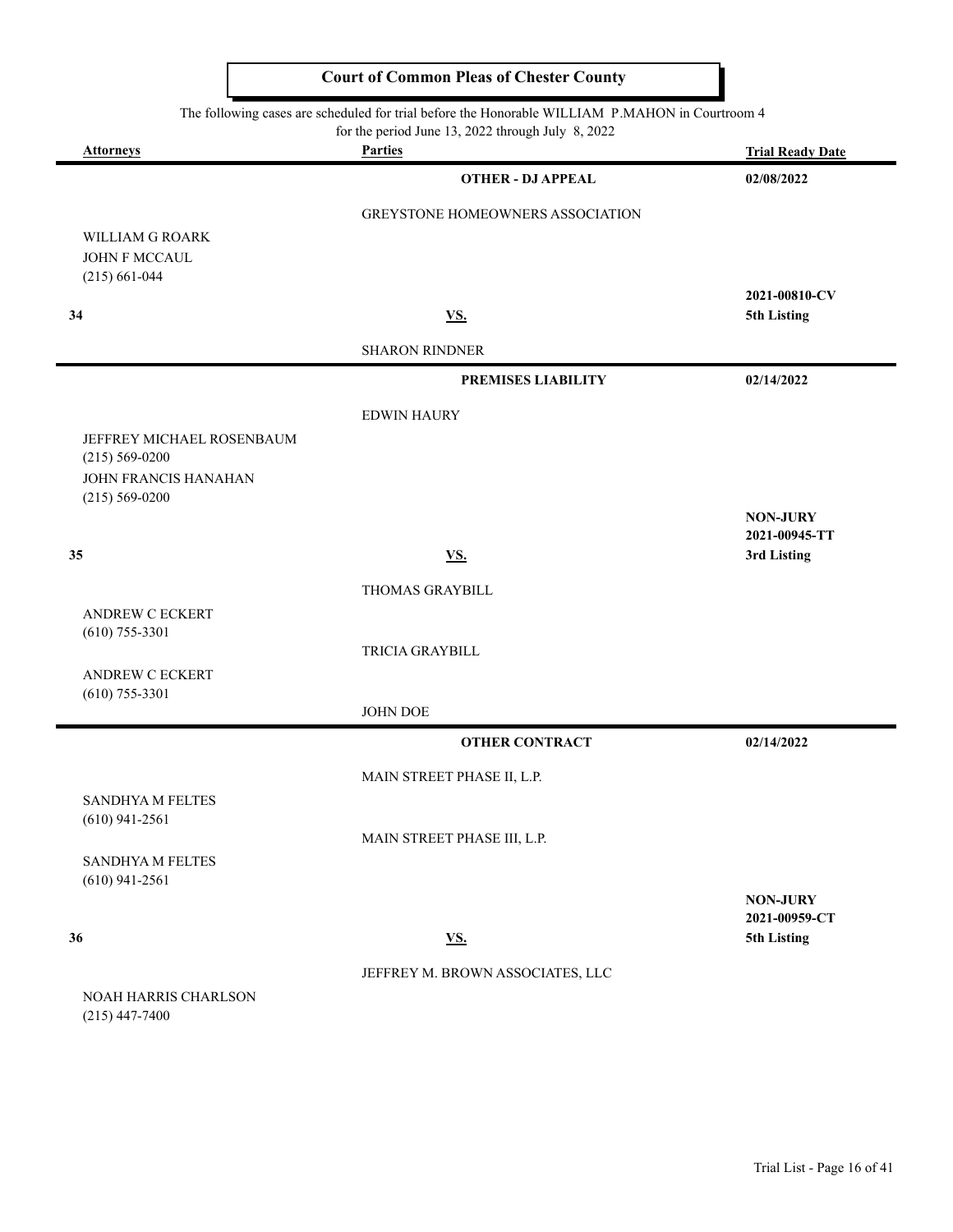|  | for the period June 13, 2022 through July 8, 2022 |  |  |
|--|---------------------------------------------------|--|--|
|--|---------------------------------------------------|--|--|

| <b>Attorneys</b>                         | For the period sune 19, 2022 unough survey $\sigma$ , 2022<br><b>Parties</b> | <b>Trial Ready Date</b>          |
|------------------------------------------|------------------------------------------------------------------------------|----------------------------------|
|                                          | <b>MOTOR VEHICLE</b>                                                         | 02/22/2022                       |
|                                          | <b>EDWIN BAUER</b>                                                           |                                  |
| ROBERT ALLEN TURCO                       |                                                                              |                                  |
| $(610) 566 - 3212$                       | <b>JANET BAUER</b>                                                           |                                  |
| ROBERT ALLEN TURCO<br>$(610) 566 - 3212$ |                                                                              |                                  |
|                                          |                                                                              | <b>NON-JURY</b><br>2021-01088-TT |
| 37                                       | VS.                                                                          | <b>4th Listing</b>               |
|                                          | <b>CONSTANCE DIETRICH</b>                                                    |                                  |
| LYNN M MARTOSELLA<br>$(215) 841 - 3023$  |                                                                              |                                  |
|                                          | <b>OTHER MISCELLANOUS</b>                                                    | 03/01/2022                       |
|                                          | ERIE INSURANCE EXCHANGE (A/S/O)                                              |                                  |
| ANTHONY W ZICCARDI                       |                                                                              |                                  |
| $(215) 563 - 6210$                       | SOUTHDOWN PROPERTIES INC                                                     |                                  |
| ANTHONY W ZICCARDI                       |                                                                              |                                  |
| $(215) 563 - 6210$                       |                                                                              | <b>NON-JURY</b>                  |
|                                          |                                                                              | 2020-03452-MJ                    |
| 38                                       | <b>VS.</b>                                                                   | 5th Listing                      |
|                                          | MCELDERRY DRYWALL, INC.                                                      |                                  |
| ROBERT ELSEN MCDIVITT III                | <b>MOTOR VEHICLE</b>                                                         | 03/25/2022                       |
|                                          |                                                                              |                                  |
| <b>JAKE D BECKER</b>                     | <b>DENNIS REARDON</b>                                                        |                                  |
| $(610)$ 430-8000                         |                                                                              |                                  |
|                                          | <b>KIMBERLY REARDON</b>                                                      |                                  |
| <b>JAKE D BECKER</b><br>$(610)$ 430-8000 |                                                                              |                                  |
|                                          |                                                                              | <b>NON-JURY</b>                  |
| 39                                       | $\underline{\mathbf{V}}\underline{\mathbf{S}}$ .                             | 2021-01978-TT<br>3rd Listing     |
|                                          | ANTONIODIAZ FERNANDEZ                                                        |                                  |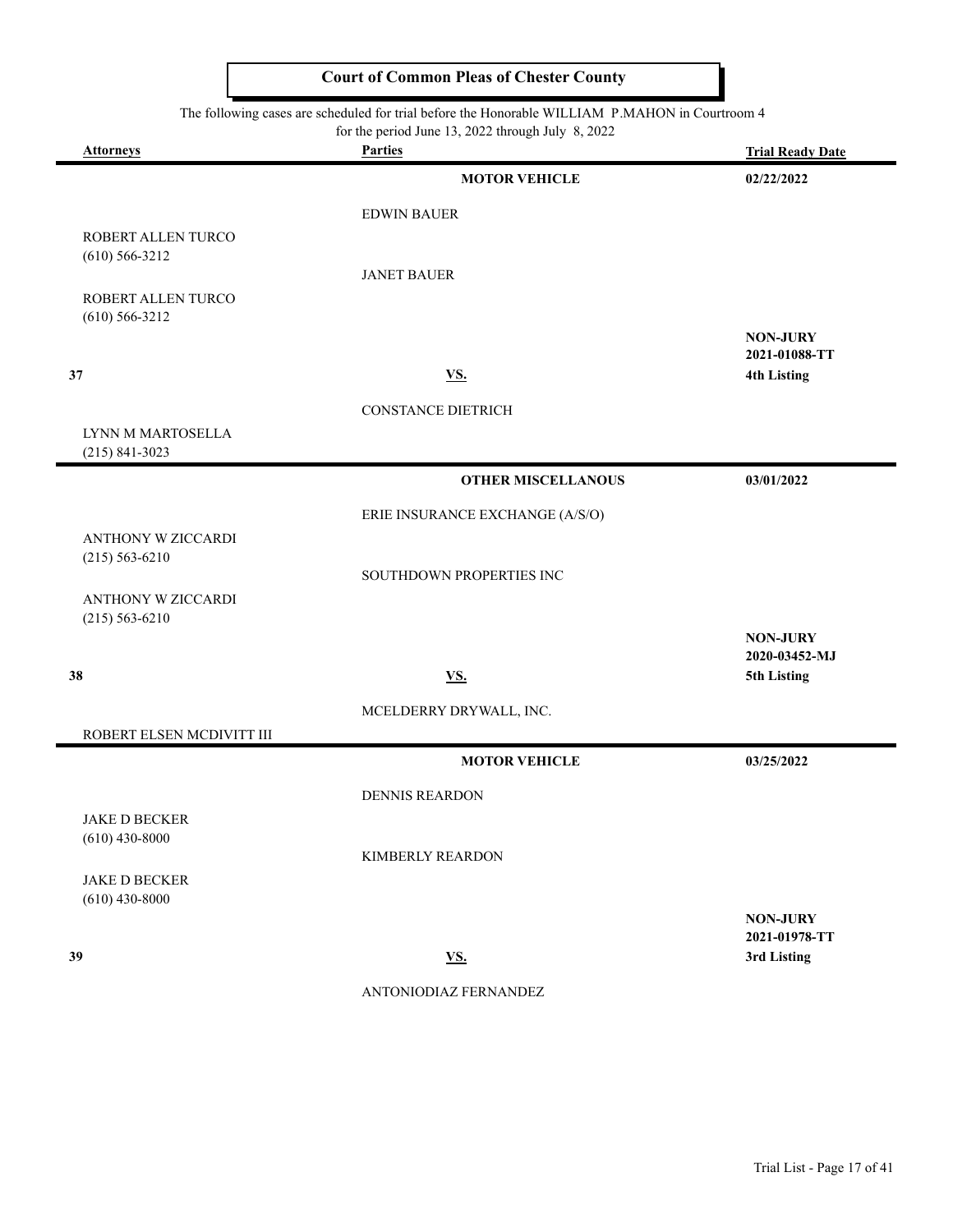|                                            | for the period June 13, 2022 through July 8, 2022 |                              |
|--------------------------------------------|---------------------------------------------------|------------------------------|
| <b>Attorneys</b>                           | <b>Parties</b>                                    | <b>Trial Ready Date</b>      |
|                                            | MONEY JUDGMENT - DJ APPEAL                        | 03/29/2022                   |
|                                            | <b>BRANDON WATERMAN</b>                           |                              |
| <b>GERALD F. MCCORMICK</b>                 |                                                   |                              |
| $(610)$ 316-9702                           | STEPHANIE WATERMAN                                |                              |
| <b>GERALD F. MCCORMICK</b>                 |                                                   |                              |
| $(610)$ 316-9702                           |                                                   | 2021-02051-CV                |
| 40                                         | <b>VS.</b>                                        | 3rd Listing                  |
|                                            | RYAN ONDREJCA                                     |                              |
| <b>BRIAN JAMES FORGUE</b>                  |                                                   |                              |
|                                            | <b>TAYLOR GRIFFIN</b>                             |                              |
| <b>BRIAN JAMES FORGUE</b>                  | <b>MOTOR VEHICLE</b>                              | 04/01/2022                   |
|                                            |                                                   |                              |
| THOMAS J LOWERY                            | SELECTIVE INSURANCE COMPANY OF AMERICA (A/S/O)    |                              |
|                                            | <b>EDWIN CRUZ SR</b>                              |                              |
|                                            |                                                   | 2021-02130-TT                |
| 41                                         | <u>VS.</u>                                        | 2nd Listing                  |
|                                            | <b>GINA BEZLER</b>                                |                              |
|                                            | <b>REPLEVIN</b>                                   | 04/21/2022                   |
|                                            | <b>CAPITAL ONE NA</b>                             |                              |
| MICHAEL J. DOUGHERTY<br>$(215) 599 - 1500$ |                                                   |                              |
|                                            |                                                   | <b>NON-JURY</b>              |
| 42                                         | <u>VS.</u>                                        | 2021-02628-MJ<br>3rd Listing |
|                                            |                                                   |                              |
|                                            | <b>HEATHERA THOMAS</b>                            |                              |
|                                            | <b>MOTOR VEHICLE</b>                              | 04/28/2022                   |
|                                            | <b>GORDON DUNN</b>                                |                              |
| <b>GEORGE GERASIMOS RASSIAS</b>            |                                                   | <b>JURY</b>                  |
|                                            |                                                   | 2021-02915-TT                |
| 43                                         | $\underline{\mathbf{VS}}$ .                       | 2nd Listing                  |
|                                            | NOEMI RODRIGUEZ-DERODRIGUEZ                       |                              |
| <b>ANDREW C ECKERT</b><br>$(610)$ 755-3301 |                                                   |                              |
|                                            | <b>JOSE RODRIGUEZ</b>                             |                              |
| <b>ANDREW C ECKERT</b><br>$(610)$ 755-3301 |                                                   |                              |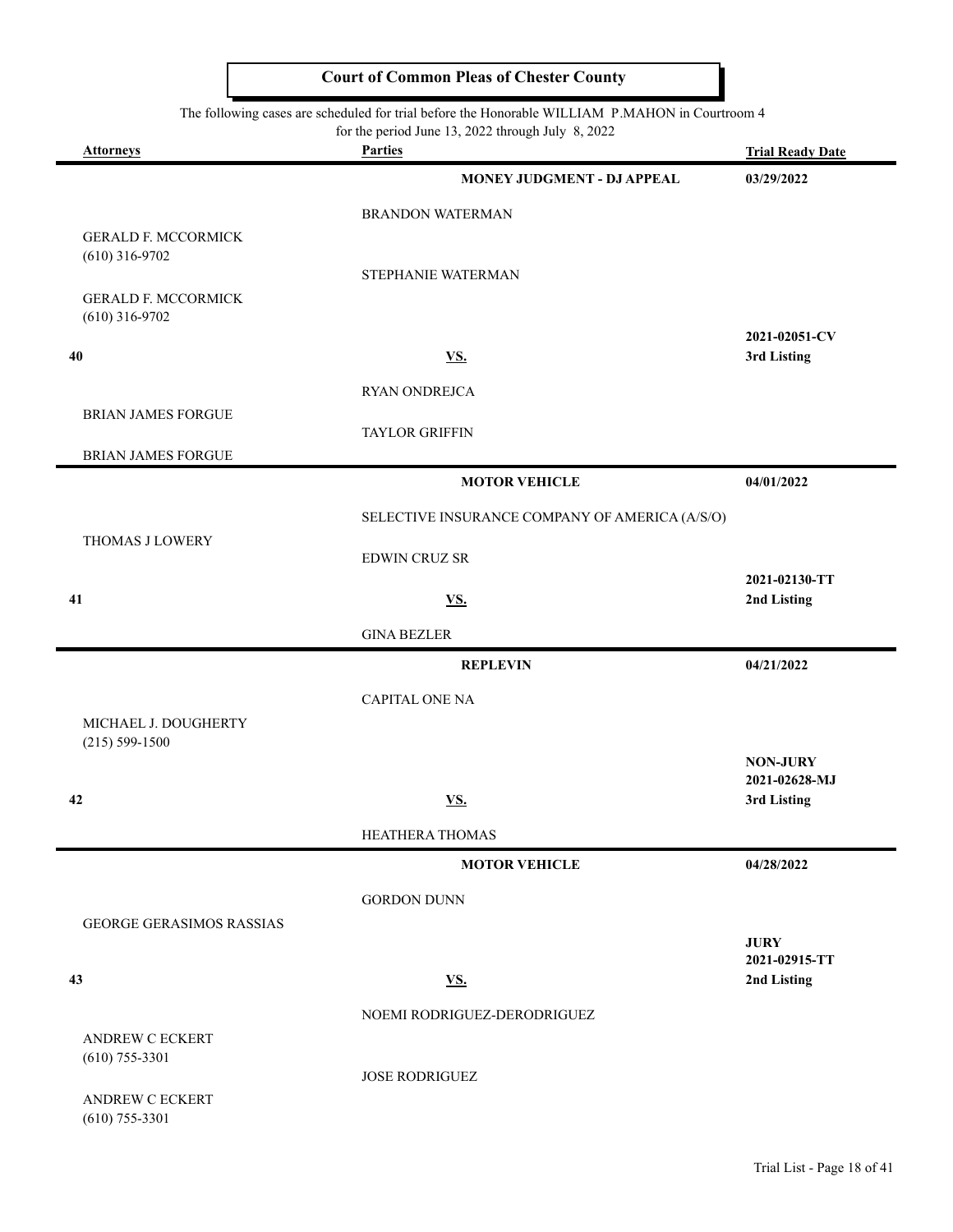ı

|                                                  | The following cases are scheduled for trial before the Honorable WILLIAM P.MAHON in Courtroom 4 |                                             |
|--------------------------------------------------|-------------------------------------------------------------------------------------------------|---------------------------------------------|
| <b>Attorneys</b>                                 | for the period June 13, 2022 through July 8, 2022<br><b>Parties</b>                             | <b>Trial Ready Date</b>                     |
|                                                  | <b>MEDICAL PROFESSIONAL</b><br><b>LIABILITY ACTION</b><br>SUSAN LOMAX (IND) (EXE)               | 05/01/2022                                  |
| FRANK A. ROTHERMEL<br>$(215) 568 - 0100$         |                                                                                                 |                                             |
| 44                                               | <u>VS.</u>                                                                                      | 2020-06090-PL<br>2nd Listing                |
|                                                  | PAOLI HOSPITAL                                                                                  |                                             |
| DONALD J. BROOKS JR<br>$(215) 851 - 8400$        |                                                                                                 |                                             |
| <b>ANN CAIRNS</b><br>$(215) 851 - 8400$          |                                                                                                 |                                             |
|                                                  | MAIN LINE HEALTH INC                                                                            |                                             |
| <b>DONALD J. BROOKS JR</b><br>$(215) 851 - 8400$ |                                                                                                 |                                             |
|                                                  | <b>MOTOR VEHICLE</b>                                                                            | 05/01/2022                                  |
|                                                  | <b>JAMES GREEN</b>                                                                              |                                             |
| <b>MARC I SIMON</b><br>$(215)$ 467-4666          |                                                                                                 |                                             |
| 45                                               | <u>VS.</u>                                                                                      | 2020-07705-TT<br>2nd Listing                |
|                                                  | <b>RYANJOHN WARD</b>                                                                            |                                             |
| MELISSA A. KRISHOCK<br>$(610)$ 374-8377          |                                                                                                 |                                             |
| MELISSA A. KRISHOCK                              | <b>DENISE WARD</b>                                                                              |                                             |
| $(610)$ 374-8377                                 |                                                                                                 |                                             |
|                                                  | <b>MOTOR VEHICLE</b>                                                                            | 05/02/2022                                  |
|                                                  | <b>JAMES YOUNKERS</b>                                                                           |                                             |
| ROBERT P. SNYDER<br>$(610)$ 265-8050             |                                                                                                 |                                             |
| 46                                               | <b>VS.</b>                                                                                      | <b>JURY</b><br>2020-08976-TT<br>3rd Listing |
|                                                  |                                                                                                 |                                             |
| CARY R. BREON<br>$(215) 557 - 7340$              | RICHARDP. WELLS                                                                                 |                                             |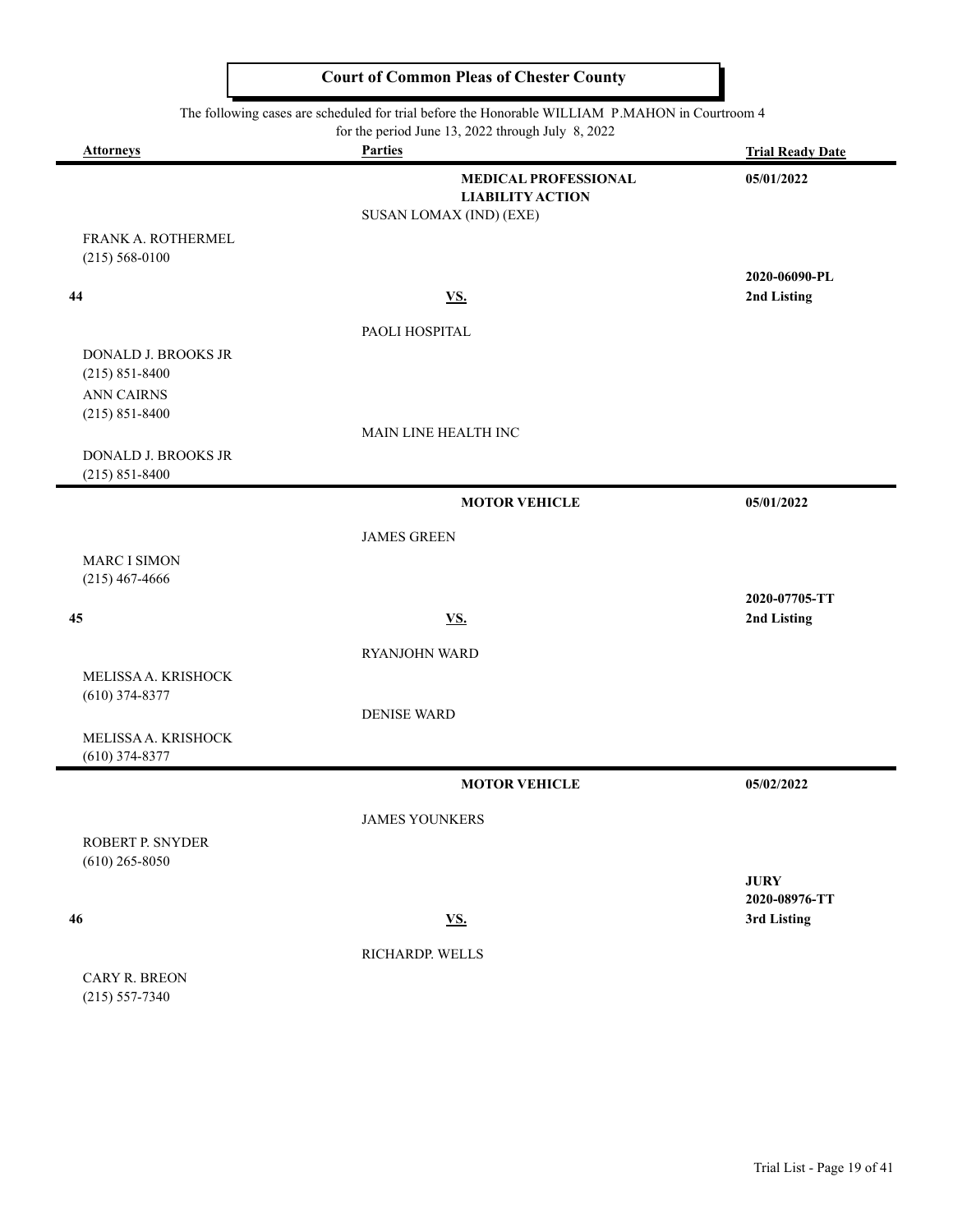| The following cases are scheduled for trial before the Honorable WILLIAM P.MAHON in Courtroom 4 |  |
|-------------------------------------------------------------------------------------------------|--|
|-------------------------------------------------------------------------------------------------|--|

| for the period June 13, 2022 through July 8, 2022 |  |
|---------------------------------------------------|--|
|---------------------------------------------------|--|

| <b>Attorneys</b>                   | <b>Parties</b>                                    | <b>Trial Ready Date</b> |
|------------------------------------|---------------------------------------------------|-------------------------|
|                                    | <b>LANDLORD/TENANT DISPUTE -</b><br><b>NON DJ</b> | 05/04/2022              |
|                                    | <b>JOSEPHJ COZZONE SR</b>                         |                         |
| DAWSON R. MUTH<br>$(610)$ 701-3272 |                                                   |                         |
|                                    |                                                   | 2021-03001-RL           |
| 47                                 | <u>VS.</u>                                        | 2nd Listing             |

REBECCA MCCARRAHER

JENNIFER A. MCKAY (484) 798-7979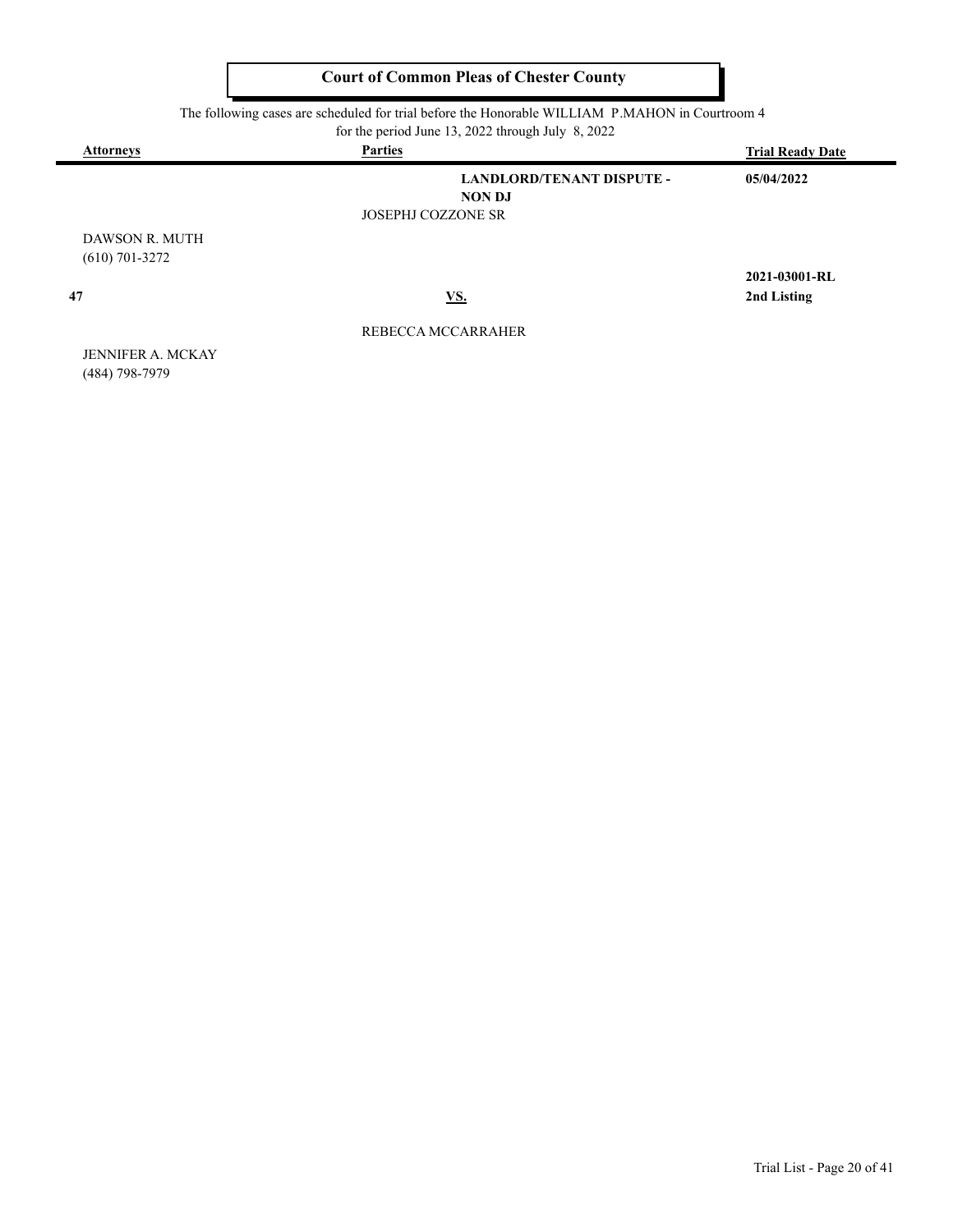|           | The following cases are scheduled for trial before the Honorable WILLIAM P.MAHON in Courtroom 4 |                         |
|-----------|-------------------------------------------------------------------------------------------------|-------------------------|
|           | for the period June 13, 2022 through July $8, 2022$                                             |                         |
| Attorneys | <b>Parties</b>                                                                                  | <b>Trial Ready Date</b> |
|           | <b>MEDICAL PROFESSIONAL</b>                                                                     | 05/15/2022              |
|           | <b>LIABILITY ACTION</b>                                                                         |                         |
|           | BARBARAANN RANSING (DEC) (ESTATE OF)                                                            |                         |

JENNIFER RANSING (ADMINISTRATRIX) (SUCCESSOR PLTF)

JAMES E FOERSTNER LAWRENCE EDWARD HAMBRECHT (215) 309-4710

WILLIAMH. RANSING JR

JAMES E FOERSTNER LAWRENCE EDWARD HAMBRECHT (215) 309-4710

JAMES E FOERSTNER LAWRENCE EDWARD HAMBRECHT (215) 309-4710

 **48 VS. 3rd Listing**

|                            | <b>DEVON MANOR</b>             |
|----------------------------|--------------------------------|
| <b>ALEXIS A LANGELLA</b>   |                                |
| $(215)$ 665-3924           |                                |
| <b>MATTHEW CORSO</b>       |                                |
| $(215)$ 665-8700           |                                |
| <b>ERIC B HORST</b>        |                                |
| $(215)$ 665-3809           |                                |
|                            | <b>HCR MANORCARE INC</b>       |
| <b>ALEXIS A LANGELLA</b>   |                                |
| $(215)$ 665-3924           |                                |
| <b>MATTHEW CORSO</b>       |                                |
| $(215)$ 665-8700           |                                |
| <b>ERIC B HORST</b>        |                                |
| $(215)$ 665-3809           |                                |
|                            | <b>MAIN LINE HOSPITALS INC</b> |
| MARSHALL L. SCHWARTZ       |                                |
| $(610)$ 834-6294           |                                |
| CAITLIN E. MCCAULEY        |                                |
| $(610)$ 834-6252           |                                |
|                            | <b>AMANDA MILLER</b>           |
| <b>KENNETH STEVEN FAIR</b> |                                |
| $(215) 568 - 5116$         |                                |
| <b>JUSTIN P MCGLYNN</b>    |                                |
| $(215) 568 - 5116$         |                                |
|                            | NITA THINGALAYA                |
| MARSHALL L. SCHWARTZ       |                                |
| $(610)$ 834-6294           |                                |
| CAITLIN E. MCCAULEY        |                                |
| $(610)$ 834-6252           |                                |
|                            |                                |
|                            |                                |

**JURY**

**2016-05374-PL**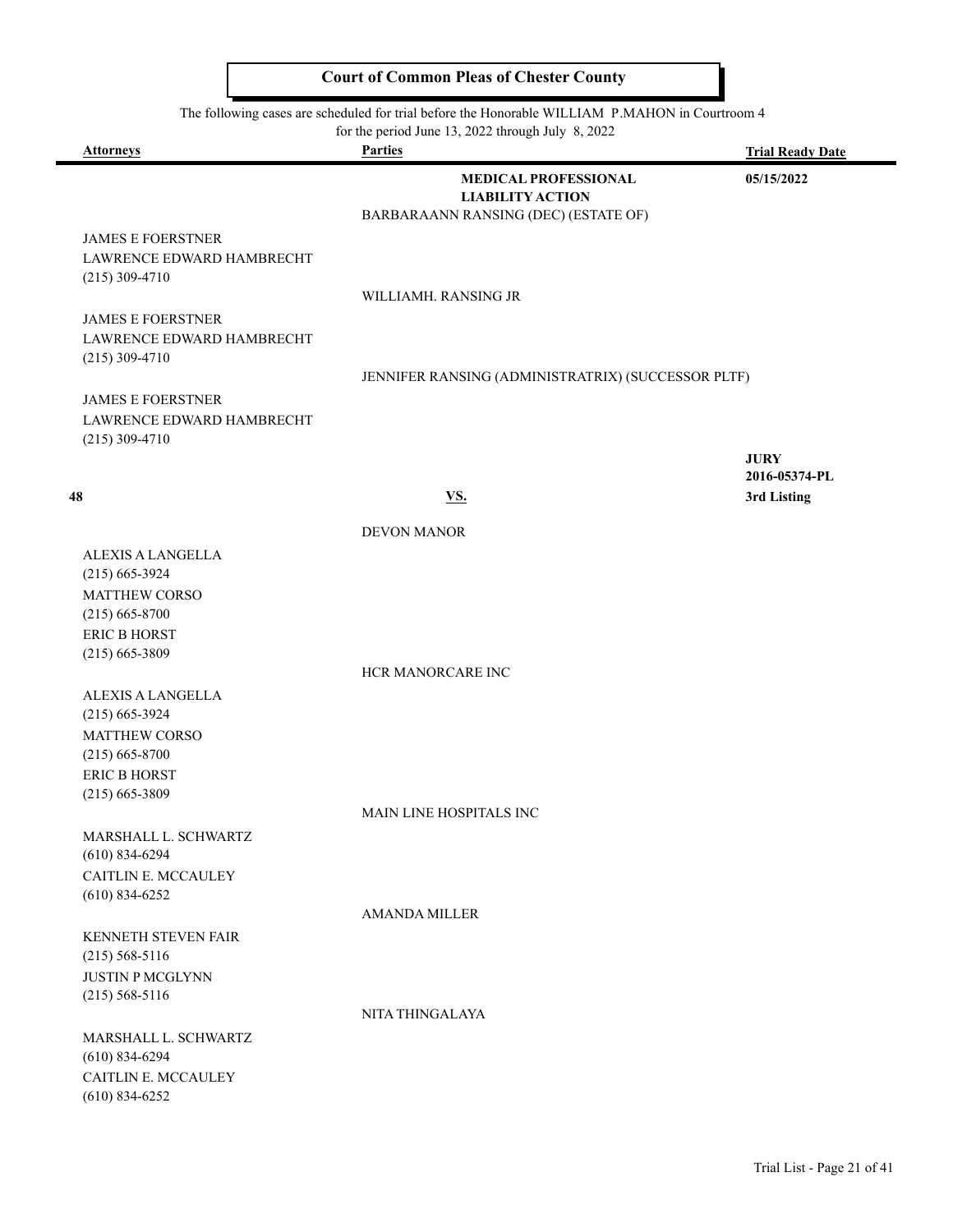| The following cases are scheduled for trial before the Honorable WILLIAM P.MAHON in Courtroom 4<br>for the period June 13, 2022 through July 8, 2022 |                                                    |                                  |
|------------------------------------------------------------------------------------------------------------------------------------------------------|----------------------------------------------------|----------------------------------|
| <b>Attorneys</b>                                                                                                                                     | <b>Parties</b>                                     | <b>Trial Ready Date</b>          |
|                                                                                                                                                      | <b>DEBT COLLECTION: CREDIT</b>                     |                                  |
|                                                                                                                                                      | <b>CARD</b>                                        |                                  |
|                                                                                                                                                      | AMERICAN EXPRESS NATIONAL BANK                     |                                  |
| JORDAN WAYNE FELZER<br>$(484) 654 - 1809$                                                                                                            |                                                    |                                  |
|                                                                                                                                                      |                                                    | 2021-03251-CT                    |
| 49                                                                                                                                                   | VS.                                                | 2nd Listing                      |
|                                                                                                                                                      | <b>JOHN COX</b>                                    |                                  |
|                                                                                                                                                      | <b>LEGAL PROFESSIONAL</b>                          | 05/24/2022                       |
|                                                                                                                                                      | <b>LIABILITY ACTION</b>                            |                                  |
| WILLIAM J. LUTTRELL III                                                                                                                              | AGF MANUFACTURING CO                               |                                  |
| $(610)$ 565-0292                                                                                                                                     |                                                    |                                  |
|                                                                                                                                                      |                                                    | 2021-03551-PL                    |
| 50                                                                                                                                                   | <u>VS.</u>                                         | 1st Listing                      |
|                                                                                                                                                      | JULIE CHOVANES ESQ                                 |                                  |
|                                                                                                                                                      | <b>CHOVANES LAW LLC</b>                            |                                  |
|                                                                                                                                                      | <b>OTHER CONTRACT</b>                              | 05/25/2022                       |
|                                                                                                                                                      | THE HILLS OF LONDON GROVE HOMEOWNERS' ASSOCIATION, |                                  |
| ROBERT JOSEPH HOFFMAN                                                                                                                                |                                                    |                                  |
| $(610)$ 565-4660                                                                                                                                     |                                                    |                                  |
|                                                                                                                                                      |                                                    | <b>NON-JURY</b><br>2021-03571-CT |
| 51                                                                                                                                                   | <u>VS.</u>                                         | 2nd Listing                      |
|                                                                                                                                                      |                                                    |                                  |
|                                                                                                                                                      | GEMCRAFT HOMES FOREST HILL, LLC                    |                                  |
|                                                                                                                                                      | GEMCRAFT RB HOLDING, LLC<br>SCCP, L.P.             |                                  |
|                                                                                                                                                      | ASCENDANCY, LLC                                    |                                  |
|                                                                                                                                                      |                                                    |                                  |

WILKINSON HOMES, LLC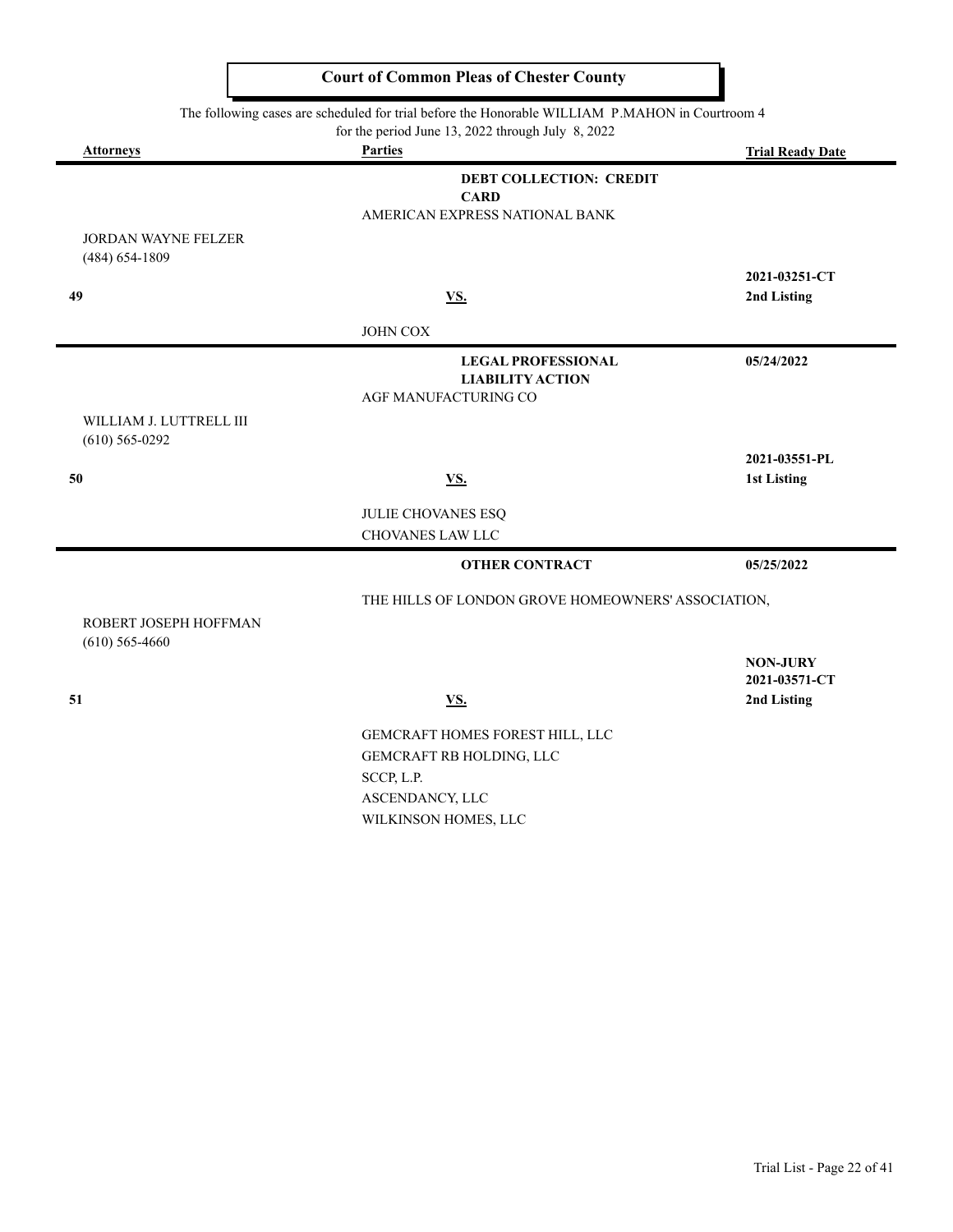$\overline{\phantom{0}}$ 

|                         | The following cases are scheduled for trial before the Honorable WILLIAM P.MAHON in Courtroom 4 |                         |
|-------------------------|-------------------------------------------------------------------------------------------------|-------------------------|
| Attorneys               | for the period June 13, 2022 through July 8, 2022<br><b>Parties</b>                             | <b>Trial Ready Date</b> |
|                         | <b>MEDICAL PROFESSIONAL</b>                                                                     | 05/26/2022              |
|                         | <b>LIABILITY ACTION</b>                                                                         |                         |
|                         | KAREN LARZELERE                                                                                 |                         |
| RICHARD JOHN HELENIAK   |                                                                                                 |                         |
| $(215) 568 - 3500$      |                                                                                                 |                         |
|                         |                                                                                                 | <b>JURY</b>             |
|                         |                                                                                                 | 2021-03621-PL           |
| 52                      | VS.                                                                                             | 2nd Listing             |
|                         | MAIN LINE HOSPITALS, INC.                                                                       |                         |
| ROBERT C. PUGH          |                                                                                                 |                         |
| <b>SEAN MORROW</b>      |                                                                                                 |                         |
| $(610)$ 275-2000        |                                                                                                 |                         |
|                         | PAOLI HOSPITAL                                                                                  |                         |
| ROBERT C. PUGH          |                                                                                                 |                         |
| <b>SEAN MORROW</b>      |                                                                                                 |                         |
| $(610)$ 275-2000        |                                                                                                 |                         |
|                         | MAIN LINE HEALTH, INC.                                                                          |                         |
| ROBERT C. PUGH          |                                                                                                 |                         |
| <b>SEAN MORROW</b>      |                                                                                                 |                         |
| $(610)$ 275-2000        |                                                                                                 |                         |
|                         | MAIN LINE HEALTH PHYSICIAN PARTNERS, LLC                                                        |                         |
| ROBERT C. PUGH          |                                                                                                 |                         |
| <b>SEAN MORROW</b>      |                                                                                                 |                         |
| $(610)$ 275-2000        |                                                                                                 |                         |
|                         | MICHAELJ. WALKER, M.D.                                                                          |                         |
| ROBERT C. PUGH          |                                                                                                 |                         |
| <b>SEAN MORROW</b>      |                                                                                                 |                         |
| $(610)$ 275-2000        |                                                                                                 |                         |
|                         | THOMAST. ROESCH JR                                                                              |                         |
| ROBERT C. PUGH          |                                                                                                 |                         |
| <b>SEAN MORROW</b>      |                                                                                                 |                         |
| $(610)$ 275-2000        |                                                                                                 |                         |
|                         | <b>OTHER MISCELLANOUS</b>                                                                       | 05/26/2022              |
|                         | THOMAS BRENNAN                                                                                  |                         |
| MARISSA MARGARET RAMSAY |                                                                                                 |                         |
| $(610)$ 937-0027        |                                                                                                 |                         |
|                         |                                                                                                 | 2021-03661-MJ           |
| 53                      | <b>VS.</b>                                                                                      | 2nd Listing             |
|                         |                                                                                                 |                         |
|                         | NICOLE NASRI                                                                                    |                         |
| <b>JOSHUA E TEBAY</b>   |                                                                                                 |                         |
| $(610) 643 - 4644$      |                                                                                                 |                         |
| JONATHON L. LUFF        |                                                                                                 |                         |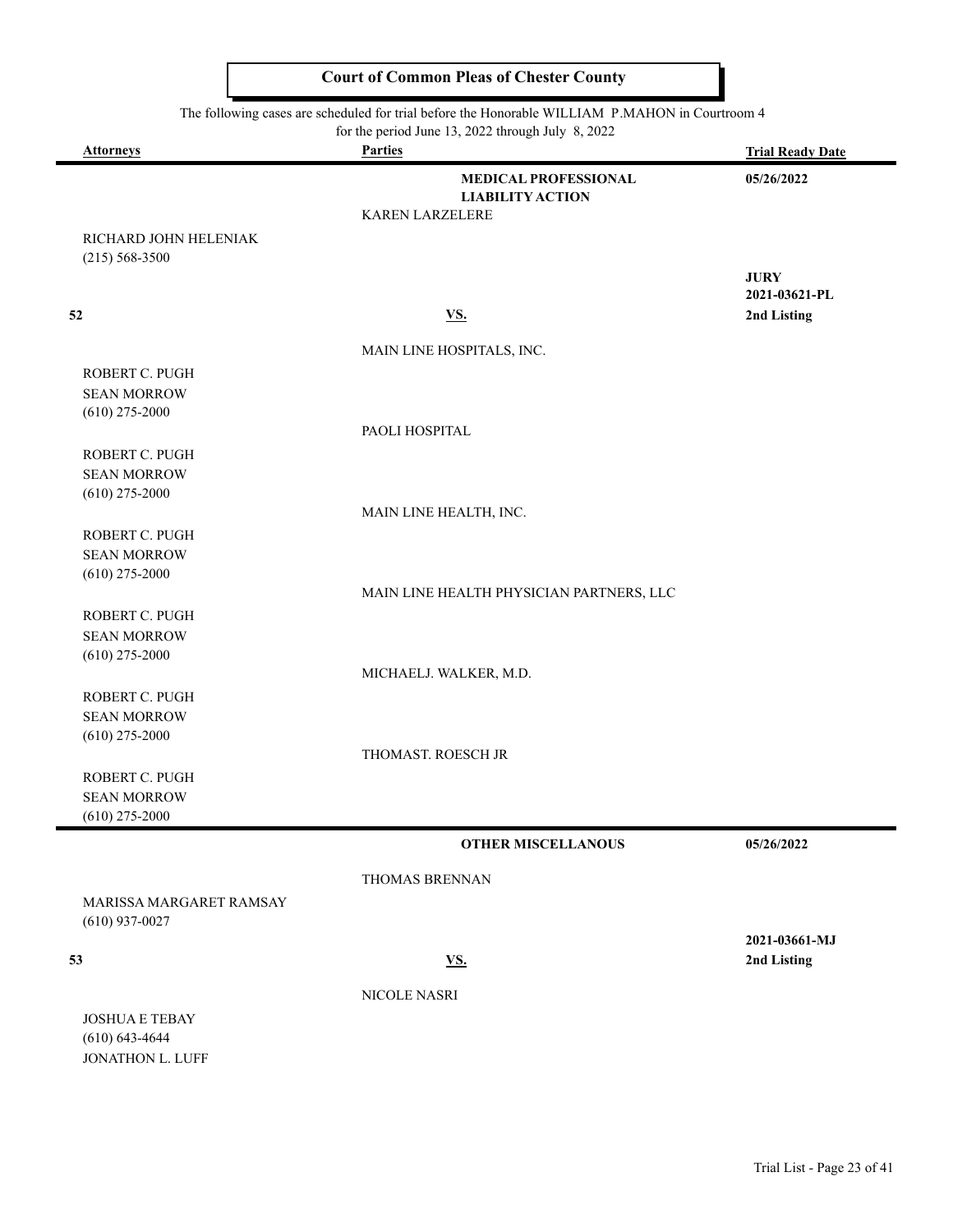The following cases are scheduled for trial before the Honorable WILLIAM P.MAHON in Courtroom 4

| c<br>for the period June 13, 2022 through July 8, 2022                    |                                    |                                  |
|---------------------------------------------------------------------------|------------------------------------|----------------------------------|
| <b>Attorneys</b>                                                          | <b>Parties</b>                     | <b>Trial Ready Date</b>          |
|                                                                           | <b>OTHER TORT</b>                  | 05/27/2022                       |
|                                                                           | RENU WELLNESS CENTERS, LLC         |                                  |
| <b>CHRISTOPHER C. POPPER</b><br>$(610)$ 458-7500                          | RENU WELLNESS CENTERS FLORIDA, LLC |                                  |
| <b>CHRISTOPHER C. POPPER</b><br>$(610)$ 458-7500                          |                                    |                                  |
|                                                                           |                                    | <b>NON-JURY</b><br>2021-03737-TT |
| 54                                                                        | <b>VS.</b>                         | 2nd Listing                      |
|                                                                           | TIMOTHY PARKHILL                   |                                  |
|                                                                           | <b>MOTOR VEHICLE</b>               | 06/01/2022                       |
|                                                                           | PATTISON HEMMERLY                  |                                  |
| MICHAEL J. BURNS<br>$(215)$ 322-9030                                      |                                    |                                  |
| MICHAEL J. BURNS                                                          | <b>DAVID HEMMERLY</b>              |                                  |
| $(215)$ 322-9030                                                          |                                    | <b>JURY</b><br>2019-10367-TT     |
| 55                                                                        | <b>VS.</b>                         | 3rd Listing                      |
|                                                                           | <b>JAMESALLEN EUBANKS JR</b>       |                                  |
| <b>CHARLES M ADAMS</b><br><b>BENJAMIN C FROMMER</b><br>$(215) 732 - 3255$ |                                    |                                  |
|                                                                           | MARCO PROTECTIONS SYSTEMS LLC      |                                  |
| THEODORE M. SCHAER                                                        |                                    |                                  |

(215) 569-2800 GREGORY M MALLON JR (215) 569-2800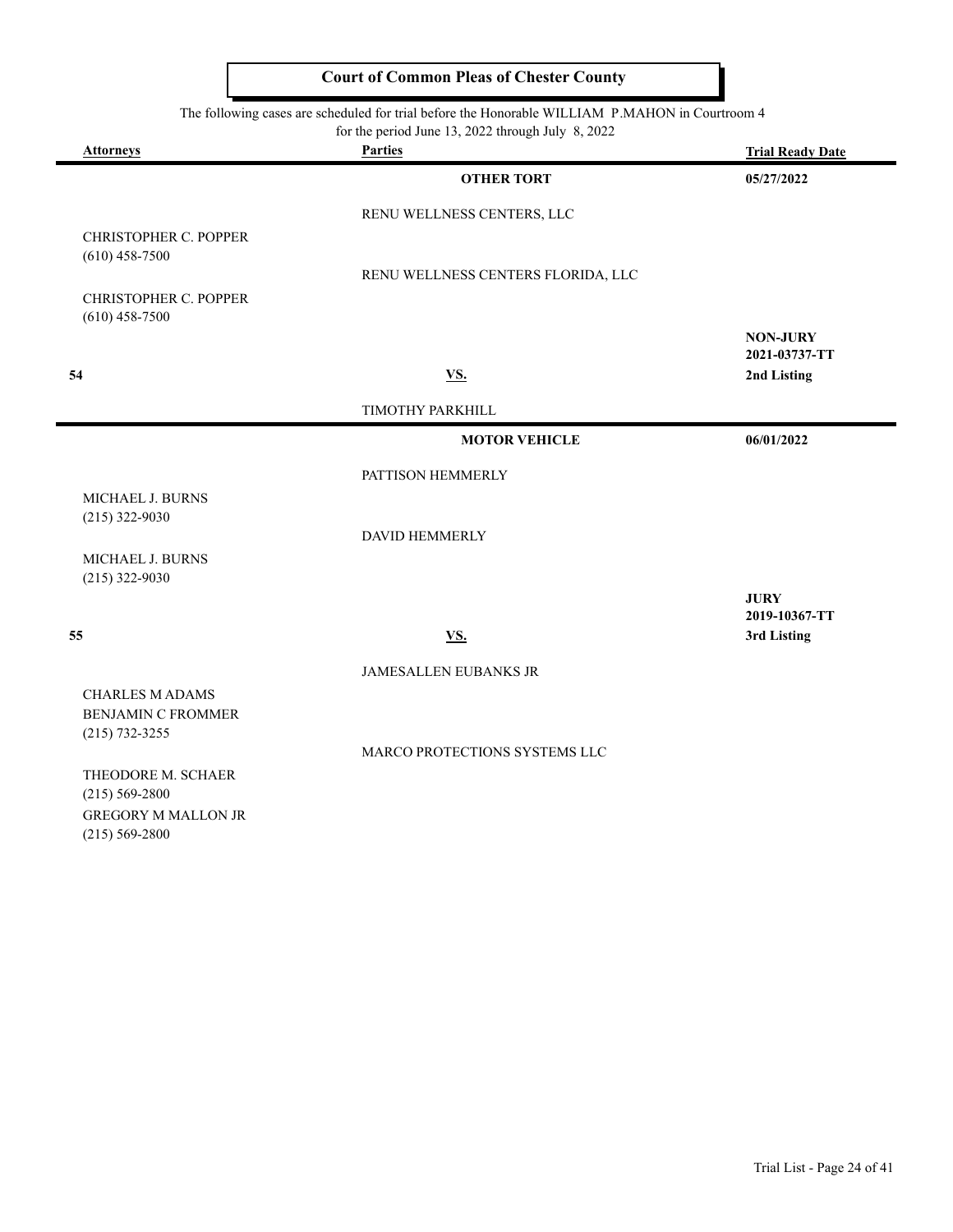| for the period June 13, 2022 through July $8, 2022$ |                                         |                         |
|-----------------------------------------------------|-----------------------------------------|-------------------------|
| <b>Attorneys</b>                                    | <b>Parties</b>                          | <b>Trial Ready Date</b> |
|                                                     | <b>CONFESSION OF JUDGMENT</b>           | 06/01/2022              |
|                                                     | DE LAGE LANDEN FINANCIAL SERVICES, INC. |                         |
| NICOLA G. SUGLIA                                    |                                         |                         |
| $(856)$ 489-8977                                    |                                         |                         |
| <b>JACLYN SCARDUZIO DOPKE</b>                       |                                         |                         |
| $(856)$ 489-8977                                    |                                         | <b>NON-JURY</b>         |
|                                                     |                                         | 2019-11123-JD           |
| 56                                                  | <u>VS.</u>                              | <b>4th Listing</b>      |
|                                                     | ONPOINT ENERGY SERVICES, LLC            |                         |
| ERIC CHRISTIAN MILBY<br>$(610) 668 - 0773$          |                                         |                         |
|                                                     | <b>JEFFREY WATTS</b>                    |                         |
| ERIC CHRISTIAN MILBY<br>$(610) 668 - 0773$          |                                         |                         |
|                                                     | <b>BRENT COOK</b>                       |                         |
| <b>ERIC CHRISTIAN MILBY</b>                         |                                         |                         |
| $(610) 668 - 0773$                                  |                                         |                         |
|                                                     | RONALD HAMMOND                          |                         |
| <b>ERIC CHRISTIAN MILBY</b>                         |                                         |                         |
| $(610)$ 668-0773                                    |                                         |                         |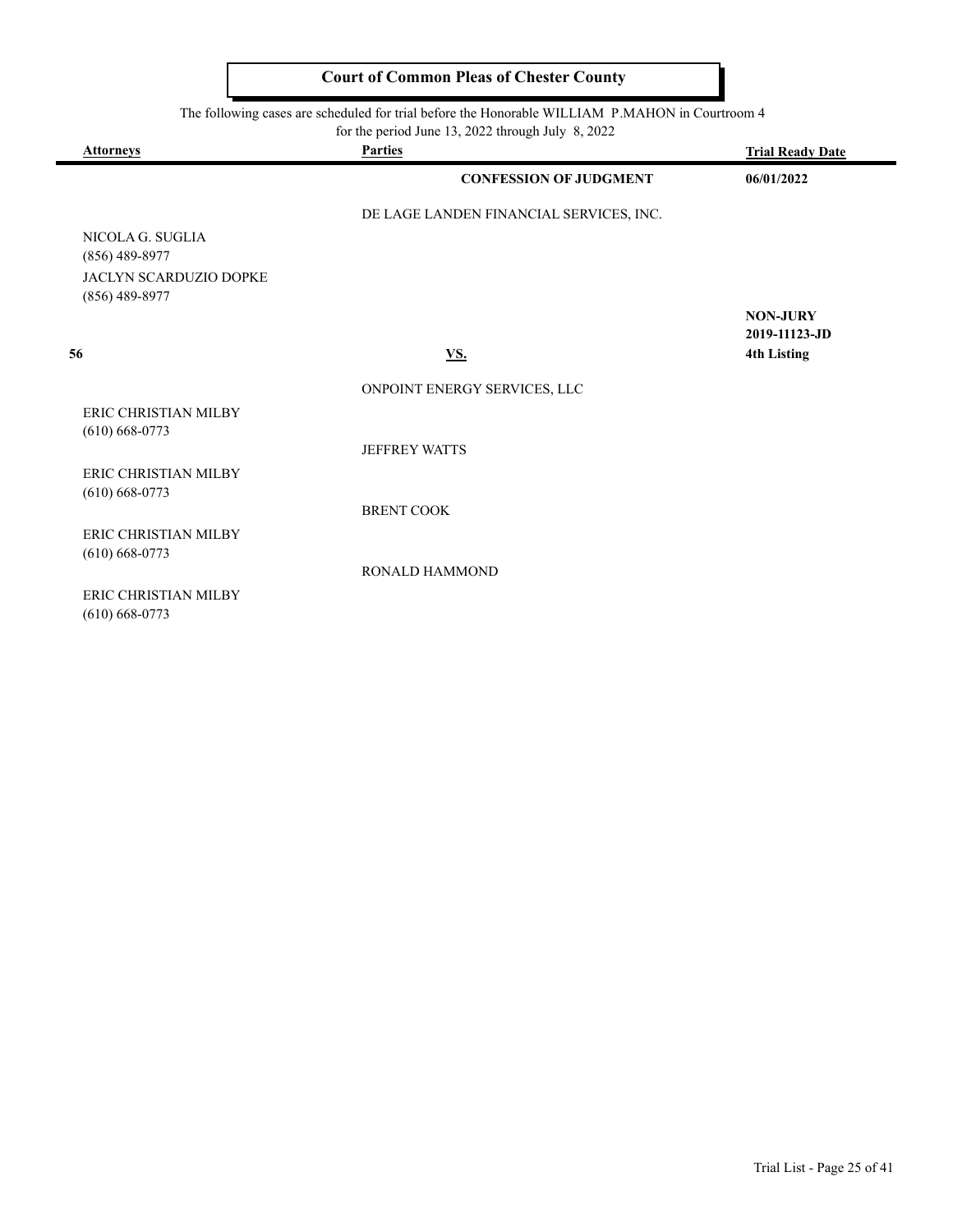|                                                 | The following cases are scheduled for trial before the Honorable WILLIAM P.MAHON in Courtroom 4<br>for the period June 13, 2022 through July 8, 2022 |                         |  |
|-------------------------------------------------|------------------------------------------------------------------------------------------------------------------------------------------------------|-------------------------|--|
| <b>Attorneys</b>                                | <b>Parties</b>                                                                                                                                       | <b>Trial Ready Date</b> |  |
|                                                 | <b>MEDICAL PROFESSIONAL</b><br><b>LIABILITY ACTION</b><br><b>DONNA SHEEHAN</b>                                                                       | 06/01/2022              |  |
| <b>JOEL JAY FELLER</b>                          |                                                                                                                                                      |                         |  |
| $(215) 574 - 2000$                              |                                                                                                                                                      |                         |  |
| DAVID J COLLERAN                                |                                                                                                                                                      |                         |  |
| $(215) 574 - 2000$                              |                                                                                                                                                      | <b>JURY</b>             |  |
|                                                 |                                                                                                                                                      | 2020-03186-PL           |  |
| 57                                              | $\underline{\mathbf{V}}\underline{\mathbf{S}}$ .                                                                                                     | 2nd Listing             |  |
|                                                 | GEORGEK. HENRY (MD)                                                                                                                                  |                         |  |
| THOMAS R CHAWLUK JR                             |                                                                                                                                                      |                         |  |
| $(215) 587 - 1000$                              |                                                                                                                                                      |                         |  |
| MARY ELLEN REILLY                               |                                                                                                                                                      |                         |  |
| $(215) 587 - 1000$                              |                                                                                                                                                      |                         |  |
|                                                 | THE WOMEN'S CENTER OB/GYN, PC                                                                                                                        |                         |  |
| <b>BENJAMIN A. POST</b>                         |                                                                                                                                                      |                         |  |
| ANDREW KENNETH WOREK<br>(484) 913-3038          |                                                                                                                                                      |                         |  |
|                                                 | EREN TAYDAS (M D)                                                                                                                                    |                         |  |
| STEVEN D. COSTELLO                              |                                                                                                                                                      |                         |  |
| $(610)$ 774-0322                                |                                                                                                                                                      |                         |  |
| <b>CHILTON G GOEBEL III</b>                     |                                                                                                                                                      |                         |  |
| <b>LAUREN A GREEN</b>                           |                                                                                                                                                      |                         |  |
|                                                 | DIGESTIVE DISEASE ASSOCIATES, LTD                                                                                                                    |                         |  |
| STEVEN D. COSTELLO                              |                                                                                                                                                      |                         |  |
| $(610)$ 774-0322<br><b>CHILTON G GOEBEL III</b> |                                                                                                                                                      |                         |  |
| <b>LAUREN A GREEN</b>                           |                                                                                                                                                      |                         |  |
|                                                 | JOSEPH ESTACIO (D O)                                                                                                                                 |                         |  |
| ANDREW M LAMBERTON                              |                                                                                                                                                      |                         |  |
| $(610)$ 275-2000                                |                                                                                                                                                      |                         |  |
| PAUL CHRISTOPHER TROY                           |                                                                                                                                                      |                         |  |
| $(610)$ 275-2000                                |                                                                                                                                                      |                         |  |
|                                                 | BRANDYWINE HOSPITAL, LLC                                                                                                                             |                         |  |
| STEVEN D. COSTELLO<br>$(610)$ 774-0322          |                                                                                                                                                      |                         |  |
| CHILTON G GOEBEL III                            |                                                                                                                                                      |                         |  |
| <b>LAUREN A GREEN</b>                           |                                                                                                                                                      |                         |  |
|                                                 | <b>TOWER HEALTH</b>                                                                                                                                  |                         |  |
| STEVEN D. COSTELLO                              |                                                                                                                                                      |                         |  |
| $(610)$ 774-0322                                |                                                                                                                                                      |                         |  |
| <b>CHILTON G GOEBEL III</b>                     |                                                                                                                                                      |                         |  |
| <b>LAUREN A GREEN</b>                           |                                                                                                                                                      |                         |  |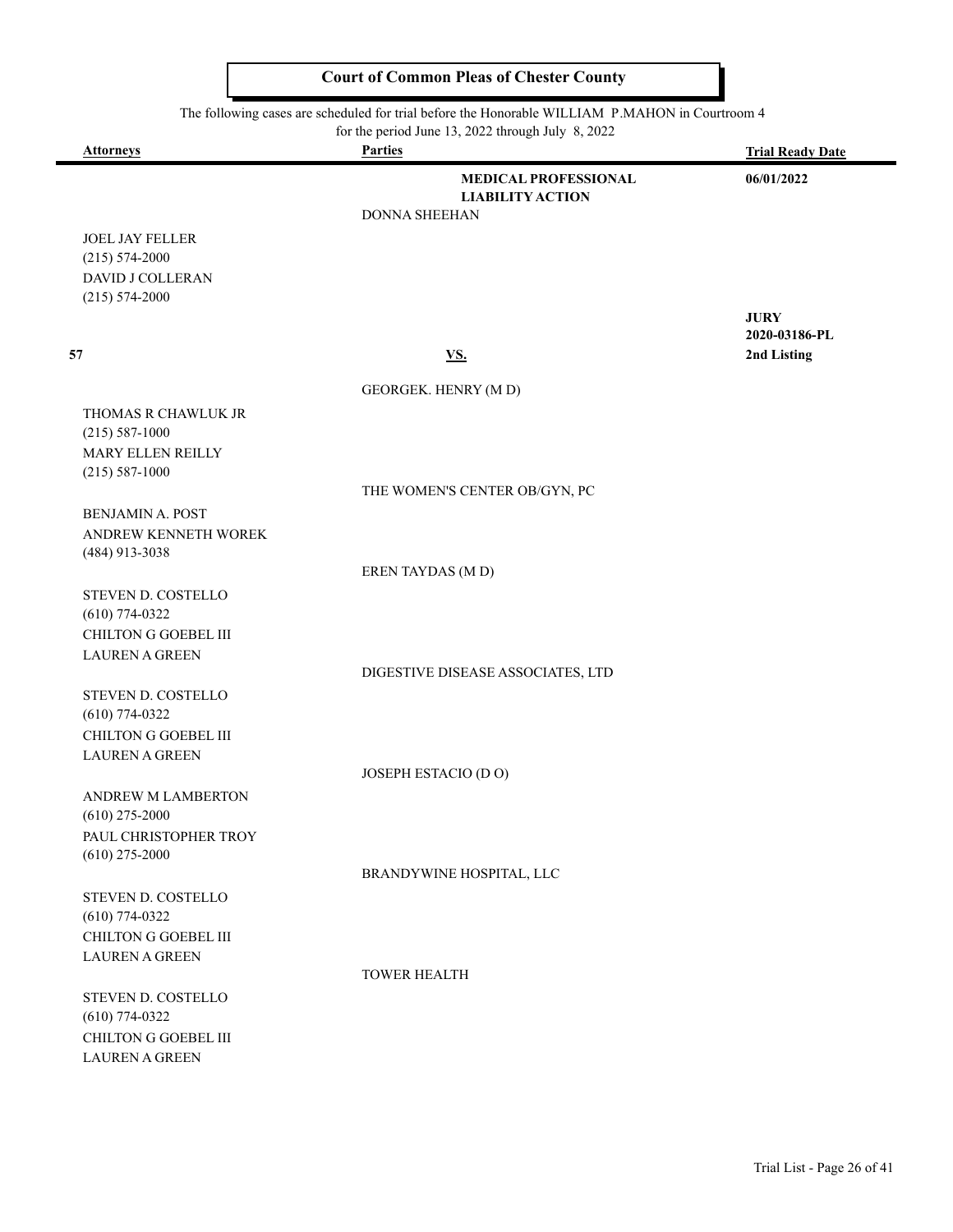#### The following cases are scheduled for trial before the Honorable WILLIAM P.MAHON in Courtroom 4

۰

|                                                | for the period June 13, 2022 through July 8, 2022 |                              |
|------------------------------------------------|---------------------------------------------------|------------------------------|
| <b>Attorneys</b>                               | <b>Parties</b>                                    | <b>Trial Ready Date</b>      |
|                                                | <b>MEDICAL PROFESSIONAL</b>                       | 06/01/2022                   |
|                                                | <b>LIABILITY ACTION</b><br>ROBERTL. TROUT         |                              |
| DEREK R. LAYSER                                |                                                   |                              |
| $(215) 690 - 3817$                             |                                                   |                              |
| <b>MELISSA P MILLER</b>                        |                                                   |                              |
| $(215) 690 - 3828$                             | VIRGINIAE. ALSTON                                 |                              |
| DEREK R. LAYSER                                |                                                   |                              |
| $(215) 690 - 3817$                             |                                                   |                              |
| <b>MELISSA P MILLER</b>                        |                                                   |                              |
| $(215) 690 - 3828$                             |                                                   |                              |
|                                                |                                                   | <b>JURY</b><br>2020-04556-PL |
| 58                                             | <u>VS.</u>                                        | 2nd Listing                  |
|                                                | ROBERT RUGGIERO, JR., M.D.                        |                              |
| <b>GEORGE H. KNOELL III</b>                    |                                                   |                              |
| $(610)$ 275-2000                               |                                                   |                              |
|                                                | PREMIER ORTHOPAEDICS                              |                              |
| <b>GARY M. SAMMS</b>                           |                                                   |                              |
| $(215)$ 665-3054<br>RICHARD STEPHEN SEIDEL     |                                                   |                              |
| $(215)$ 665-2925                               |                                                   |                              |
|                                                | <b>OTHER TORT</b>                                 | 06/01/2022                   |
|                                                | MICHAELS. KING                                    |                              |
| JOHN J. DEL CASALE                             |                                                   |                              |
| $(610) 627 - 2534$                             |                                                   |                              |
|                                                |                                                   | <b>JURY</b>                  |
| 59                                             | <u>VS.</u>                                        | 2020-08722-TT<br>2nd Listing |
|                                                |                                                   |                              |
|                                                | EDWARDJ. LEAF                                     |                              |
| <b>GEORGE HOWARD EAGER</b><br>$(717)$ 290-7971 |                                                   |                              |
|                                                | <b>GERARDH. LEAF</b>                              |                              |
| <b>GEORGE HOWARD EAGER</b>                     |                                                   |                              |
| $(717)$ 290-7971                               |                                                   |                              |
|                                                | LEAF FLOOR COVERING                               |                              |
| <b>GEORGE HOWARD EAGER</b><br>$(717)$ 290-7971 |                                                   |                              |
|                                                | STEPHENJ NEWMAN JR                                |                              |
| <b>SUZANNE R. FISHER</b>                       |                                                   |                              |
| $(610)$ 567-0700                               |                                                   |                              |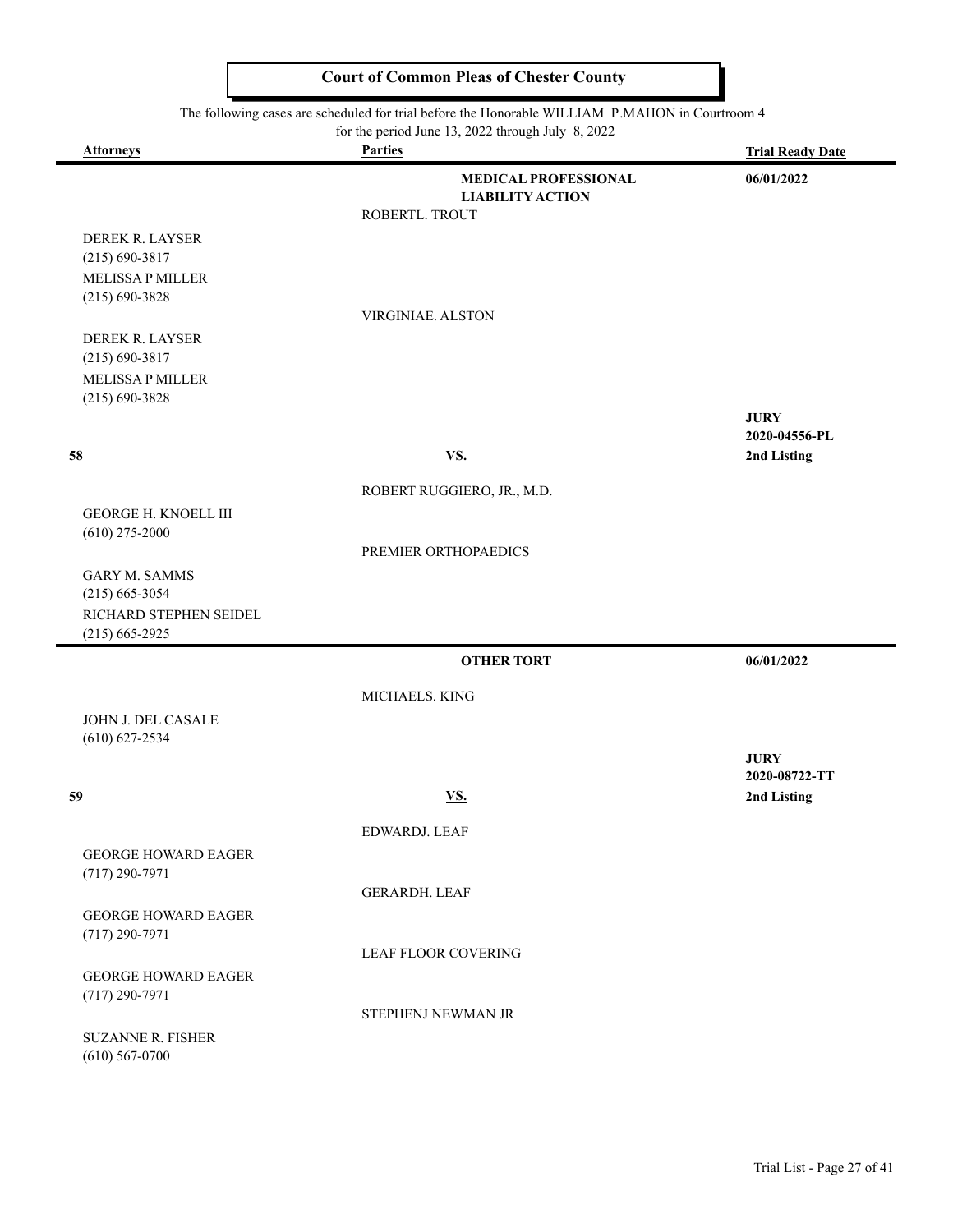|                                              | for the period June 13, 2022 through July 8, 2022 |                                  |
|----------------------------------------------|---------------------------------------------------|----------------------------------|
| <b>Attorneys</b>                             | <b>Parties</b>                                    | <b>Trial Ready Date</b>          |
|                                              | <b>DEBT COLLECTION: OTHER</b>                     | 06/02/2022                       |
|                                              | OLIPHANT FINANCIAL LLC (ASSIGNEE)                 |                                  |
| DEMETRIOS TSAROUHIS                          |                                                   |                                  |
| $(610) 628 - 2440$                           |                                                   |                                  |
|                                              |                                                   | <b>NON-JURY</b><br>2021-03843-CT |
| 60                                           | <b>VS.</b>                                        | <b>1st Listing</b>               |
|                                              | <b>JUSTIN RACINE</b>                              |                                  |
|                                              |                                                   |                                  |
|                                              | <b>MOTOR VEHICLE</b>                              | 06/09/2022                       |
|                                              | <b>GORDON BILODEAU (DEC)</b>                      |                                  |
| <b>FRANK NATALE</b>                          |                                                   |                                  |
|                                              |                                                   | <b>JURY</b><br>2021-04093-TT     |
| 61                                           | <b>VS.</b>                                        | <b>1st Listing</b>               |
|                                              | ARTHUR CORCORAN                                   |                                  |
| <b>ANDREW C ECKERT</b>                       |                                                   |                                  |
| $(610)$ 755-3301                             |                                                   |                                  |
| PATRICK J BRENNAN                            |                                                   |                                  |
| $(267) 861 - 5330$                           | <b>BANGHART DISTRIBUTORS</b>                      |                                  |
| ANDREW C ECKERT                              |                                                   |                                  |
| $(610)$ 755-3301                             |                                                   |                                  |
| PATRICK J BRENNAN                            |                                                   |                                  |
| $(267) 861 - 5330$                           | THOMAS BANGHART DISTRIBUTORS                      |                                  |
|                                              |                                                   |                                  |
|                                              | <b>OTHER CONTRACT</b>                             | 06/10/2022                       |
|                                              | MABN IV, LLC                                      |                                  |
| CHRISTOPHER AMENTAS                          |                                                   |                                  |
| $(610)$ 431-3300                             |                                                   | <b>NON-JURY</b>                  |
|                                              |                                                   | 2021-04102-CT                    |
| 62                                           | <b>VS.</b>                                        | <b>1st Listing</b>               |
|                                              | FRYERS GENERAL CONTRACTING, INC.                  |                                  |
| <b>GEORGE MEANY LUTZ</b>                     |                                                   |                                  |
| $(310)$ 779-0772                             |                                                   |                                  |
|                                              | 4D & ASSOCIATES                                   |                                  |
| <b>GEORGE MEANY LUTZ</b><br>$(310)$ 779-0772 |                                                   |                                  |
|                                              | THOMAS FRYER                                      |                                  |
| <b>GEORGE MEANY LUTZ</b>                     |                                                   |                                  |
| $(310)$ 779-0772                             |                                                   |                                  |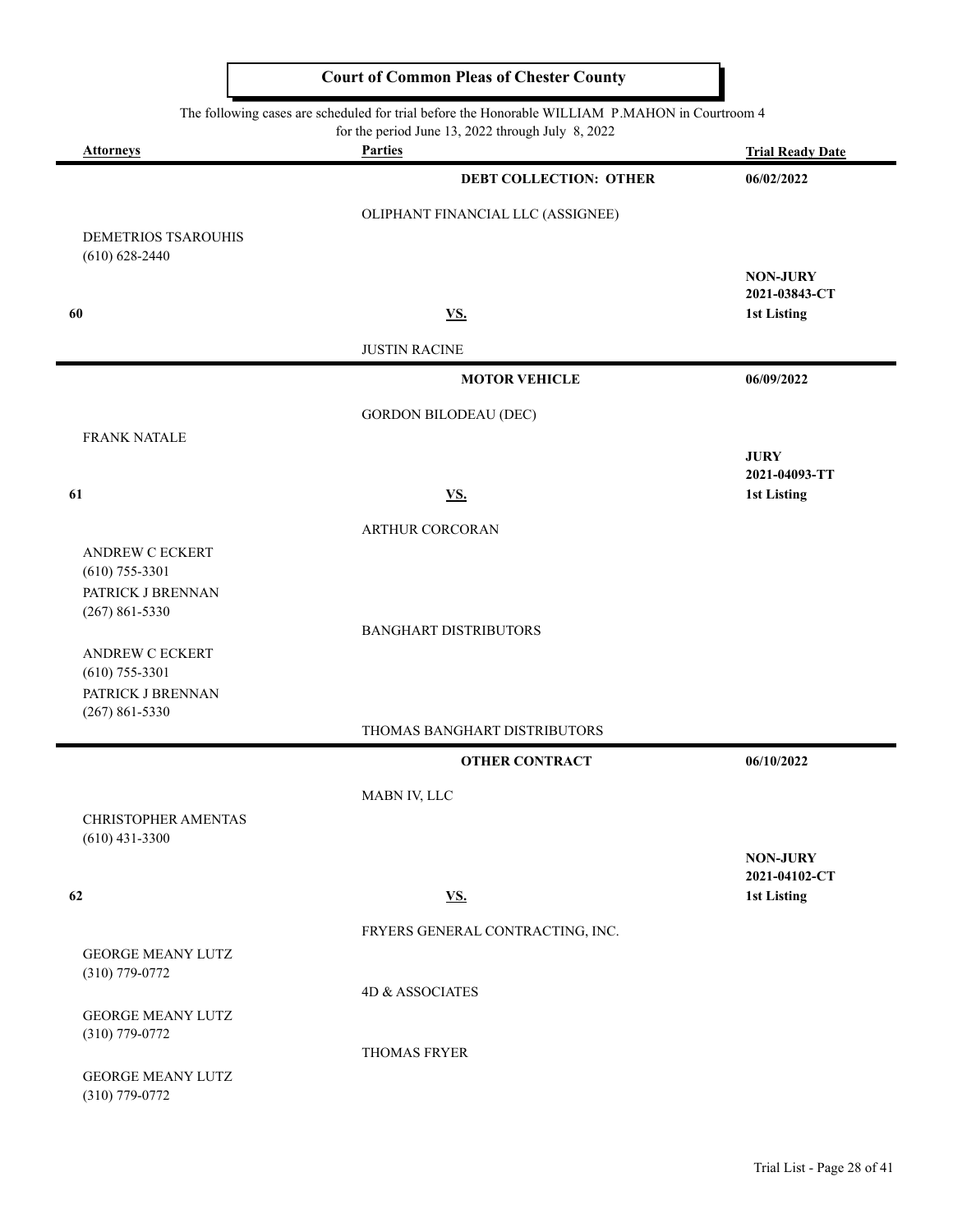|                                               | for the period June 13, 2022 through July 8, 2022     |                                  |
|-----------------------------------------------|-------------------------------------------------------|----------------------------------|
| <b>Attorneys</b>                              | <b>Parties</b>                                        | <b>Trial Ready Date</b>          |
|                                               | <b>QUIET TITLE</b>                                    | 06/13/2022                       |
|                                               | STRATEGIC VIEW, L.P.                                  |                                  |
| <b>JAMES S. TUPITZA</b>                       |                                                       |                                  |
| $(610) 696 - 2600$                            |                                                       |                                  |
|                                               | LSS MANAGEMENT, INC.                                  |                                  |
| <b>JAMES S. TUPITZA</b><br>$(610) 696 - 2600$ |                                                       |                                  |
|                                               | LITIGATION SUPPORT SERVICES, LLC                      |                                  |
| <b>JAMES S. TUPITZA</b>                       |                                                       |                                  |
| $(610) 696 - 2600$                            |                                                       |                                  |
|                                               |                                                       | <b>NON-JURY</b>                  |
| 63                                            | VS.                                                   | 2021-06600-RC<br>1st Listing     |
|                                               |                                                       |                                  |
|                                               | EAA INVESTMENTS, LLC                                  |                                  |
| <b>MICHAEL HOWARD GAIER</b>                   |                                                       |                                  |
| $(215) 751 - 0100$                            |                                                       |                                  |
|                                               | <b>DENTAL PROFESSIONAL</b><br><b>LIABILITY ACTION</b> | 06/16/2022                       |
|                                               | KHALILJACKSON JENNINGS                                |                                  |
| <b>MARK THOMAS SOPHOCLES</b>                  |                                                       |                                  |
|                                               | <b>TAKERA JACKSON</b>                                 |                                  |
| <b>MARK THOMAS SOPHOCLES</b>                  |                                                       |                                  |
|                                               |                                                       | <b>NON-JURY</b><br>2021-04425-PL |
| 64                                            | <b>VS.</b>                                            | 1st Listing                      |
|                                               |                                                       |                                  |
|                                               | DEBRAA PISARCIK, DMD                                  |                                  |
| STEPHEN PURCELL                               |                                                       |                                  |
| (484) 567-5700<br>JEFFREY PETER BATES         |                                                       |                                  |
| $(215) 575 - 2629$                            |                                                       |                                  |
|                                               | CHILDREN'S DENTAL HEALTH ASSOCIATION                  |                                  |
| STEPHEN PURCELL                               |                                                       |                                  |
| $(484) 567 - 5700$                            |                                                       |                                  |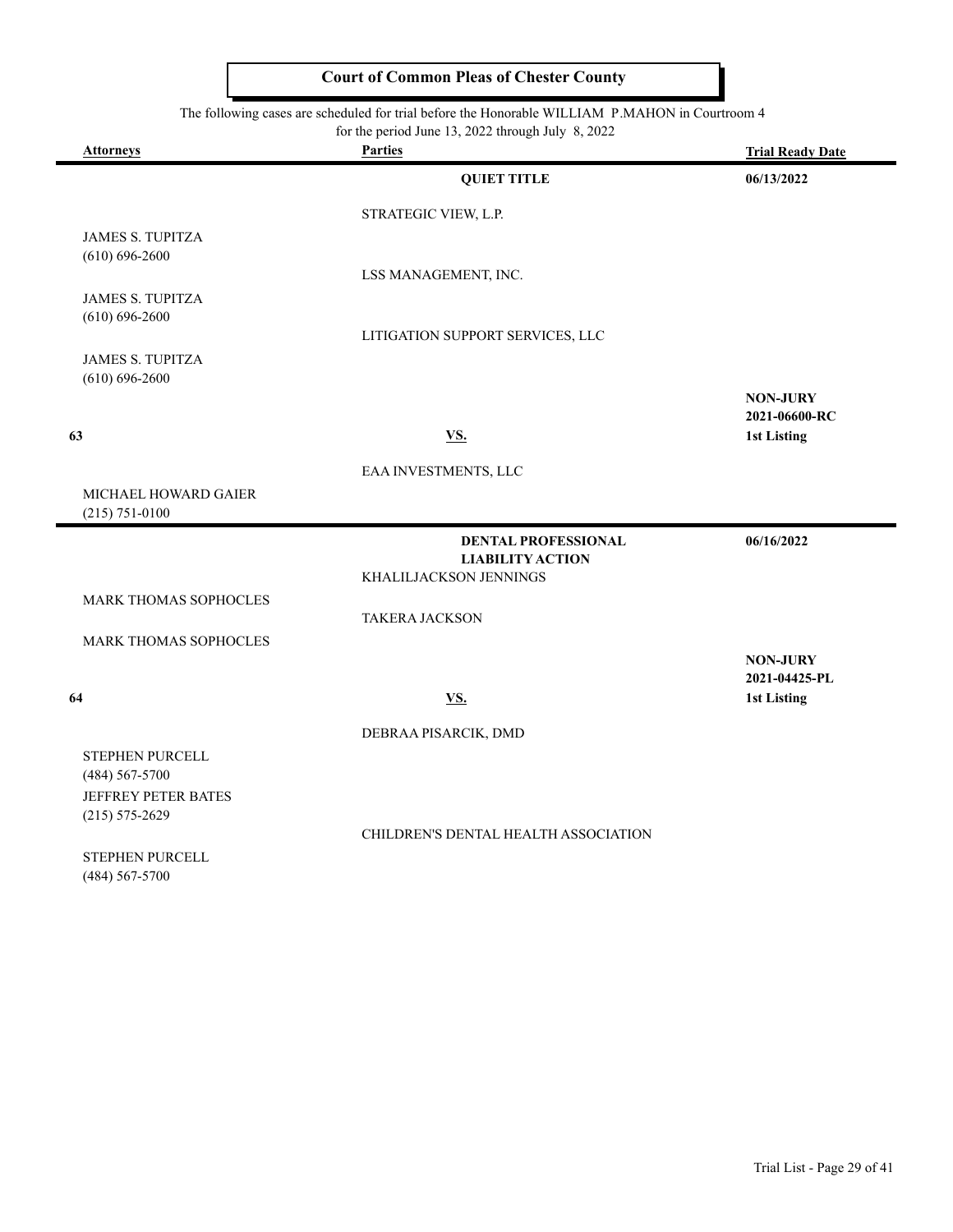$\blacksquare$ 

| The following cases are scheduled for trial before the Honorable WILLIAM P.MAHON in Courtroom 4 |                                                                     |                              |
|-------------------------------------------------------------------------------------------------|---------------------------------------------------------------------|------------------------------|
| <b>Attorneys</b>                                                                                | for the period June 13, 2022 through July 8, 2022<br><b>Parties</b> | <b>Trial Ready Date</b>      |
|                                                                                                 |                                                                     |                              |
|                                                                                                 | <b>OTHER PROFESSIONAL</b><br><b>LIABILITY ACTION</b>                | 06/21/2022                   |
|                                                                                                 | JOSEPH IZZI                                                         |                              |
| <b>JOHN RAFFERTY</b>                                                                            |                                                                     |                              |
|                                                                                                 |                                                                     | <b>NON-JURY</b>              |
|                                                                                                 |                                                                     | 2021-04569-PL                |
| 65                                                                                              | <u>VS.</u>                                                          | 1st Listing                  |
|                                                                                                 | FAULMOR ASSOCIATES LLC                                              |                              |
| <b>GEORGE C ZUMBANO</b>                                                                         |                                                                     |                              |
| $(610)$ 701-3277                                                                                |                                                                     |                              |
| ANDRE J WEBB                                                                                    |                                                                     |                              |
| $(215) 545 - 7700$                                                                              |                                                                     |                              |
| FRANCIS BOVIO                                                                                   |                                                                     |                              |
| $(215) 875 - 4030$                                                                              |                                                                     |                              |
|                                                                                                 | AUTOZONE DEVELOPMENT CORP.                                          |                              |
| <b>ANDRE J WEBB</b>                                                                             |                                                                     |                              |
| $(215) 545 - 7700$                                                                              |                                                                     |                              |
| <b>FRANCIS BOVIO</b>                                                                            |                                                                     |                              |
| $(215) 875 - 4030$                                                                              |                                                                     |                              |
|                                                                                                 | AUTOZONE DEVELOPMENT LLC                                            |                              |
| <b>ANDRE J WEBB</b>                                                                             |                                                                     |                              |
| $(215) 545 - 7700$                                                                              |                                                                     |                              |
| FRANCIS BOVIO                                                                                   |                                                                     |                              |
| $(215) 875 - 4030$                                                                              |                                                                     |                              |
|                                                                                                 | AUTOZONE INC.                                                       |                              |
| <b>ARI SLIFFMAN</b>                                                                             |                                                                     |                              |
| $(215) 545 - 7700$                                                                              |                                                                     |                              |
| FRANCIS BOVIO                                                                                   |                                                                     |                              |
| $(215) 875 - 4030$                                                                              |                                                                     |                              |
|                                                                                                 | MDM SURVEYORS & ENGINEERS, LLC                                      |                              |
| STEVEN GEORGE BARDSLEY                                                                          |                                                                     |                              |
| $(610)$ 462-4320                                                                                |                                                                     |                              |
| PAMELA J DEVINE                                                                                 |                                                                     |                              |
| $(610)$ 291-0389                                                                                |                                                                     |                              |
|                                                                                                 | <b>EMPLOYMENT DISPUTE:</b>                                          | 06/21/2022                   |
|                                                                                                 | <b>DISCRIMINATION</b>                                               |                              |
|                                                                                                 | SAPPHO FULTON                                                       |                              |
| <b>GRAHAM F BAIRD</b>                                                                           |                                                                     |                              |
| $(215) 627 - 9999$                                                                              |                                                                     |                              |
|                                                                                                 |                                                                     | <b>JURY</b><br>2021-04576-CT |
| 66                                                                                              | <b>VS.</b>                                                          | <b>1st Listing</b>           |
|                                                                                                 |                                                                     |                              |
|                                                                                                 | BEHAVIORAL WELLNESS AND RECOVERY                                    |                              |
|                                                                                                 | RECOVERY STAFFING SOLUTIONS                                         |                              |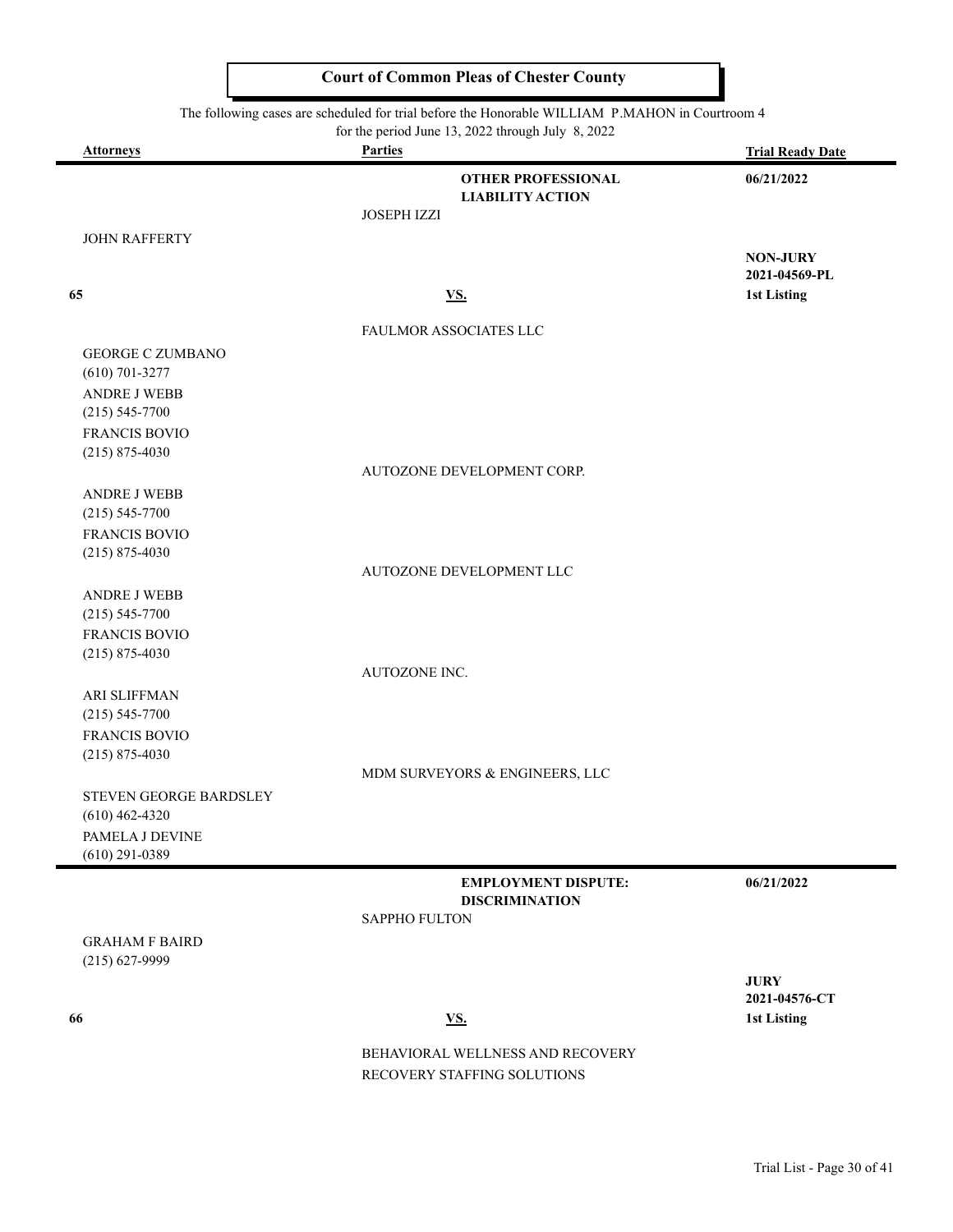| <b>Attorneys</b>                    | $101$ and period sume $15$ , $2022$ anough surf<br><b>Parties</b> | <b>Trial Ready Date</b>             |
|-------------------------------------|-------------------------------------------------------------------|-------------------------------------|
|                                     | <b>MOTOR VEHICLE</b>                                              | 06/22/2022                          |
|                                     | <b>DANIEL BARRANS</b>                                             |                                     |
| PATRICK S MINTZER                   |                                                                   |                                     |
| $(610)$ 436-4400                    | <b>DIANNE BARRANS</b>                                             |                                     |
| PATRICK S MINTZER                   |                                                                   |                                     |
| $(610)$ 436-4400                    |                                                                   | <b>JURY</b>                         |
| 67                                  | <b>VS.</b>                                                        | 2021-04652-TT<br><b>1st Listing</b> |
|                                     |                                                                   |                                     |
| MICHAEL C MASELLI                   | <b>NOAH FRANKS</b>                                                |                                     |
| $(412)$ 255-4136                    |                                                                   |                                     |
| ELIZABETH ONTKO                     |                                                                   |                                     |
| $(610)$ 398-5486                    | <b>KATHRYN ASERON</b>                                             |                                     |
| MICHAEL C MASELLI                   |                                                                   |                                     |
| $(412)$ 255-4136<br>ELIZABETH ONTKO |                                                                   |                                     |
| $(610)$ 398-5486                    |                                                                   |                                     |
|                                     | <b>MOTOR VEHICLE</b>                                              | 06/22/2022                          |
|                                     | <b>GEORGEA. YOUNG</b>                                             |                                     |
| TIMOTHY F RAYNE                     |                                                                   |                                     |
| $(610)$ 444-3180                    |                                                                   | <b>JURY</b>                         |
|                                     |                                                                   | 2021-04654-TT                       |
| 68                                  | <b>VS.</b>                                                        | 1st Listing                         |
|                                     | <b>GREGORY SELTZER</b>                                            |                                     |
|                                     | <b>QUIET TITLE</b>                                                | 06/23/2022                          |
|                                     | 901 FSSB LLC                                                      |                                     |
| <b>BRENDAN P. BURKE</b>             |                                                                   | 2021-04691-RC                       |
| 69                                  | <b>VS.</b>                                                        | <b>1st Listing</b>                  |
|                                     | JOHN M THOMPSON DEVELOPMENT COMPANY INC                           |                                     |
|                                     | SULPIZIO PROPERTIES LLC                                           |                                     |
|                                     | BOLMAR PROPERTIES LLC<br>BERNARD GALLAGHER (PE) (PMP)             |                                     |
|                                     | FRANCHISE REALTY HOLDINGS LLC                                     |                                     |
|                                     | MICHAEL O'ROURKE                                                  |                                     |
|                                     | MARYKAY O'ROURKE                                                  |                                     |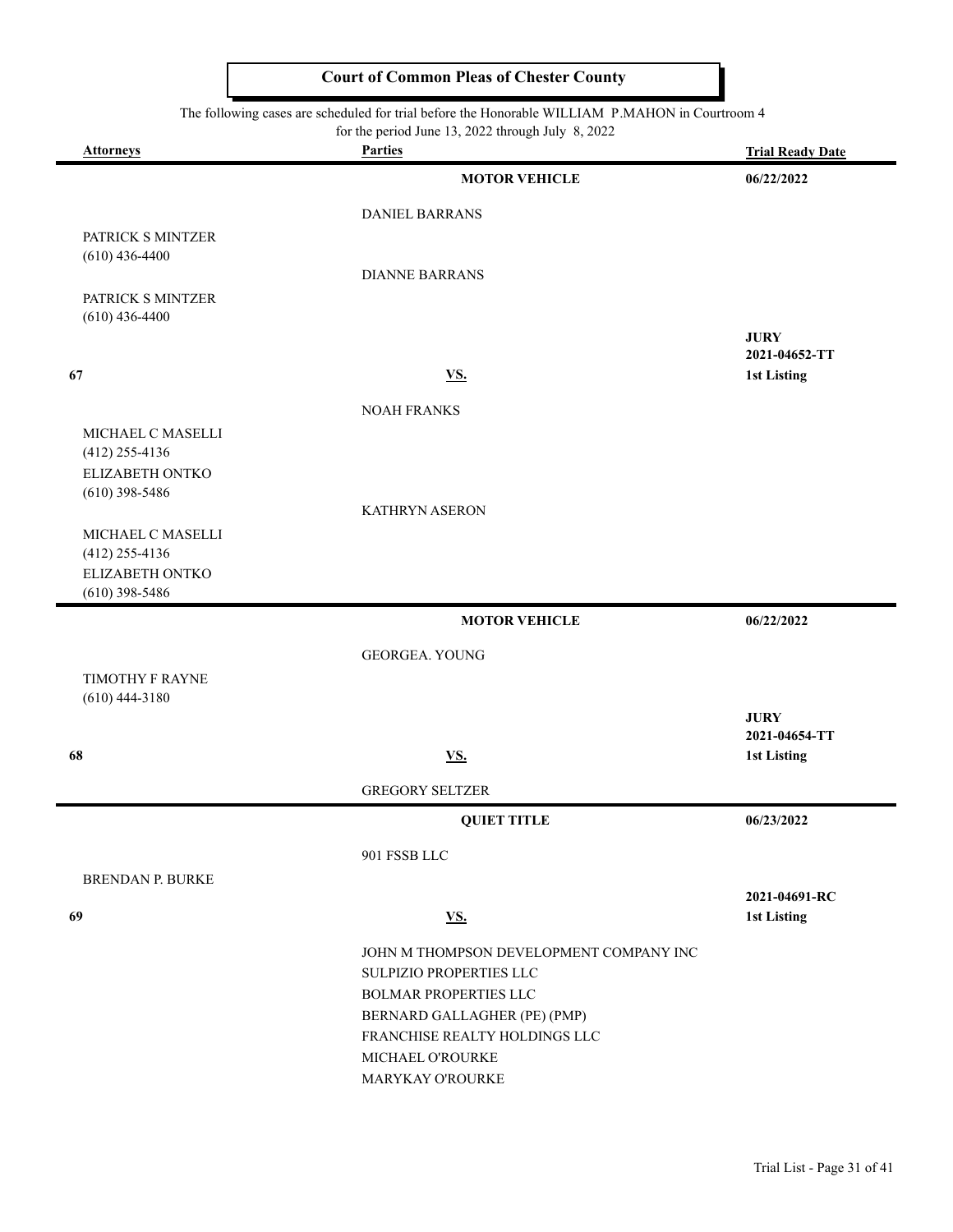#### The following cases are scheduled for trial before the Honorable WILLIAM P.MAHON in Courtroom 4

for the period June 13, 2022 through July 8, 2022

|                                       | for the period june $13$ , $2022$ through july $\delta$ , $2022$ |                                     |
|---------------------------------------|------------------------------------------------------------------|-------------------------------------|
| <b>Attorneys</b>                      | <b>Parties</b>                                                   | <b>Trial Ready Date</b>             |
|                                       | <b>MOTOR VEHICLE</b>                                             | 06/24/2022                          |
|                                       | <b>LIANE DISTEFANO</b>                                           |                                     |
| STEVEN L. CHUNG                       |                                                                  |                                     |
| $(215) 688 - 5777$                    |                                                                  |                                     |
|                                       |                                                                  | <b>NON-JURY</b><br>2021-04752-TT    |
| 70                                    | <b>VS.</b>                                                       | 1st Listing                         |
|                                       |                                                                  |                                     |
|                                       | LISA FACCIOLO                                                    |                                     |
| C THERESA BARONE                      |                                                                  |                                     |
| $(610)$ 398-5494                      |                                                                  |                                     |
| MICHAEL C MASELLI<br>$(412)$ 255-4136 |                                                                  |                                     |
|                                       | VICTOR JAVIER                                                    |                                     |
| CARY R. BREON                         |                                                                  |                                     |
| $(215) 557 - 7340$                    |                                                                  |                                     |
|                                       | JOHN DOE                                                         |                                     |
|                                       | <b>MOTOR VEHICLE</b>                                             | 06/28/2022                          |
|                                       | JENNIFER BRICE                                                   |                                     |
| ALLAN AIGELDINGER                     |                                                                  |                                     |
| $(215) 569 - 4488$                    |                                                                  |                                     |
|                                       |                                                                  | <b>NON-JURY</b>                     |
|                                       |                                                                  | 2021-04919-TT                       |
| 71                                    | <b>VS.</b>                                                       | <b>1st Listing</b>                  |
|                                       | THOMAS KANE                                                      |                                     |
| <b>BRIAN P MCGOVERN</b>               |                                                                  |                                     |
| $(610)$ 291-1689                      |                                                                  |                                     |
| <b>JEFFREY TENTHOFF</b>               |                                                                  |                                     |
| $(215)$ 735-3994                      |                                                                  |                                     |
|                                       | <b>JOHN DOE</b>                                                  |                                     |
|                                       | JOHN DOE CORPORATION                                             |                                     |
|                                       | <b>OTHER CONTRACT</b>                                            | 06/30/2022                          |
|                                       | PALMIERI HOLDINGS INC                                            |                                     |
| <b>JORDAN M RAND</b>                  |                                                                  |                                     |
| $(215) 569 - 3024$                    |                                                                  |                                     |
|                                       |                                                                  | <b>NON-JURY</b>                     |
| 72                                    | <b>VS.</b>                                                       | 2021-05052-CT<br><b>1st Listing</b> |
|                                       |                                                                  |                                     |
|                                       | <b>EUGENE BABETSKI</b>                                           |                                     |
| <b>BRIAN JAMES FORGUE</b>             |                                                                  |                                     |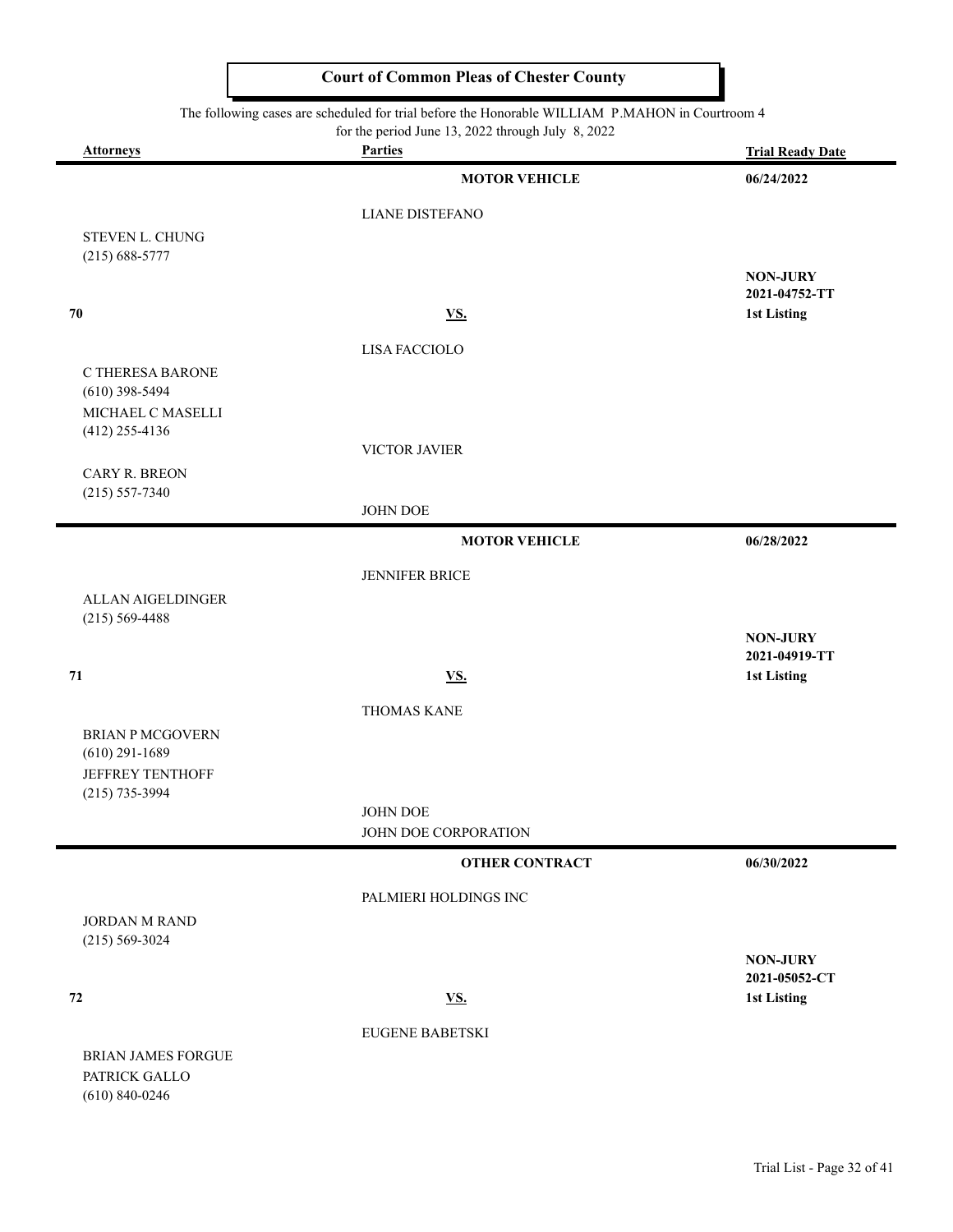| <b>Attorneys</b>                             | <b>Parties</b>    | <b>Trial Ready Date</b>          |
|----------------------------------------------|-------------------|----------------------------------|
|                                              | <b>OTHER TORT</b> | 06/30/2022                       |
|                                              | YAUSRA WOLF       |                                  |
| <b>RYAN F MICHALESKI</b><br>$(215)$ 977-4062 |                   |                                  |
|                                              |                   | <b>NON-JURY</b><br>2021-05092-TT |
| 73                                           | <u>VS.</u>        | <b>1st Listing</b>               |
|                                              | <b>TERA BRADY</b> |                                  |
| ROBERT P GOOD II                             |                   |                                  |
| $(215)$ 841-3006                             |                   |                                  |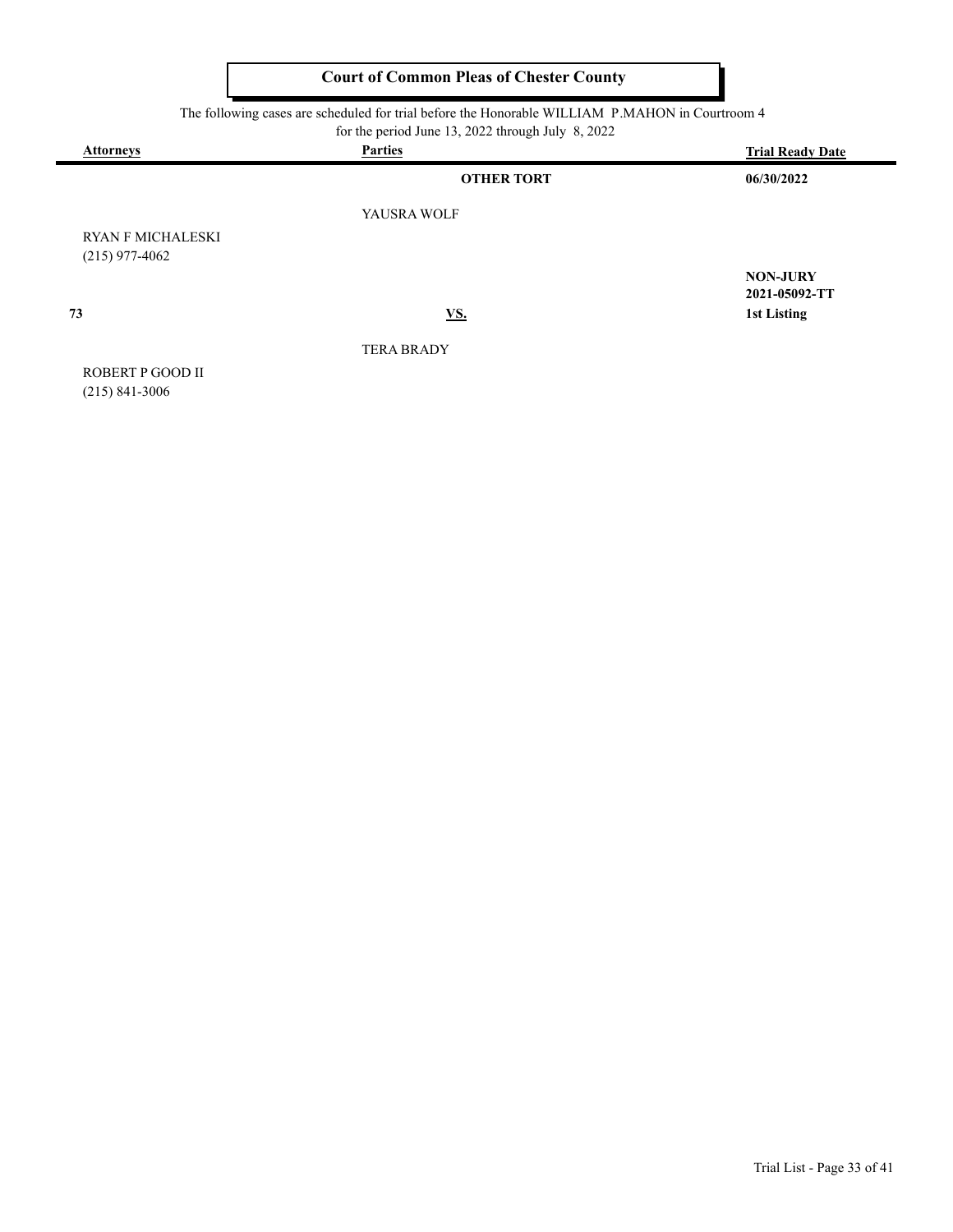|                                                                                                 | <b>Court of Common Pleas of Chester County</b>                      |                         |
|-------------------------------------------------------------------------------------------------|---------------------------------------------------------------------|-------------------------|
| The following cases are scheduled for trial before the Honorable WILLIAM P.MAHON in Courtroom 4 |                                                                     |                         |
| <b>Attorneys</b>                                                                                | for the period June 13, 2022 through July 8, 2022<br><b>Parties</b> | <b>Trial Ready Date</b> |
|                                                                                                 | <b>MEDICAL PROFESSIONAL</b><br><b>LIABILITY ACTION</b>              | 07/01/2022              |
|                                                                                                 | <b>LISA VORON</b>                                                   |                         |
| <b>CHRISTIAN J. HOEY</b><br>$(610) 647 - 5151$                                                  |                                                                     |                         |
|                                                                                                 | <b>MARSHALL VORON</b>                                               |                         |
| <b>CHRISTIAN J. HOEY</b><br>$(610) 647 - 5151$                                                  |                                                                     |                         |
|                                                                                                 |                                                                     | 2018-06069-PL           |
| 74                                                                                              | <b>VS.</b>                                                          | 2nd Listing             |
|                                                                                                 | CHESTER COUNTY HOSPITAL AND HEALTH SYSTEM                           |                         |
| REBECCA M WADDELL                                                                               |                                                                     |                         |
| $(215) 587 - 1645$                                                                              |                                                                     |                         |
| DANIEL P. MARTZ                                                                                 |                                                                     |                         |
| $(215) 587 - 1648$                                                                              |                                                                     |                         |
|                                                                                                 | ROBERTM FRIEDMAN (MD)                                               |                         |
| ROBERT E. DILLON                                                                                |                                                                     |                         |
| $(215) 568 - 5116$                                                                              |                                                                     |                         |
| <b>JUSTIN P MCGLYNN</b><br>$(215) 568 - 5116$                                                   |                                                                     |                         |
|                                                                                                 | RICHARD MANSFIELD (MD)                                              |                         |
| ROBERT E. DILLON                                                                                |                                                                     |                         |
| $(215) 568 - 5116$                                                                              |                                                                     |                         |
| <b>JUSTIN P MCGLYNN</b>                                                                         |                                                                     |                         |
| $(215) 568 - 5116$                                                                              |                                                                     |                         |
|                                                                                                 | PAMELA KUREY (MD)                                                   |                         |
| ROBERT E. DILLON                                                                                |                                                                     |                         |

CHESTER COUNTY OB/GYN ASSOCIATES

AXIA WOMEN'S HEALTH

REBECCA M WADDELL (215) 587-1645 DANIEL P. MARTZ (215) 587-1648

(215) 568-5116 JUSTIN P MCGLYNN (215) 568-5116

TRUSTEES OF THE UNIVERSITY OF PENNSYLVANIA

REBECCA M WADDELL (215) 587-1645 DANIEL P. MARTZ (215) 587-1648

ROBERT E. DILLON (215) 568-5116 JUSTIN P MCGLYNN (215) 568-5116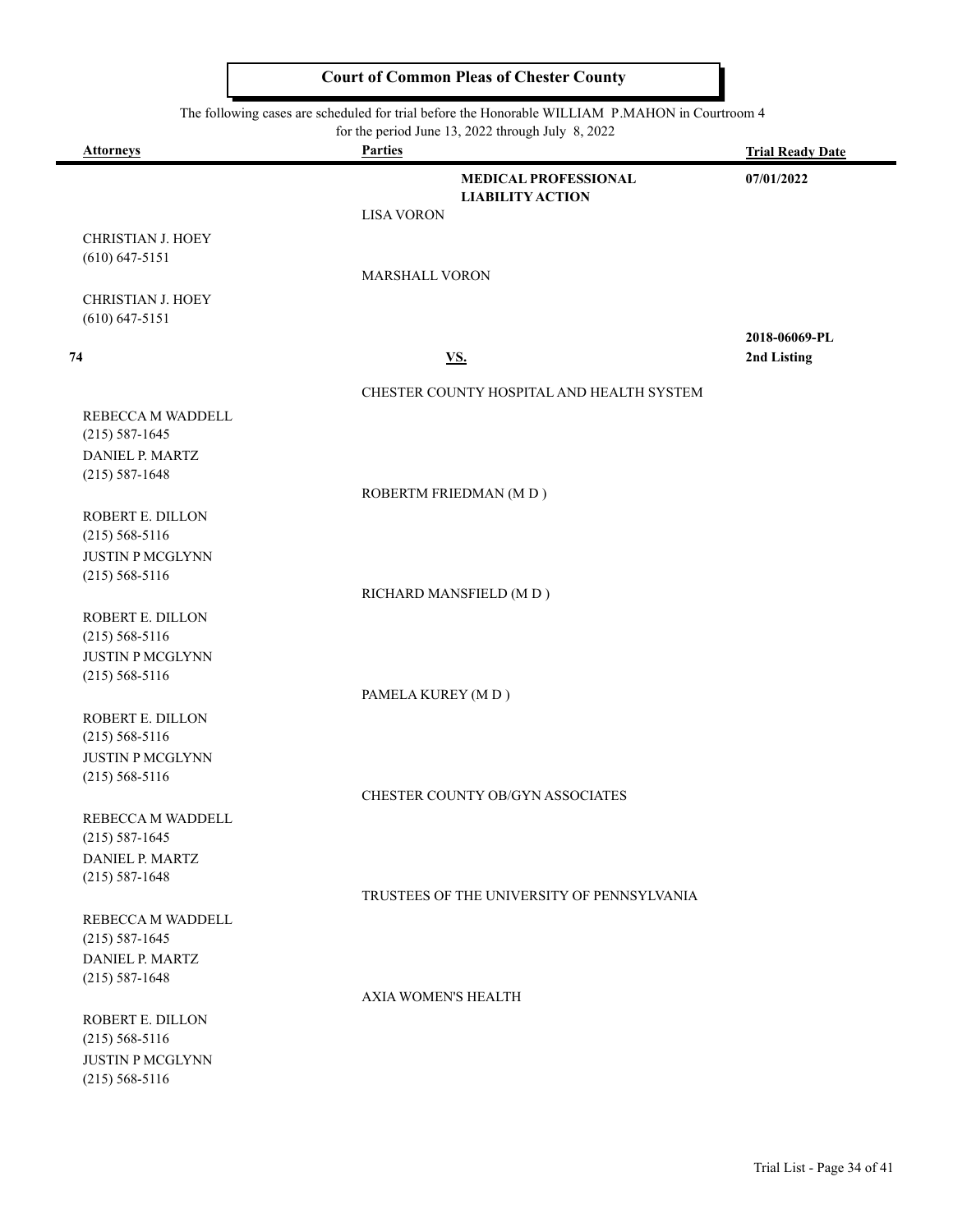#### The following cases are scheduled for trial before the Honorable WILLIAM P.MAHON in Courtroom 4

for the period June 13, 2022 through July 8, 2022

| <u>Attorneys</u>                            | For the period sune $13, 2022$ unough survey. $2022$<br><b>Parties</b> | <b>Trial Ready Date</b>          |
|---------------------------------------------|------------------------------------------------------------------------|----------------------------------|
|                                             | <b>MOTOR VEHICLE</b>                                                   | 07/01/2022                       |
|                                             | <b>KATRINA BEECH</b>                                                   |                                  |
| MARK THOMAS SOPHOCLES                       | <b>STEPHEN BEECH</b>                                                   |                                  |
| MARK THOMAS SOPHOCLES                       |                                                                        |                                  |
|                                             |                                                                        | <b>NON-JURY</b><br>2021-00409-TT |
| 75                                          | VS.                                                                    | <b>1st Listing</b>               |
|                                             | <b>MATTHEW ERB</b>                                                     |                                  |
| <b>CHELSEA L DEARDEN</b>                    |                                                                        |                                  |
| $(215)$ 368-8660                            | <b>BARBARA ERB</b>                                                     |                                  |
| <b>CHELSEA L DEARDEN</b>                    |                                                                        |                                  |
| $(215)$ 368-8660                            | <b>MOTOR VEHICLE</b>                                                   |                                  |
|                                             |                                                                        | 07/05/2022                       |
| <b>ANTHONY S. PINNIE</b>                    | <b>BRITTANYA BUYSER</b>                                                |                                  |
| $(610) 892 - 9200$                          |                                                                        |                                  |
|                                             |                                                                        | <b>JURY</b><br>2020-07989-TT     |
| 76                                          | VS.                                                                    | 1st Listing                      |
|                                             | KARLYV DAHLROOS                                                        |                                  |
| HEATHER ANN CICALESE                        | WENDYV DAHLROOS                                                        |                                  |
| HEATHER ANN CICALESE                        |                                                                        |                                  |
|                                             | <b>DEBT COLLECTION: CREDIT</b>                                         | 07/05/2022                       |
|                                             | <b>CARD</b><br>AMERICAN EXPRESS NATIONAL BANK                          |                                  |
| <b>DANIEL SANTUCCI</b>                      |                                                                        |                                  |
| $(877)$ 297-1183                            |                                                                        | 2021-05164-CT                    |
| ${\bf 77}$                                  | <b>VS.</b>                                                             | <b>1st Listing</b>               |
|                                             | <b>UMANG SHAH</b>                                                      |                                  |
| GEORGE MICHAEL NIKOLAOU<br>$(610)$ 337-3733 |                                                                        |                                  |
|                                             |                                                                        |                                  |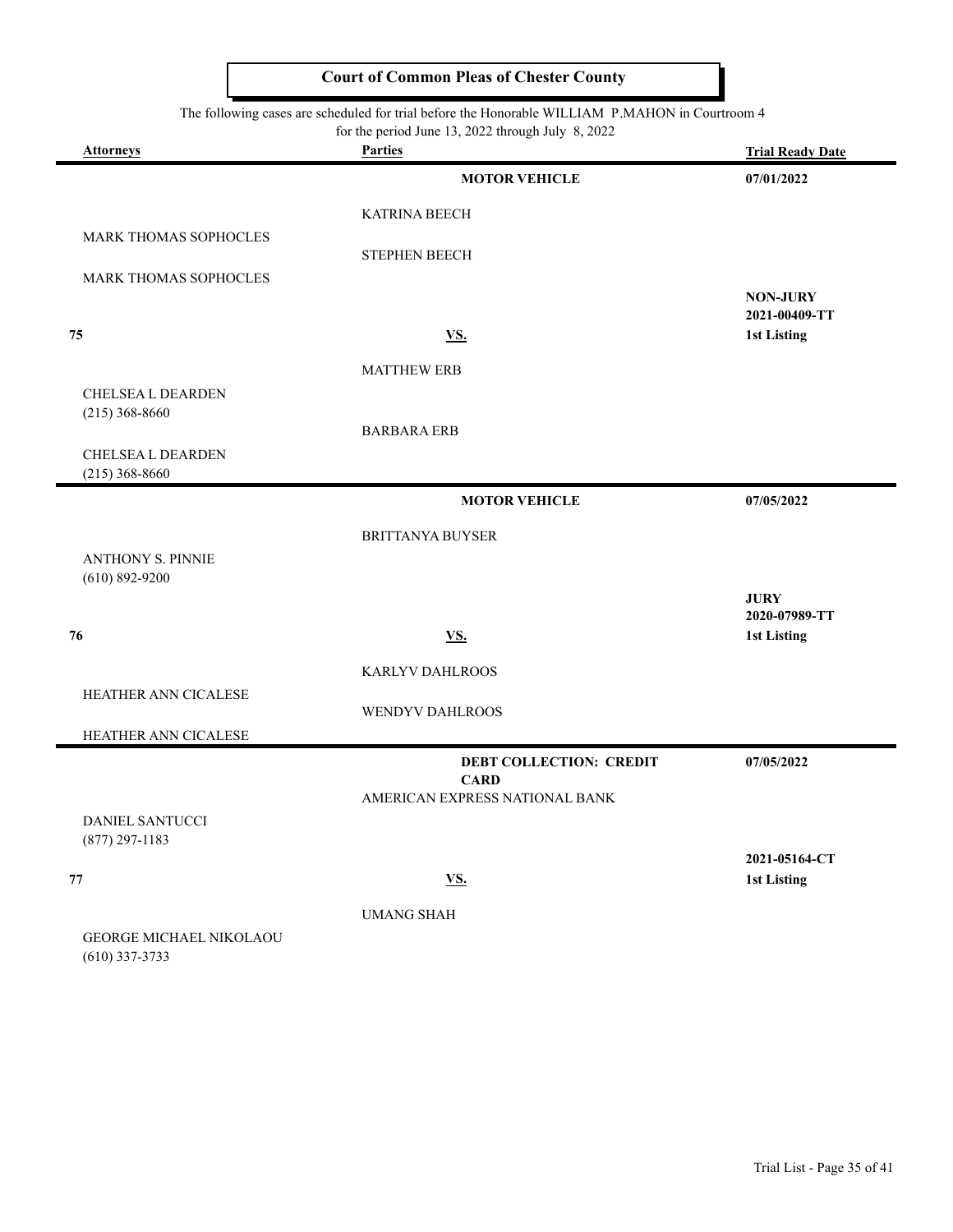The following cases are scheduled for trial before the Honorable WILLIAM P.MAHON in Courtroom 4

|                                                                   | for the period June 13, 2022 through July 8, 2022 |                              |
|-------------------------------------------------------------------|---------------------------------------------------|------------------------------|
| <b>Attorneys</b>                                                  | <b>Parties</b>                                    | <b>Trial Ready Date</b>      |
|                                                                   | <b>DEBT COLLECTION: OTHER</b>                     | 07/05/2022                   |
|                                                                   | PENNSYLVANIA HOME CARE AND HUMAN SERVICES WORKERS |                              |
| ROBERT A BURKE<br>$(610) 840 - 0100$<br><b>BRIAN JAMES FORGUE</b> |                                                   |                              |
|                                                                   |                                                   | 2021-05190-CT                |
| 78                                                                | <b>VS.</b>                                        | <b>1st Listing</b>           |
|                                                                   | AT HOME HEALTH INC                                |                              |
| LUTHER E. WEAVER III<br>$(215) 790 - 0600$                        |                                                   |                              |
|                                                                   | <b>GERI-PERK INC</b>                              |                              |
| LUTHER E. WEAVER III<br>$(215) 790 - 0600$                        |                                                   |                              |
|                                                                   | <b>MOTOR VEHICLE</b>                              | 07/07/2022                   |
|                                                                   | ROGER FUNG                                        |                              |
| STEPHEN J. KELLY                                                  |                                                   |                              |
| $(610)$ 444-4848                                                  | <b>SHIRLEY FUNG</b>                               |                              |
| STEPHEN J. KELLY                                                  |                                                   |                              |
| $(610)$ 444-4848                                                  |                                                   |                              |
|                                                                   | <b>JOSHUA FUNG (MINOR)</b>                        |                              |
| STEPHEN J. KELLY<br>$(610)$ 444-4848                              |                                                   |                              |
|                                                                   | JEREMIAH FUNG (MINOR)                             |                              |
| STEPHEN J. KELLY<br>$(610)$ 444-4848                              |                                                   |                              |
|                                                                   | <b>JOSIAH FUNG (MINOR)</b>                        |                              |
| STEPHEN J. KELLY<br>$(610)$ 444-4848                              |                                                   |                              |
|                                                                   |                                                   | <b>JURY</b><br>2021-05231-TT |
| 79                                                                | <b>VS.</b>                                        | 1st Listing                  |
|                                                                   | <b>ALAN DOMINO</b>                                |                              |

WILLIAM E. REMPHREY JR (215) 922-1100

 $\blacksquare$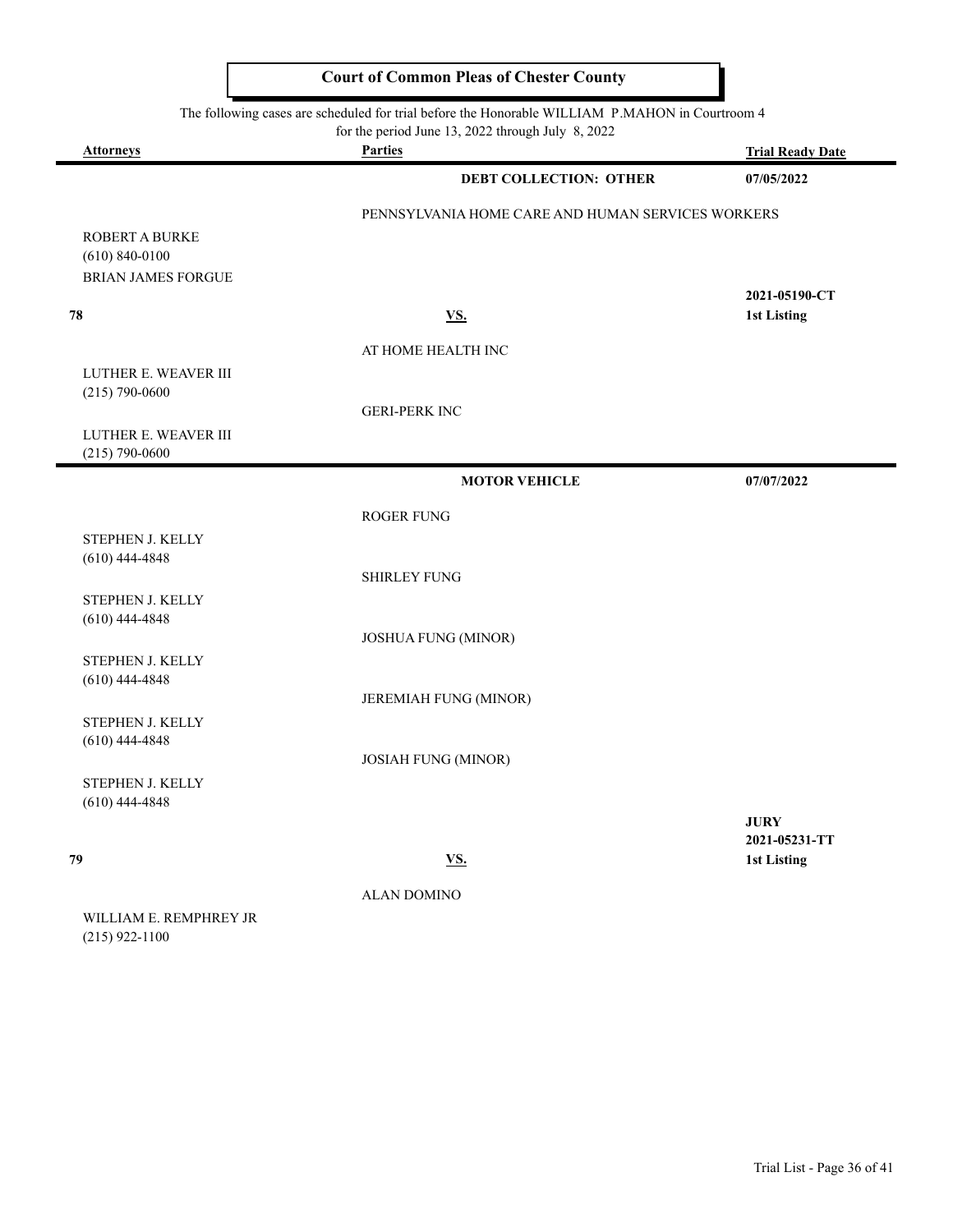#### The following cases are scheduled for trial before the Honorable WILLIAM P.MAHON in Courtroom 4

 $\equiv$ 

|                                               | for the period June 13, 2022 through July 8, 2022 |                                  |
|-----------------------------------------------|---------------------------------------------------|----------------------------------|
| <b>Attorneys</b>                              | <b>Parties</b>                                    | <b>Trial Ready Date</b>          |
|                                               | <b>MOTOR VEHICLE</b>                              | 07/07/2022                       |
|                                               | ANNA WALSH (P / NG)                               |                                  |
| JOHN JOSEPH RENDEMONTI II                     |                                                   |                                  |
| $(610)$ 358-6000                              |                                                   |                                  |
| JOHN JOSEPH RENDEMONTI II                     | BRIAN WALSH (P / NG)                              |                                  |
| $(610)$ 358-6000                              |                                                   |                                  |
|                                               | M W (MINOR)                                       |                                  |
| JOHN JOSEPH RENDEMONTI II<br>$(610)$ 358-6000 |                                                   |                                  |
|                                               |                                                   | <b>NON-JURY</b>                  |
|                                               |                                                   | 2021-05244-TT                    |
| 80                                            | <b>VS.</b>                                        | <b>1st Listing</b>               |
|                                               | ANDREW TILLING                                    |                                  |
| <b>CURTIS CLARK JOHNSTON</b>                  |                                                   |                                  |
|                                               | PREMISES LIABILITY                                | 01/12/2021                       |
|                                               | JENNIFFER MCLAUGHLIN                              |                                  |
| PATRICK CHARLES LAMB                          |                                                   |                                  |
|                                               |                                                   | <b>JURY</b><br>2020-00361-TT     |
| 81                                            | <b>VS.</b>                                        | 11th Listing                     |
|                                               | UNITED SPORTS TRAINING CENTER LLC (IND)           |                                  |
| ROBERTO K PAGLIONE                            |                                                   |                                  |
| $(856)$ 988-5886                              |                                                   |                                  |
|                                               | UNITED SPORTS TRAINING CENTER                     |                                  |
| ROBERTO K PAGLIONE<br>$(856)$ 988-5886        |                                                   |                                  |
|                                               | ABC CORPORATIONS I-III                            |                                  |
|                                               | <b>MOTOR VEHICLE</b>                              | 02/26/2021                       |
|                                               | JOHN CHANEY                                       |                                  |
| <b>ELI S LEVINE</b>                           |                                                   |                                  |
| $(215) 569 - 4488$                            |                                                   |                                  |
|                                               |                                                   | <b>NON-JURY</b><br>2020-02138-TT |
| 82                                            | <b>VS.</b>                                        | 12th Listing                     |
|                                               | W D DUMP TRUCK SERVICE LLC                        |                                  |
| JOHN M. CAMPBELL                              |                                                   |                                  |
| $(610)$ 567-0700                              |                                                   |                                  |
|                                               | <b>SEAN PREECE</b>                                |                                  |
| JOHN M. CAMPBELL<br>$(610)$ 567-0700          |                                                   |                                  |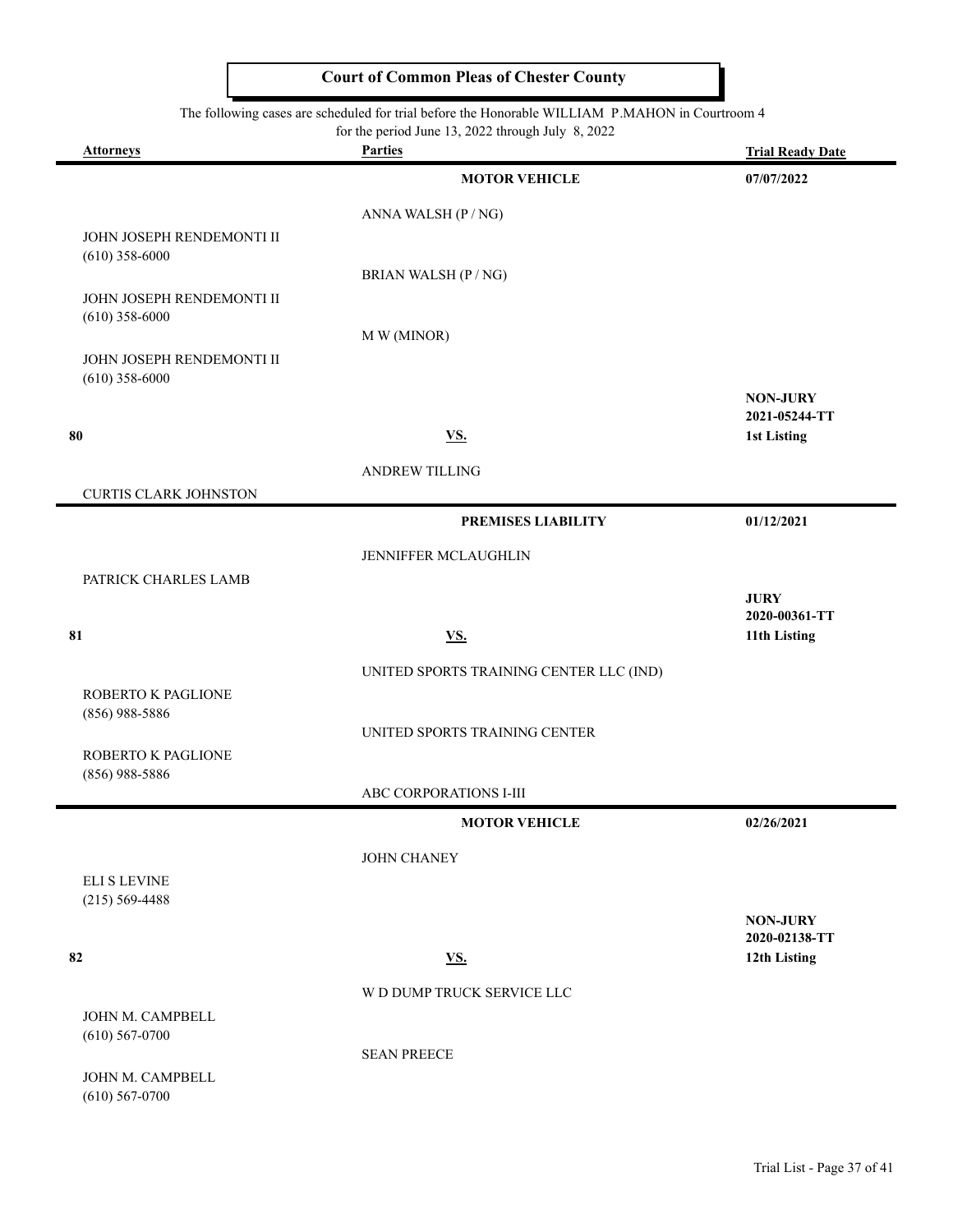| The following cases are scheduled for trial before the Honorable WILLIAM P.MAHON in Courtroom 4<br>for the period June 13, 2022 through July 8, 2022 |                                             |                                     |  |  |
|------------------------------------------------------------------------------------------------------------------------------------------------------|---------------------------------------------|-------------------------------------|--|--|
| <b>Attorneys</b>                                                                                                                                     | <b>Parties</b>                              | <b>Trial Ready Date</b>             |  |  |
|                                                                                                                                                      | <b>QUIET TITLE</b>                          | 05/01/2021                          |  |  |
|                                                                                                                                                      | R JANE CAMPBELL                             |                                     |  |  |
| <b>AMANDA M V GRANT</b>                                                                                                                              |                                             |                                     |  |  |
|                                                                                                                                                      |                                             | <b>NON-JURY</b><br>2019-10143-RC    |  |  |
| 83                                                                                                                                                   | <b>VS.</b>                                  | 15th Listing                        |  |  |
|                                                                                                                                                      | SULLIVAN STATION HOMEOWNERS ASSOCIATION INC |                                     |  |  |
| ROBERT M. MULHERN JR                                                                                                                                 |                                             |                                     |  |  |
| <b>ALEXANDER TORRES</b>                                                                                                                              |                                             |                                     |  |  |
| $(215)$ 665-3313<br><b>WARREN F. SPERLING</b>                                                                                                        |                                             |                                     |  |  |
| $(214)$ 665-3334                                                                                                                                     |                                             |                                     |  |  |
| WAYNE PARTENHEIMER                                                                                                                                   |                                             |                                     |  |  |
| $(856)$ 673-3466                                                                                                                                     |                                             |                                     |  |  |
|                                                                                                                                                      | PREMISES LIABILITY                          | 12/31/2021                          |  |  |
|                                                                                                                                                      | <b>JOHN NOTHNAGLE</b>                       |                                     |  |  |
| ROBERT THOMAS GIBSON                                                                                                                                 |                                             |                                     |  |  |
| $(215)$ 400-1000                                                                                                                                     |                                             |                                     |  |  |
| ROBERT N. BRAKER                                                                                                                                     |                                             |                                     |  |  |
| $(215)$ 496-8282                                                                                                                                     |                                             |                                     |  |  |
| 84                                                                                                                                                   | VS.                                         | 2020-01196-TT<br><b>6th Listing</b> |  |  |
|                                                                                                                                                      |                                             |                                     |  |  |
|                                                                                                                                                      | <b>CHRISTINE SUCHER</b>                     |                                     |  |  |
| DANIEL J. RYAN JR                                                                                                                                    |                                             |                                     |  |  |
| $(215) 575 - 2740$                                                                                                                                   |                                             |                                     |  |  |
| CAROLYN M SCHWEIZER                                                                                                                                  |                                             |                                     |  |  |
| $(215) 575 - 4569$                                                                                                                                   |                                             |                                     |  |  |
|                                                                                                                                                      | <b>GEORGE SUCHER</b>                        |                                     |  |  |
| DANIEL J. RYAN JR<br>$(215)$ 575 2740                                                                                                                |                                             |                                     |  |  |

(215) 575-2740 CAROLYN M SCHWEIZER (215) 575-4569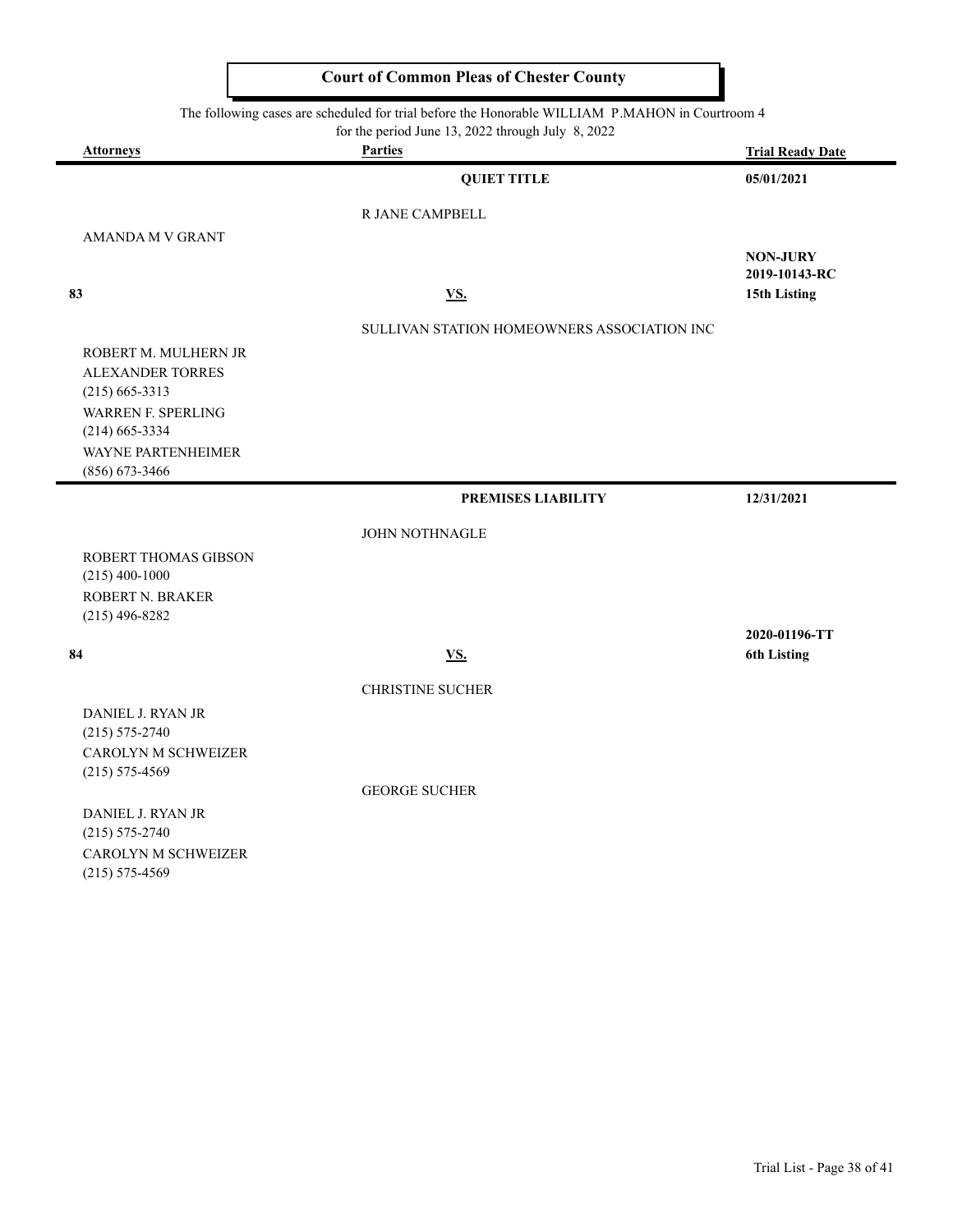The following cases are scheduled for trial before the Honorable WILLIAM P.MAHON in Courtroom 4

|                                                    | for the period June 13, 2022 through July $8, 2022$ |                              |  |
|----------------------------------------------------|-----------------------------------------------------|------------------------------|--|
| <b>Attorneys</b>                                   | <b>Parties</b>                                      | <b>Trial Ready Date</b>      |  |
|                                                    | <b>MOTOR VEHICLE</b>                                | 02/01/2022                   |  |
|                                                    | <b>JANET BROWN</b>                                  |                              |  |
| VAUGHN A. BOOKER                                   |                                                     |                              |  |
| $(215) 545 - 0474$                                 | MARGOL BROWN-PIERCESAW                              |                              |  |
| VAUGHN A. BOOKER                                   |                                                     |                              |  |
| $(215) 545 - 0474$                                 |                                                     |                              |  |
| 85                                                 | <b>VS.</b>                                          | 2020-04133-TT<br>5th Listing |  |
|                                                    |                                                     |                              |  |
|                                                    | <b>CARLARENEE MATHIS</b>                            |                              |  |
| KATHERINE FRECHETTE<br>$(267) 654 - 1100$          |                                                     |                              |  |
|                                                    | <b>OTHER TORT</b>                                   | 03/01/2022                   |  |
|                                                    |                                                     |                              |  |
|                                                    | JILL JENNINGS (P / NG) (ADMINISTRATOR)              |                              |  |
| <b>CHARLES MALONEY</b><br>$(610)$ 436-6220         |                                                     |                              |  |
|                                                    | GEORGEBROOKS JENNINGS (ESTATE OF) (DEC)             |                              |  |
| <b>CHARLES MALONEY</b>                             |                                                     |                              |  |
| $(610)$ 436-6220                                   | M J (MINOR)                                         |                              |  |
| <b>CHARLES MALONEY</b>                             |                                                     |                              |  |
| $(610)$ 436-6220                                   |                                                     |                              |  |
|                                                    |                                                     | <b>JURY</b><br>2019-07960-TT |  |
| 86                                                 | <b>VS.</b>                                          | <b>4th Listing</b>           |  |
|                                                    | <b>CLAYTON CARTER III</b>                           |                              |  |
| JOHN A. ANASTASIA                                  |                                                     |                              |  |
| $(610)$ 825-0300                                   |                                                     |                              |  |
|                                                    | SHANNON CARTER                                      |                              |  |
| <b>GREGORY CLIFFORD KUNKLE</b><br>$(610)$ 332-7015 |                                                     |                              |  |
|                                                    | WILLIAM MAGILL (DEC)                                |                              |  |
| <b>GREGORY CLIFFORD KUNKLE</b><br>$(610)$ 332-7015 |                                                     |                              |  |
| JAMES J DODD-O                                     |                                                     |                              |  |
| $(610)$ 332-7000                                   | UNITED STATES AUTOMOBILE ASSOCIATION                |                              |  |
| WILLIAM KNIGHT CONKIN                              |                                                     |                              |  |
| $(215) 575 - 2761$                                 |                                                     |                              |  |
|                                                    | <b>BRIAN MAGILL</b>                                 |                              |  |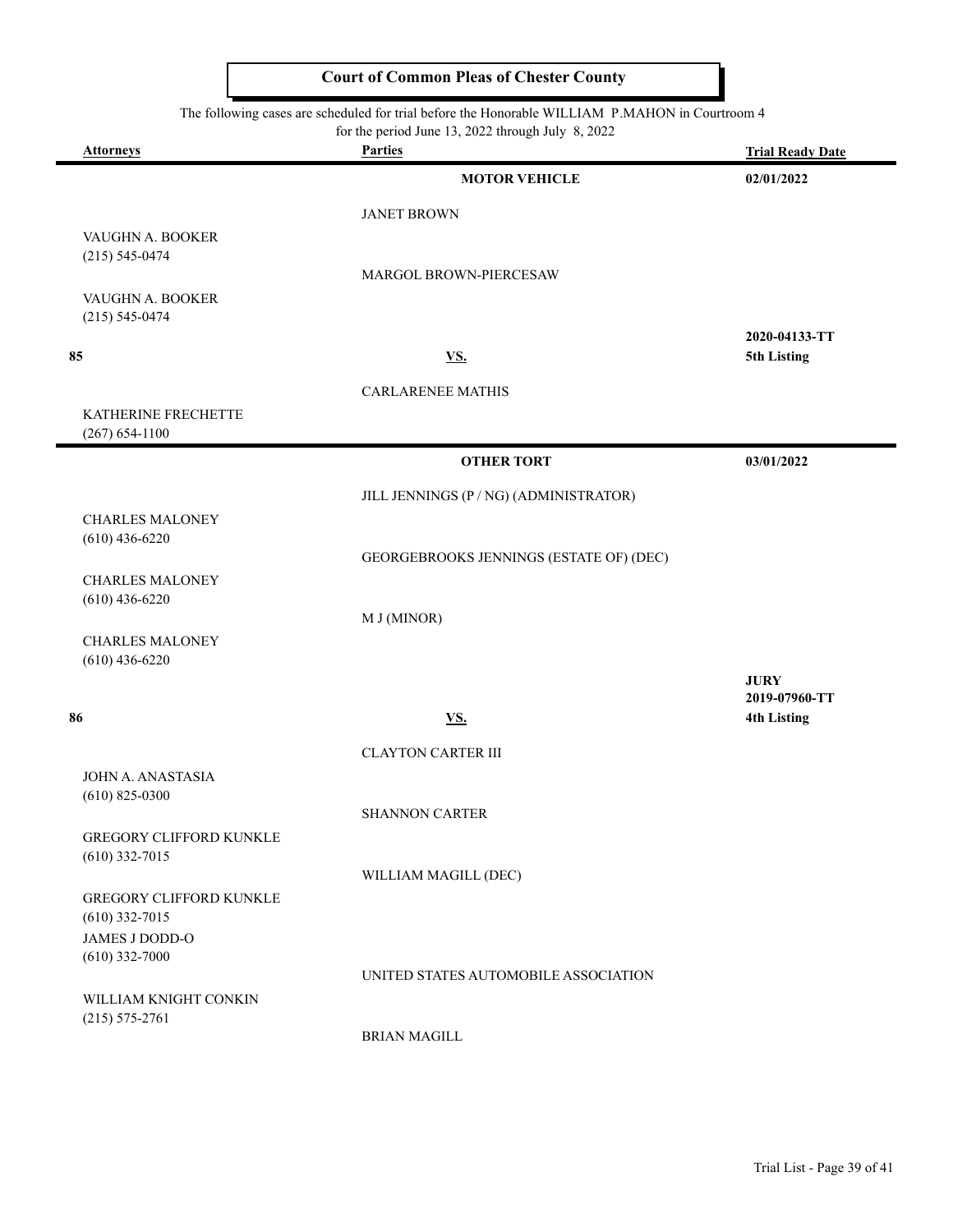|                                                                                                                                                      | <b>Court of Common Pleas of Chester County</b> |                                  |  |  |
|------------------------------------------------------------------------------------------------------------------------------------------------------|------------------------------------------------|----------------------------------|--|--|
| The following cases are scheduled for trial before the Honorable WILLIAM P.MAHON in Courtroom 4<br>for the period June 13, 2022 through July 8, 2022 |                                                |                                  |  |  |
| <b>Attorneys</b>                                                                                                                                     | <b>Parties</b>                                 | <b>Trial Ready Date</b>          |  |  |
|                                                                                                                                                      | <b>OTHER TORT</b>                              | 05/01/2022                       |  |  |
|                                                                                                                                                      | <b>MATTHEW JONES</b>                           |                                  |  |  |
| <b>JAMES BONNER</b><br>$(610)$ 450-4555                                                                                                              |                                                |                                  |  |  |
| WILLIAM DAVIS JR<br>DAWSON R. MUTH                                                                                                                   |                                                |                                  |  |  |
| $(610)$ 701-3272                                                                                                                                     | <b>TARA JONES</b>                              |                                  |  |  |
| <b>JAMES BONNER</b><br>$(610)$ 450-4555                                                                                                              |                                                |                                  |  |  |
| <b>WILLIAM DAVIS JR</b><br>DAWSON R. MUTH<br>$(610)$ 701-3272                                                                                        |                                                |                                  |  |  |
|                                                                                                                                                      |                                                | <b>JURY</b><br>2020-03058-TT     |  |  |
| 87                                                                                                                                                   | <b>VS.</b>                                     | 3rd Listing                      |  |  |
|                                                                                                                                                      | <b>ERIC BECK</b>                               |                                  |  |  |
| JOHN R. SEREDA<br>$(215)$ 446-8667                                                                                                                   |                                                |                                  |  |  |
|                                                                                                                                                      | <b>SAMANTHA BECK</b>                           |                                  |  |  |
| <b>GREGORY PETER VOCI</b><br>$(215)$ 446-8160                                                                                                        |                                                |                                  |  |  |
|                                                                                                                                                      | <b>OTHER TORT</b>                              | 05/16/2022                       |  |  |
|                                                                                                                                                      | VERIZON PENNSYLVANIA LLC                       |                                  |  |  |
| LINELL MARY LUKESH<br>$(215) 557 - 1990$                                                                                                             |                                                |                                  |  |  |
|                                                                                                                                                      |                                                | <b>NON-JURY</b><br>2021-03262-TT |  |  |
| 88                                                                                                                                                   | <u>VS.</u>                                     | 2nd Listing                      |  |  |
|                                                                                                                                                      | KIM ENGINEERING INC                            |                                  |  |  |
| <b>JONATHAN M. FIELD</b>                                                                                                                             |                                                |                                  |  |  |

(215) 735-7200